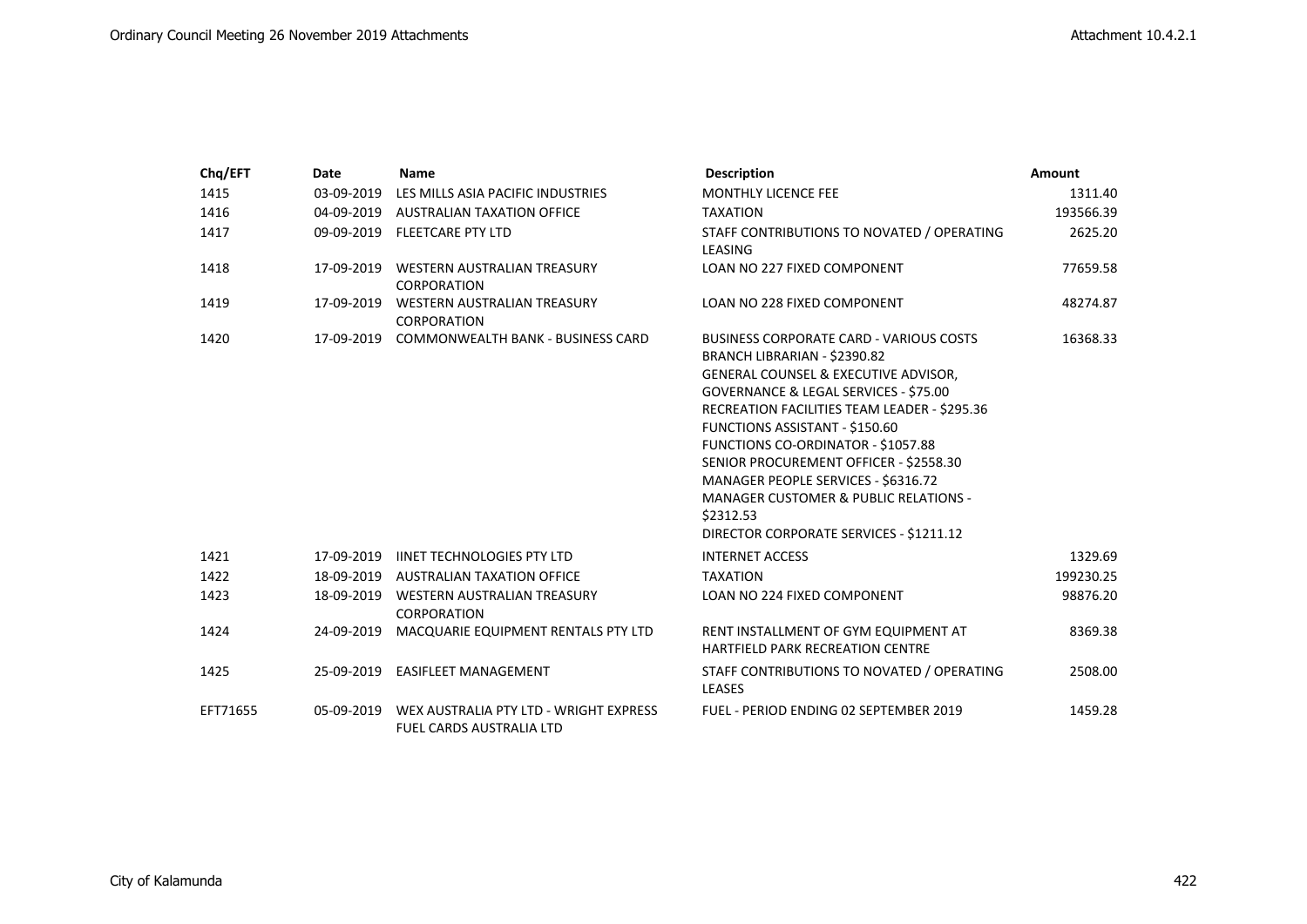| Chq/EFT  | Date       | <b>Name</b>                                             | <b>Description</b>                                                                                                          | <b>Amount</b> |
|----------|------------|---------------------------------------------------------|-----------------------------------------------------------------------------------------------------------------------------|---------------|
| EFT71656 | 05-09-2019 | <b>SHAWMAC PTY LTD</b>                                  | <b>CIVIL &amp; TRAFFIC CONSULTING ENGINEERS -</b><br><b>INTERSECTION UPGRADES AT FORRESTFIELD</b><br><b>INDUSTRIAL AREA</b> | 7027.90       |
| EFT71657 |            | 05-09-2019 UMBERTO ZURZOLO                              | <b>FOOTPATH DEPOSIT REFUND</b>                                                                                              | 500.00        |
| EFT71658 | 05-09-2019 | NEVERFAIL SPRINGWATER LTD (KALA LIB)                    | BOTTLED WATER SUPPLIES / MAINTENANCE FOR<br>KALAMUNDA LIBRARY                                                               | 37.75         |
| EFT71659 | 05-09-2019 | <b>CABCHARGE AUSTRALIA LIMITED</b>                      | <b>CABCHARGE FEES</b>                                                                                                       | 6.00          |
| EFT71660 | 05-09-2019 | INTERNATIONAL STORYTELLING LTD                          | CHILDREN'S BOOK WEEK SESSIONS AT THE VARIOUS<br><b>LIBRARIES</b>                                                            | 800.00        |
| EFT71661 | 05-09-2019 | NEVERFAIL SPRINGWATERLTD (FORRESTFIELD<br>LIB)          | BOTTLED WATER SUPPLIES / MAINTENANCE FOR<br><b>FORRESTFIELD LIBRARY</b>                                                     | 22.65         |
| EFT71662 | 05-09-2019 | JOHN W & ANNE S MCKEOWN                                 | 2019/2020 RATES INCENTIVE FIRST PRIZE WINNER                                                                                | 5000.00       |
| EFT71663 | 05-09-2019 | DONNA MARIE MCPHERSON                                   | REIMBURSEMENT FOR VRARIOUS COSTS                                                                                            | 360.00        |
| EFT71664 | 05-09-2019 | <b>AUSTRALIAN SERVICES UNION</b>                        | <b>PAYROLL DEDUCTIONS</b>                                                                                                   | 65.70         |
| EFT71665 | 05-09-2019 | CITY OF KALAMUNDA STAFF SOCIAL CLUB                     | PAYROLL DEDUCTIONS                                                                                                          | 134.00        |
| EFT71666 |            | 05-09-2019 CHILD SUPPORT AGENCY                         | PAYROLL DEDUCTIONS                                                                                                          | 765.01        |
| EFT71667 |            | 05-09-2019 AUSTRALIA POST                               | <b>POSTAL EXPENSES</b>                                                                                                      | 5323.41       |
| EFT71668 | 05-09-2019 | <b>BUNNINGS BUILDING SUPPLIES</b>                       | <b>HARDWARE SUPPLIES FOR VARIOUS LOCATIONS</b>                                                                              | 1026.13       |
| EFT71669 | 05-09-2019 | NAPA - A DIVISION OF GPC ASIA PACIFIC PTY LTD           | PLANT / VEHICLE PARTS                                                                                                       | 622.71        |
| EFT71670 | 05-09-2019 | LANDGATE                                                | LAND ENQUIRIES FOR VARIOUS LOCATIONS                                                                                        | 52.40         |
| EFT71671 | 05-09-2019 | WA LOCAL GOVERNMENT ASSOCIATION                         | REGISTRATION FOR STAFF AND A COUNCILLOR TO<br>ATTEND - LOCAL GOVERNMENT COMMUNITY<br>SAFETY NETWORK FORUM                   | 198.00        |
| EFT71672 | 05-09-2019 | <b>MAXWELL ROBINSON &amp; PHELPS PEST</b><br>MANAGEMENT | PEST CONTROL SERVICES                                                                                                       | 165.00        |
| EFT71673 | 05-09-2019 | <b>MCLEODS BARRISTERS &amp; SOLICITORS</b>              | <b>LEGAL EXPENSES</b>                                                                                                       | 2829.90       |
| EFT71674 | 05-09-2019 | CLEANAWAY                                               | WASTE / RECYCLING & BULK BIN DISPOSAL SERVICES<br><b>FEES</b>                                                               | 259448.75     |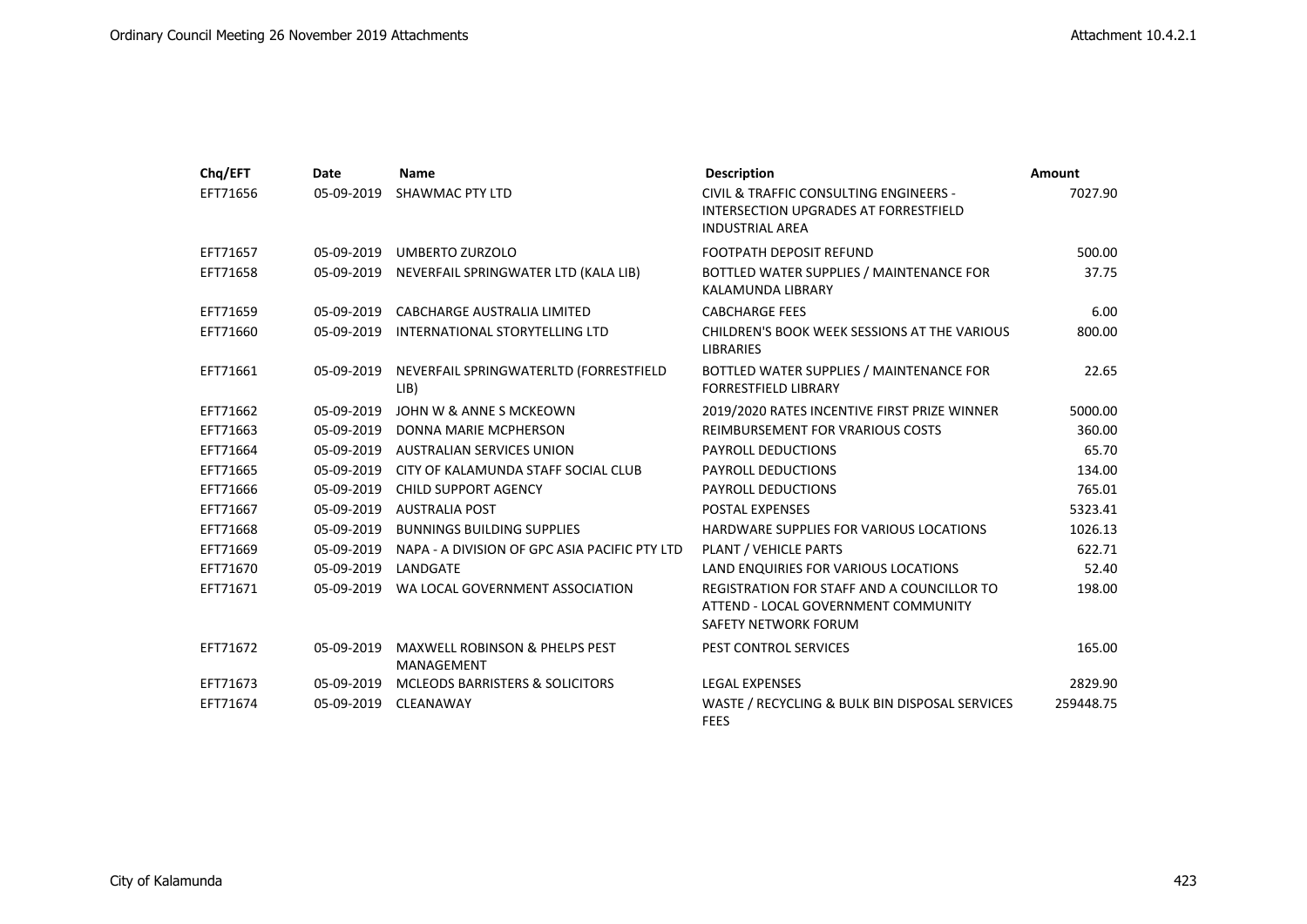| Chq/EFT  | Date       | <b>Name</b>                                     | <b>Description</b>                                                                    | <b>Amount</b> |
|----------|------------|-------------------------------------------------|---------------------------------------------------------------------------------------|---------------|
| EFT71675 | 05-09-2019 | STATE LIBRARY OF W.A.                           | ANNUAL FEE FOR LOST & DAMAGED LIBRARY<br><b>MATERIALS FOR 2019-2020.</b>              | 8030.00       |
| EFT71676 | 05-09-2019 | WALKERS HARDWARE (MITRE 10)                     | <b>HARDWARE SUPPLIES</b>                                                              | 227.86        |
| EFT71677 | 05-09-2019 | MCKAY EARTHMOVING PTY LTD                       | PLANT EQUIPMENT AND OPERATOR HIRE FOR<br><b>VARIOUS LOCATIONS</b>                     | 21113.74      |
| EFT71678 | 05-09-2019 | <b>BORAL CONSTRUCTION MATERIALS GROUP</b>       | ROAD MATERIALS FOR VARIOUS LOCATIONS                                                  | 4638.44       |
| EFT71679 | 05-09-2019 | KEEP AUSTRALIA BEAUTIFUL COUNCIL                | SUPPLY OF ORANGE ROADSIDE LITTER BAGS                                                 | 400.00        |
| EFT71680 |            | 05-09-2019 VODAFONE HUTCHISON AUSTRALIA PTY LTD | <b>COMMUNICATION EXPENSES FOR EMERGENCY</b><br>SERVICES - AUGUST 2019                 | 440.92        |
| EFT71681 | 05-09-2019 | <b>FASTA COURIERS</b>                           | <b>COURIER FEES</b>                                                                   | 330.36        |
| EFT71682 | 05-09-2019 | <b>BCITF</b>                                    | AMENDMENT LEVY FEE FOR MAY 2019                                                       | 200.00        |
| EFT71683 | 05-09-2019 | THE WATERSHED WATER SYSTEMS                     | <b>RETICULATION PARTS FOR VARIOUS RESERVES</b>                                        | 1114.86       |
| EFT71684 | 05-09-2019 | SG ENVIRO                                       | SEPTIC / GREASE TANK CLEAN OUT SERVICES AT<br><b>HARTFIELD PARK RECREATION CENTRE</b> | 1201.84       |
| EFT71685 |            | 05-09-2019 ALSCO LINEN SERVICE                  | LINEN HIRE / LAUNDRY SERVICES / CLEANING<br><b>SUPPLIES</b>                           | 832.91        |
| EFT71686 | 05-09-2019 | <b>BRADOCK PODIATRY SERVICES PTY LTD</b>        | PODIATRY SERVICES AT JACK HEALEY CENTRE                                               | 1096.40       |
| EFT71687 | 05-09-2019 | LINDLEY CONTRACTING                             | PLUMBING REPAIRS / MAINTENANCE FOR VARIOUS<br><b>LOCATIONS</b>                        | 3410.00       |
| EFT71688 | 05-09-2019 | KALA BOB KATS PTY LTD                           | PLANT EQUIPMENT AND OPERATOR HIRE FOR<br><b>VARIOUS LOCATIONS</b>                     | 11275.00      |
| EFT71689 | 05-09-2019 | SYNERGY                                         | <b>POWER CHARGES</b>                                                                  | 37767.25      |
| EFT71690 | 05-09-2019 | ALINTA ENERGY                                   | <b>GAS CHARGES</b>                                                                    | 16.75         |
| EFT71691 | 05-09-2019 | STEWART & HEATON CLOTHING CO PTY LTD            | FIRE PROTECTION WEAR / SUPPLIES                                                       | 775.47        |
| EFT71692 | 05-09-2019 | <b>GRONBEK SECURITY</b>                         | SECURITY KEY SERVICES TO VARIOUS LOCATIONS                                            | 166.79        |
| EFT71693 | 05-09-2019 | <b>GRIMES CONTRACTING PTY LTD</b>               | <b>CONTRACTOR BUILDING MAINTENANCE FOR</b><br><b>VARIOUS BUILDINGS</b>                | 2323.16       |
| EFT71694 | 05-09-2019 | <b>KENNEDYS TREE SERVICES</b>                   | TREE REMOVAL / UNDER POWERLINE PRUNING FOR<br><b>VARIOUS LOCATIONS</b>                | 45181.40      |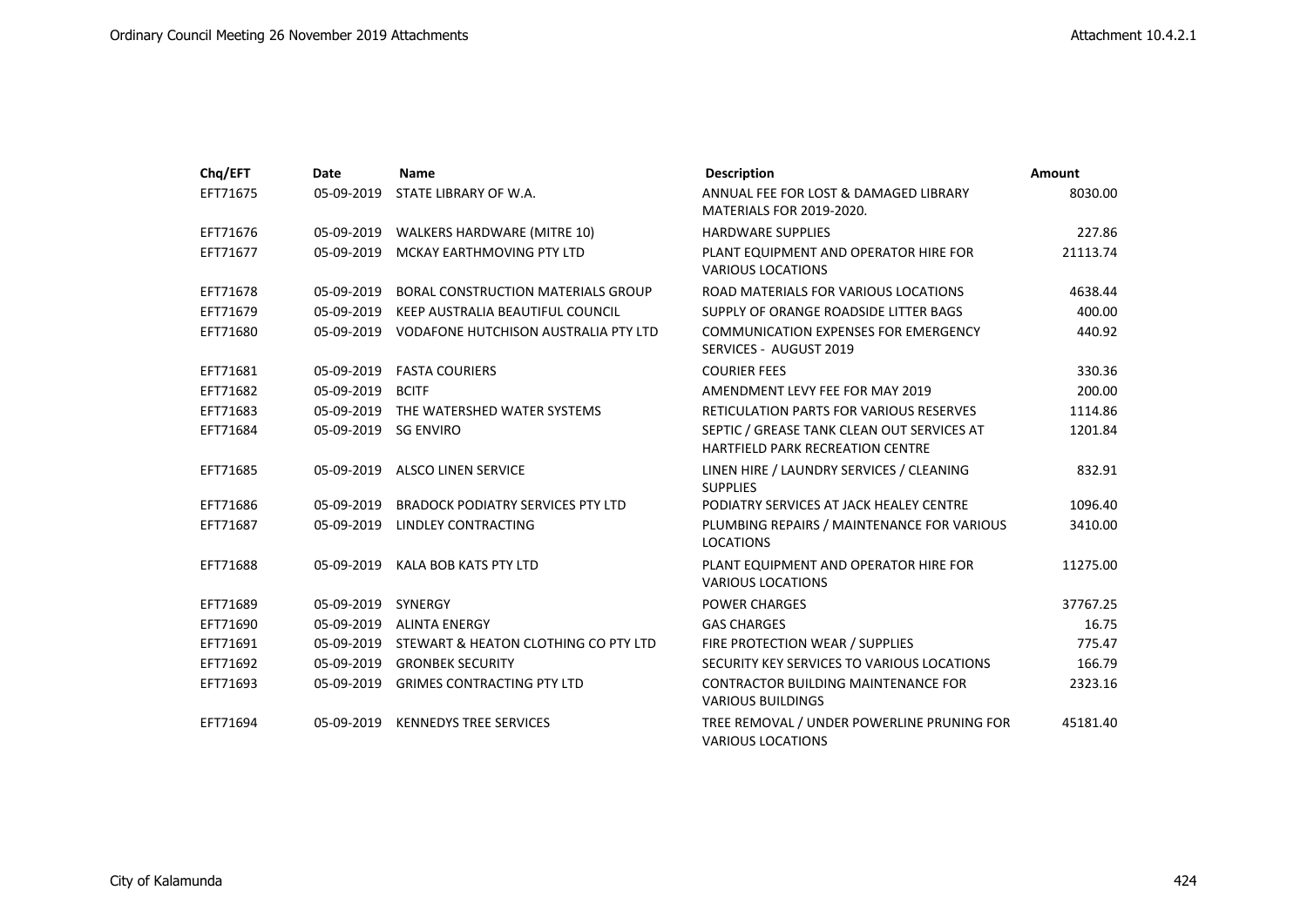| Chq/EFT  | Date       | <b>Name</b>                                                             | <b>Description</b>                                                                                                           | <b>Amount</b> |
|----------|------------|-------------------------------------------------------------------------|------------------------------------------------------------------------------------------------------------------------------|---------------|
| EFT71695 | 05-09-2019 | <b>WESTSIDE FIRE SERVICES</b>                                           | TESTING AND INSPECTION OF FIRE EQUIPMENT /<br><b>SUPPLIES</b>                                                                | 1974.67       |
| EFT71696 | 05-09-2019 | IT VISION AUSTRALIA PTY LTD                                             | <b>CONFLUENCE USER LICENCES FOR AUGUST 2019</b>                                                                              | 93.50         |
| EFT71697 | 05-09-2019 | KALAMUNDA DRAMATIC SOCIETY INS (KADS)                                   | DONATION IN SUPPORT OF 50TH ANNIVERSARY<br><b>CELEBRATIONS</b>                                                               | 1000.00       |
| EFT71698 | 05-09-2019 | <b>LO-GO APPOINTMENTS</b>                                               | HIRE OF TEMPORARY STAFF FOR DEPOT / ADMIN                                                                                    | 1568.71       |
| EFT71699 | 05-09-2019 | <b>CITY OF SWAN</b>                                                     | LONG SERVICE LEAVE LIABILITY FOR EX STAFF<br><b>MEMBER</b>                                                                   | 3473.85       |
| EFT71700 | 05-09-2019 | <b>EASTERN HILLS SAWS AND MOWERS</b>                                    | PLANT / VEHICLE PARTS                                                                                                        | 108.00        |
| EFT71701 | 05-09-2019 | CRABBS KALAMUNDA (IGA)                                                  | <b>GROCERY SUPPLIES FOR VARIOUS FUNCTIONS</b>                                                                                | 228.81        |
| EFT71702 | 05-09-2019 | OCE CORPORATE PTY LTD - OFFICE CLEANING<br><b>EXPERTS</b>               | <b>CLEANING SERVICES / CONSUMABLES FOR VARIOUS</b><br><b>LOCATIONS</b>                                                       | 399.30        |
| EFT71703 | 05-09-2019 | <b>GCS SERVICES</b>                                                     | PLUMBING SERVICES TO VARIOUS LOCATIONS                                                                                       | 222.20        |
| EFT71704 | 05-09-2019 | ST JOHN AMBULANCE AUSTRALIA (WA) INC                                    | DEFIBRILLATOR CABINET WEATHER RESISTANT<br>WITHOUT WINDOW #0815 - FOR ZZCC, HISTORY<br><b>VILLAGE &amp; LIBRARY PRECINCT</b> | 495.00        |
| EFT71705 |            | 05-09-2019 HAWLEY'S BOBCAT SERVICE                                      | PLANT EQUIPMENT AND OPERATOR HIRE FOR<br><b>VARIOUS LOCATIONS</b>                                                            | 7114.97       |
| EFT71706 | 05-09-2019 | LOCAL GOVERNMENT PROFESSIONALS<br>AUSTRALIA (WA DIVISION)               | <b>REGISTRATION FOR A STAFF MEMBER TO ATTEND -</b><br>FINANCE PROFESSIONALS NETWORK PD DAY                                   | 70.00         |
| EFT71707 | 05-09-2019 | <b>SHARON PAMMENT</b>                                                   | <b>HALL &amp; KEY BOND REFUND FARM</b>                                                                                       | 550.00        |
| EFT71708 | 05-09-2019 | AMEREX FIRE (WA) (E FIRE AND SAFETY)                                    | FIRE EQUIPMENT MAINTENANCE FOR VARIOUS<br><b>LOCATIONS</b>                                                                   | 1424.50       |
| EFT71709 | 05-09-2019 | CSU - SES COMMUNICATION SUPPORT UNIT,<br><b>STATE EMERGENCY SERVICE</b> | ASSIST WITH PARKING & TRAFFIC CONTROL AT<br>SUMMER SERIES MOVIE NIGHT                                                        | 400.00        |
| EFT71710 | 05-09-2019 | <b>HILL TOP GROUP PTY</b>                                               | <b>CONTRACTOR BUILDING MAINTENANCE FOR</b><br><b>VARIOUS BUILDINGS</b>                                                       | 5940.00       |
| EFT71711 | 05-09-2019 | TALONS HSF PTY LTD T/A TALONS HIGH<br><b>SECURITY FENCING</b>           | SERVICE AS REQUIRED AND SUPPLY OF PARTS TO<br><b>REPAIR THE DEPOT GATES AND FENCE</b>                                        | 10862.50      |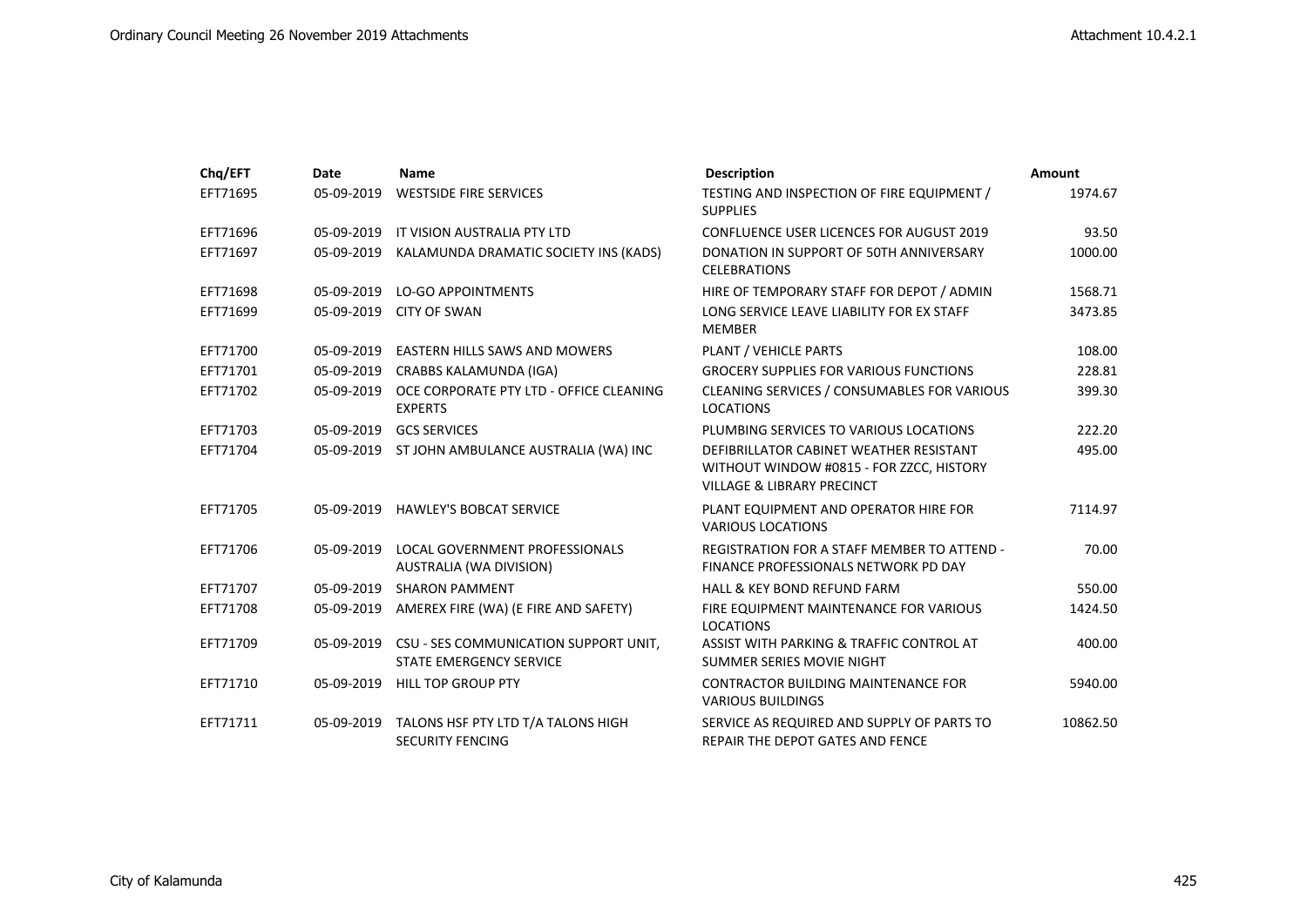| Chq/EFT  | Date       | <b>Name</b>                                                  | <b>Description</b>                                                                                                                                                              | Amount  |
|----------|------------|--------------------------------------------------------------|---------------------------------------------------------------------------------------------------------------------------------------------------------------------------------|---------|
| EFT71712 | 05-09-2019 | INSTITUTE OF PUBLIC WORKS ENGINEERING<br><b>AUSTRALIA WA</b> | REGISTRATION FOR A STAFF MEMBER TO ATTEND<br>BEYOND CONCRETE: HOW TRAVEL PLANS CAN BE<br>USED TO SUPPORT OPTIMAL USE OF TRANSPORT &<br><b>COMMUNITY INFRASTRUCTURE TRAINING</b> | 75.00   |
| EFT71713 | 05-09-2019 | HAYS SPECIALIST RECRUITMENT (AUSTRALIA) PTY<br><b>LTD</b>    | HIRE OF TEMPORARY STAFF FOR ADMIN / DEPOT                                                                                                                                       | 5647.96 |
| EFT71714 | 05-09-2019 | <b>QUICK CORPORATE AUST PTY LTD</b>                          | <b>STATIONERY &amp; OFFICE SUPPLIES</b>                                                                                                                                         | 12.66   |
| EFT71715 |            | 05-09-2019 WEST AUSTRALIAN NEWSPAPERS HOLDINGS LTD           | ADVERTISING SERVICES - PROMOTION OF ZIG ZAG<br><b>GALLERY PROGRAM - WEST AUSTRALIAN</b><br>NEWSPAPERS WHATS ON & ARTS DIRECTORY                                                 | 93.15   |
| EFT71716 | 05-09-2019 | KANYANA WILDLIFE REHABILITION CENTRE INC                     | <b>HALL BOND REFUND</b>                                                                                                                                                         | 400.00  |
| EFT71717 | 05-09-2019 | BIG W (AR W1.C3.U.07)                                        | VARIOUS SUPPLIES FOR HIGH WYCOMBE LIBRARY                                                                                                                                       | 228.00  |
| EFT71718 | 05-09-2019 | <b>BARRY MONAGHAN &amp; VANESSA JOHNSTON</b>                 | <b>FOOTPATH DEPOSIT REFUND</b>                                                                                                                                                  | 700.00  |
| EFT71719 | 05-09-2019 | <b>BROOKE O'DONNELL</b>                                      | REIMBURSEMENT OF A DONATION TO RU OK DAY -<br><b>PURPLE OWL</b>                                                                                                                 | 100.00  |
| EFT71720 |            | EFT PAYMENT CANCELLED                                        |                                                                                                                                                                                 |         |
| EFT71721 | 05-09-2019 | OFFICEWORKS SUPERSTORES PTY LTD                              | OFFICE SUPPLIES / STATIONERY                                                                                                                                                    | 157.73  |
| EFT71722 | 05-09-2019 | COOKE INVESTMENT TRUST T/A EASTBOURNE<br>PTY LTD             | <b>FOOTPATH DEPOSIT REFUND</b>                                                                                                                                                  | 750.00  |
| EFT71723 | 05-09-2019 | PORTER CONSULTING ENGINEERS                                  | FORRESTFIELD / HIGH WYCOMBE STAGE 1<br>DEVELOPMENT CONTRIBUTION PLAN - REVIEW OF<br>COST ESTIMATES - CLAIM FOR WORK COMPLETED<br><b>TO 23 AUGUST 2019</b>                       | 7150.00 |
| EFT71724 | 05-09-2019 | PLANNING INSTITUTE AUSTRALIA                                 | FULL MEMBERSHIP RENEWAL FOR A STAFF<br><b>MEMBER</b>                                                                                                                            | 632.00  |
| EFT71725 | 05-09-2019 | A A MAINTENANCE                                              | <b>FOOTPATH DEPOSIT REFUND</b>                                                                                                                                                  | 500.00  |
| EFT71726 | 05-09-2019 | <b>WOOLWORTHS GROUP LIMITED</b>                              | <b>GROCERY SUPPLIES FOR VARIOUS FUNCTIONS</b>                                                                                                                                   | 1381.20 |
| EFT71727 | 05-09-2019 | <b>STEPHEN JONES</b>                                         | <b>FOOTPATH DEPOSIT REFUND</b>                                                                                                                                                  | 500.00  |
| EFT71728 | 05-09-2019 | <b>GLENDA DAWN CHARLTON (PODIATRY)</b>                       | PODIATRY SERVICES AT JACK HEALEY CENTRE                                                                                                                                         | 668.52  |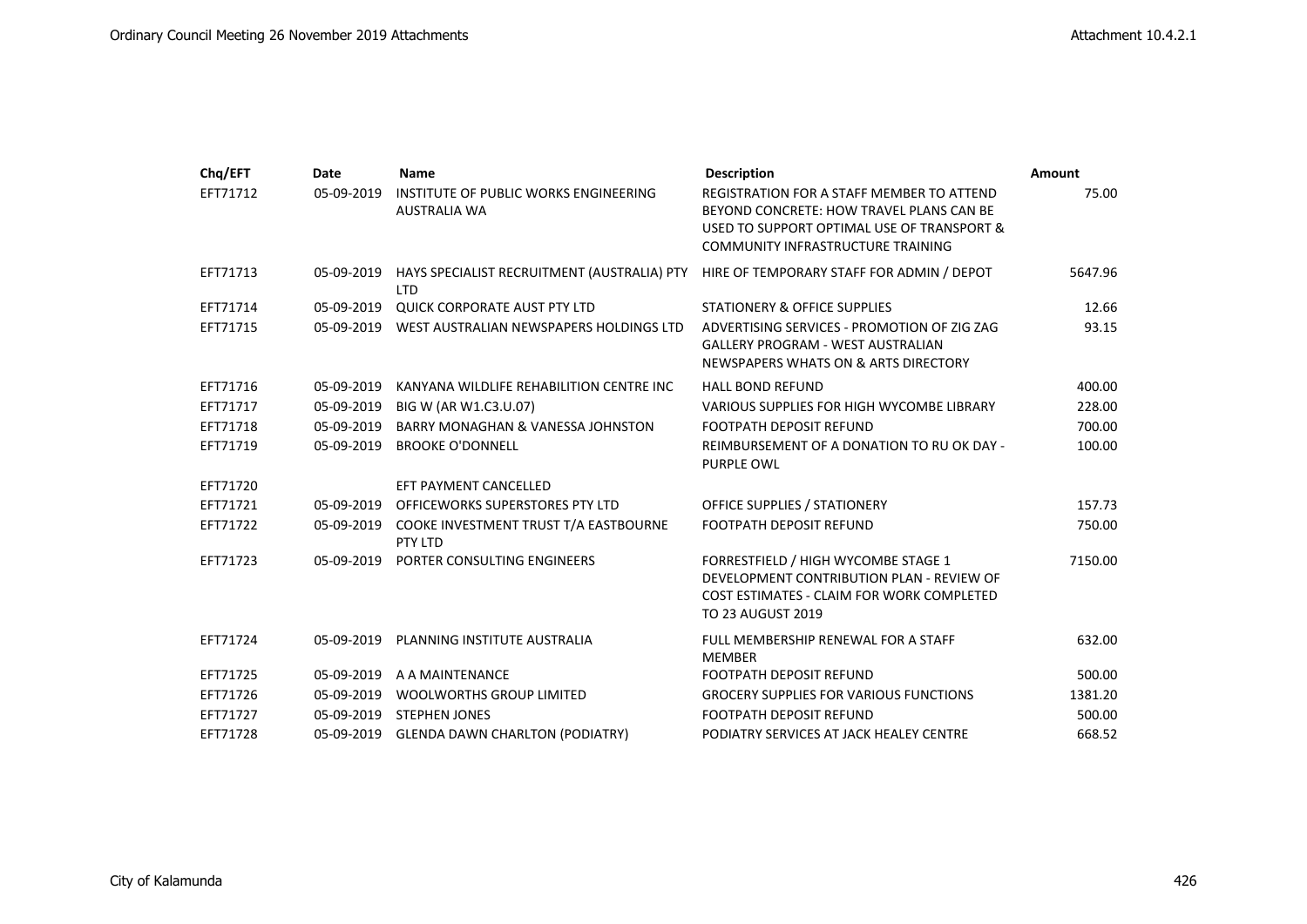| Chq/EFT  | <b>Date</b> | <b>Name</b>                                       | <b>Description</b>                                                                                             | <b>Amount</b> |
|----------|-------------|---------------------------------------------------|----------------------------------------------------------------------------------------------------------------|---------------|
| EFT71729 | 05-09-2019  | CASTLEDINE & CASTLEDINE DESIGNERS                 | DESIGN / ARTWORK & PRINTING FOR CREATIVE<br><b>COMMUNITIES: AN ARTS STRATEGY PUBLICATION</b>                   | 2805.00       |
| EFT71730 | 05-09-2019  | JACKSON MCDONALD LAWYERS                          | <b>LEGAL EXPENSES</b>                                                                                          | 9290.77       |
| EFT71731 | 05-09-2019  | FIRE PROTECTION ASSOCIATION AUSTRALIA             | <b>REGISTRATION FOR STAFF TO ATTEND - PLANNING</b><br>& BUILDING IN BUSHFIRE PRONE AREAS AT SHIRE<br>OF HARVEY | 2440.00       |
| EFT71732 | 05-09-2019  | DARLING RANGE SPORTS COLLEGE                      | <b>HALL BOND REFUND</b>                                                                                        | 400.00        |
| EFT71733 | 05-09-2019  | DRAINFLOW SERVICES PTY LTD                        | CLEANING / MAINTAINING STORM WATER DRAINS                                                                      | 9581.55       |
| EFT71734 | 05-09-2019  | <b>ESSENTIAL FIRST CHOICE HOMES PTY LTD</b>       | <b>FOOTPATH DEPOSIT REFUND</b>                                                                                 | 2500.00       |
| EFT71735 | 05-09-2019  | KOTT GUNNING LAWYERS                              | <b>LEGAL EXPENSES</b>                                                                                          | 1817.20       |
| EFT71736 | 05-09-2019  | OFFICEWORKS MIDLAND                               | <b>OFFICE / STATIONERY SUPPLIES</b>                                                                            | 2380.00       |
| EFT71737 | 05-09-2019  | <b>KELMONT HOLDINGS PTY LTD</b>                   | <b>FOOTPATH DEPOSIT REFUND</b>                                                                                 | 950.00        |
| EFT71738 | 05-09-2019  | DANIKA LINDSELL BRANDING & DESIGN                 | <b>GRAPHIC DESIGN - REFRESH OF CITY'S EXISTING</b><br><b>LOGO DESIGN</b>                                       | 650.00        |
| EFT71739 | 05-09-2019  | MOONLIGHTERS BAND - COLIN JORGENSEN               | <b>HALL &amp; KEY BOND REFUND</b>                                                                              | 450.00        |
| EFT71740 | 05-09-2019  | SAFE T CARD AUSTRALIA PTY LTD                     | <b>MONTHLY MONITORING CHARGES FOR VARIOUS</b><br><b>LOCATIONS</b>                                              | 941.05        |
| EFT71741 | 05-09-2019  | <b>HANDS-ON INFECTION CONTROL</b>                 | <b>HEPATITIS VACCINATION SUPPLIES FOR STAFF</b><br><b>MEMBERS</b>                                              | 270.41        |
| EFT71742 | 05-09-2019  | KALAMUNDA ELECTRICS                               | ELECTRICAL REPAIRS / MAINTENANCE FOR VARIOUS<br><b>LOCATIONS</b>                                               | 11291.07      |
| EFT71743 | 05-09-2019  | <b>JB HI-FI COMMERCIAL</b>                        | VARIOUS ELECTRICAL / COMPUTER / ACCESSORY<br><b>SUPPLIES</b>                                                   | 135.96        |
| EFT71744 | 05-09-2019  | <b>KEN SPILLMAN</b>                               | 4 X 45 MINUTES CHILDREN'S BOOK WEEK SESSIONS<br>AT THE VARIOUS LIBRARIES                                       | 715.00        |
| EFT71745 | 05-09-2019  | <b>TTM HOME SERVICES</b>                          | COLLECTION AND INSTALLATION OF BANNERS                                                                         | 675.00        |
| EFT71746 | 05-09-2019  | AUSTRALIAN INSTITUTE OF HEALTH & SAFETY<br>(AIHS) | <b>GENERAL MEMBERSHIP ANNUAL RENEWAL FOR</b><br>19/20                                                          | 220.00        |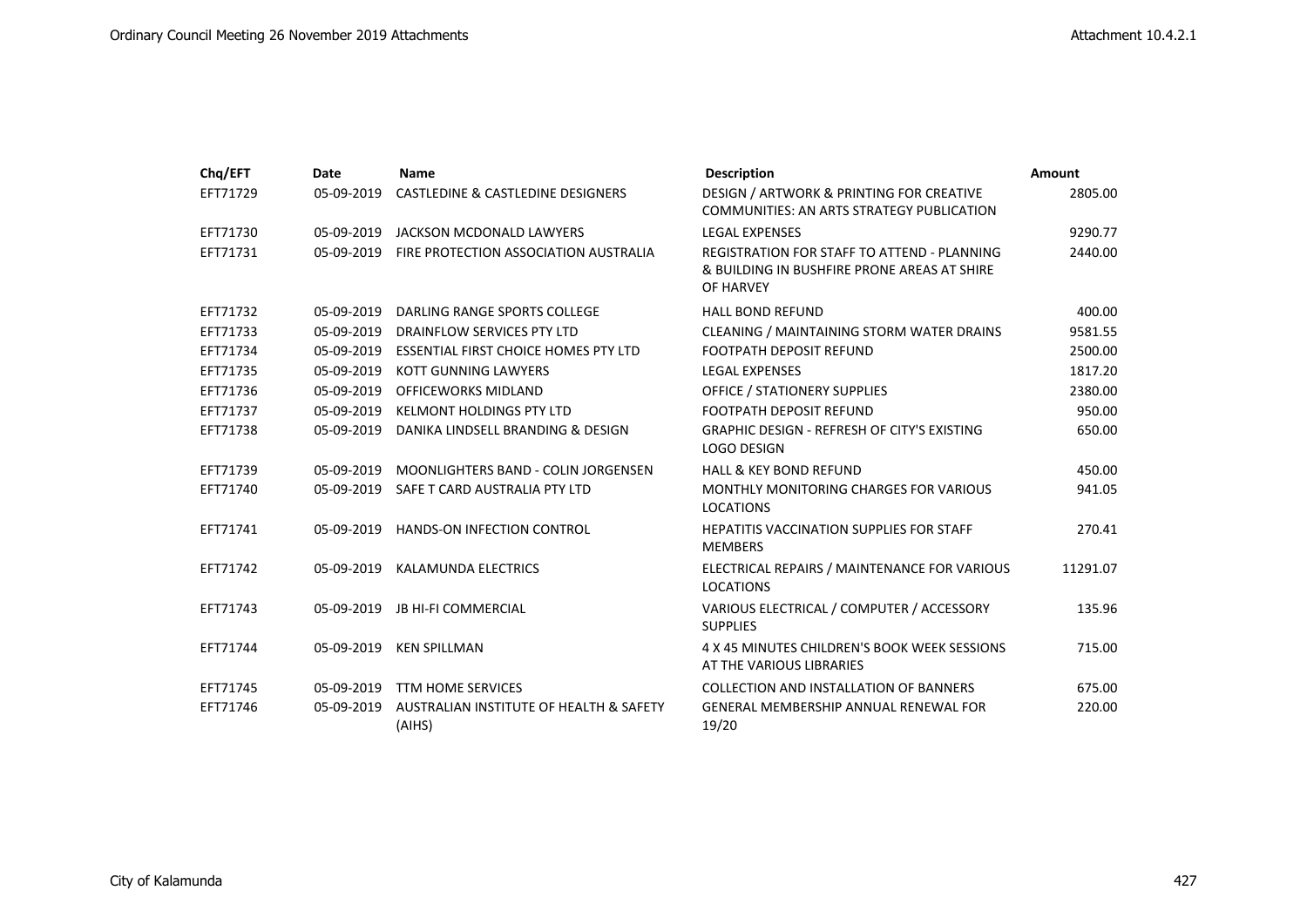| Chq/EFT  | Date       | <b>Name</b>                                                             | <b>Description</b>                                                                       | Amount  |
|----------|------------|-------------------------------------------------------------------------|------------------------------------------------------------------------------------------|---------|
| EFT71747 | 05-09-2019 | <b>DMC CLEANING</b>                                                     | CLEANING SERVICES / CONSUMABLES FOR<br><b>OPERATIONS CENTRE</b>                          | 866.25  |
| EFT71748 | 05-09-2019 | <b>LOKESH GOPALAN</b>                                                   | <b>HALL &amp; KEY BOND REFUND</b>                                                        | 350.00  |
| EFT71749 |            | 05-09-2019 ASHJAD PTY LTD T/A CUROST MILK SUPPLY                        | MILK SUPPLY FOR OPERATIONS CENTRE                                                        | 203.90  |
| EFT71750 | 05-09-2019 | DFP RECRUITMENT SERVICES PTY LTD                                        | HIRE OF TEMPORARY STAFF FOR DEPOT / ADMIN                                                | 496.71  |
| EFT71751 | 05-09-2019 | <b>ENVIRO PIPES PTY LTD</b>                                             | SUPPLY OF PIPES FOR VARIOUS LOCATIONS                                                    | 2768.92 |
| EFT71752 | 05-09-2019 | LORM PTY LTD T/A SCORPION TRAINING<br><b>SOLUTIONS</b>                  | <b>REGISTRATION FOR A STAFF MEMBER TO ATTEND 5</b><br>DAY SAFETY REPRESENTATIVE TRAINING | 880.00  |
| EFT71753 | 05-09-2019 | NEVERFAIL SPRINGWATER LTD (ADMIN OFFICE)                                | BOTTLED WATER SUPPLIES / MAINTENANCE FOR<br><b>FRONT COUNTER</b>                         | 54.05   |
| EFT71754 |            | 05-09-2019  FALLS ROAD NETBALL CLUB                                     | <b>HALL &amp; KEY BOND REFUND</b>                                                        | 350.00  |
| EFT71755 |            | 05-09-2019 DENAYA NOMINEES PTY LTD T/A MERIT<br><b>CONSULTING GROUP</b> | <b>FOOTPATH DEPOSIT REFUND</b>                                                           | 500.00  |
| EFT71756 |            | 05-09-2019 STAN THE TYRE MAN (STAN'S TYRE SERVICE WA                    | PLANT / VEHICLE PARTS                                                                    | 1243.00 |
| EFT71757 | 05-09-2019 | <b>MAIA FINANCIAL PTY LIMITED</b>                                       | EQUIPMENT LEASE FEES FOR VARIOUS EQUIPMENT<br>FOR PERIOD OF 01/10/19-31/12/19            | 8645.45 |
| EFT71758 |            | 05-09-2019 HIT PRODUCTIONS PTY LTD                                      | DEPOSIT FOR 'WAISTWATCHERS THE MUSICAL'<br>PERFORMANCE 14 NOVEMBER 2019                  | 2750.00 |
| EFT71759 |            | 05-09-2019 FLEETCARE PTY LTD                                            | STAFF CONTRIBUTIONS TO NOVATED / OPERATING<br>LEASING                                    | 6569.12 |
| EFT71760 |            | 05-09-2019 ZIRCODATA PTY LTD                                            | MONTHLY OFFSITE STORAGE FEES - PERIOD<br>26/06/19 - 25/07/19                             | 625.19  |
| EFT71761 | 05-09-2019 | RED HAT SOCIETY - HIGHLAND HIGHNESSES                                   | <b>DONATION TO HIGHLAND HIGHNESSES</b><br><b>ANNIVERSARY PARTY</b>                       | 500.00  |
| EFT71762 |            | 05-09-2019 THE LUCKY CHARM                                              | NEWSPAPERS / MAGAZINES SUPPLIES FOR VARIOUS<br><b>LOCATIONS</b>                          | 72.43   |
| EFT71763 |            | 05-09-2019 SEATADVISOR PTY LTD                                          | <b>MONTHLY TICKET SALES FEES</b>                                                         | 201.03  |
|          |            |                                                                         |                                                                                          |         |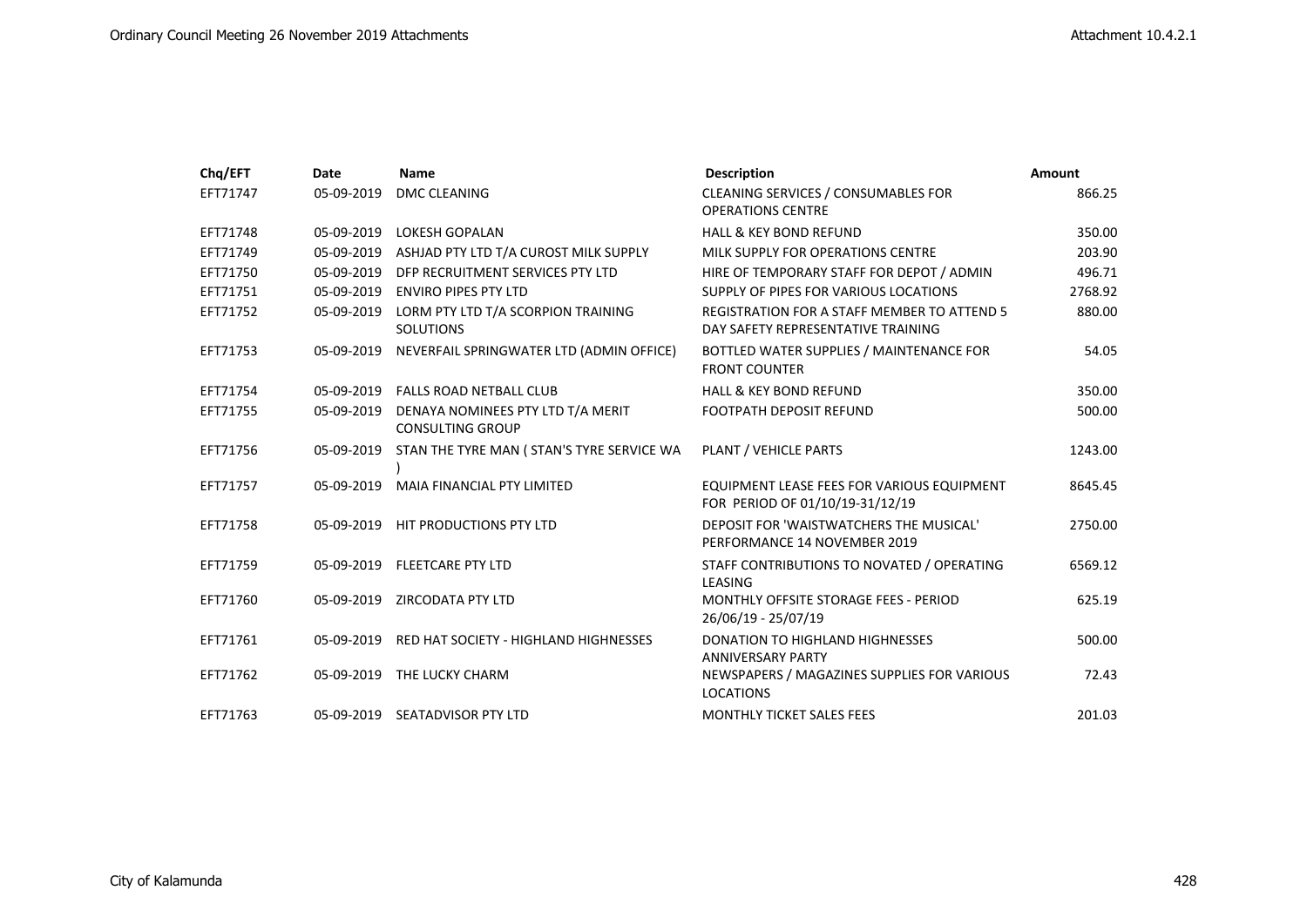| Chq/EFT  | <b>Date</b> | <b>Name</b>                                                             | <b>Description</b>                                                              | Amount   |
|----------|-------------|-------------------------------------------------------------------------|---------------------------------------------------------------------------------|----------|
| EFT71764 | 05-09-2019  | BUSHFIRE PRONE PLANNING (BPP GROUP PTY<br>LTD)                          | RARE FLORA SURVEY TO BE CONDUCTED IN AUGUST                                     | 866.25   |
| EFT71765 | 05-09-2019  | <b>SECURE PAY</b>                                                       | <b>TICKET TRANSACTION FEES</b>                                                  | 21.37    |
| EFT71766 | 05-09-2019  | SG FLEET AUSTRALIA PTY LTD                                              | STAFF CONTRIBUTIONS TO NOVATED / OPERATING<br><b>LEASES</b>                     | 5697.72  |
| EFT71767 | 05-09-2019  | <b>KIRSTIE BENNETT</b>                                                  | <b>HALL &amp; KEY BOND REFUND</b>                                               | 350.00   |
| EFT71768 | 05-09-2019  | SAPIO PTY LTD                                                           | SECURITY MONITORING, EQUIPMENT AND REPAIRS<br>TO VARIOUS LOCATIONS              | 6531.26  |
| EFT71769 | 05-09-2019  | BLUE STEEL ENTERPRISES PTY LTD T/A<br>FRONTLINE FIRE & RESCUE EQUIPMENT | MAINTENANCE OF FIRE AND RESCUE EQUIPMENT<br>AT THE FIRE BRIGADE                 | 572.00   |
| EFT71770 | 05-09-2019  | <b>QUALITY PRESS</b>                                                    | PRINTING OF BFS PERMIT TO SET FIRE TO BUSH<br><b>PADS</b>                       | 137.06   |
| EFT71771 | 05-09-2019  | AUS CHILL TECHNICAL SERVICES PTY LTD                                    | SUPPLY AIR CONDITIONING REPAIRS AND<br>INSTALLATION TO OPERATIONS CENTRE        | 952.84   |
| EFT71772 | 05-09-2019  | <b>MARKET CREATIONS</b>                                                 | MARKETING & TECHNOLOGY SERVICE FEES &<br>MONTHLY CLOUD HOSTING SERVICES         | 53861.54 |
| EFT71773 | 05-09-2019  | <b>BUSINESS STATION LTD</b>                                             | BOND REFUND FOR THE USE OF THE SEMINAR<br>ROOM AT THE ZIG ZAG CULTURAL CENTRE   | 300.00   |
| EFT71774 | 05-09-2019  | FORTH CONSULTING PTY LTD                                                | STRUCTURAL ENGINEERING DESIGN SERVICES -<br>WOODLUPINE BROOK BRIDGE REPLACEMENT | 4950.00  |
| EFT71775 | 05-09-2019  | <b>ALLCREDIT PTY LTD</b>                                                | STAFF CONTRIBUTIONS TO NOVATED / OPERATING<br><b>LEASES</b>                     | 490.00   |
| EFT71776 | 05-09-2019  | <b>EMBROIDERY WAREHOUSE</b>                                             | SUPPLY OF UNIFORM FOR KALAMUNDA HISTORY<br><b>VILLAGE</b>                       | 598.50   |
| EFT71777 | 05-09-2019  | SPICK AND SPAN COMMERCIAL PROPERTY<br><b>MAINTENANCE PTY LTD</b>        | <b>CLEANING SERVICES &amp; CONSUMABLES FOR</b><br><b>VARIOUS LOCATIONS</b>      | 6457.69  |
| EFT71778 | 05-09-2019  | <b>ENTIRE FIRE MANAGEMENT</b>                                           | FIREBREAK MAINTENANCE AT VARIOUS LOCATIONS                                      | 46427.59 |
| EFT71779 | 05-09-2019  | <b>ANTHONY JOHN LAKE</b>                                                | <b>FOOTPATH DEPOSIT REFUND</b>                                                  | 500.00   |
| EFT71780 | 05-09-2019  | AURORA ABRAHAM                                                          | A4 ARTWORK RAP DESIGN                                                           | 500.00   |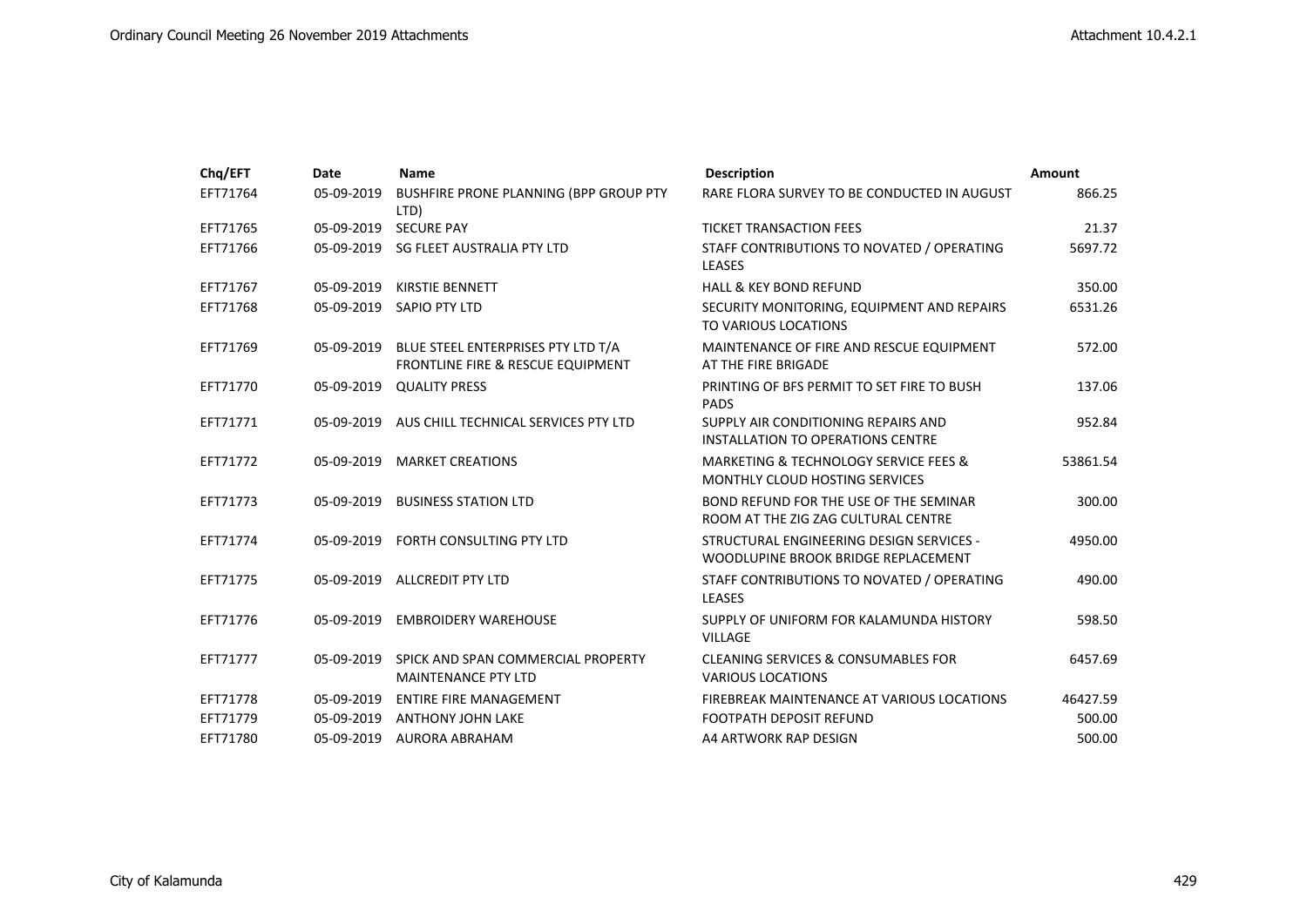| Chq/EFT  | Date       | Name                                                            | <b>Description</b>                                                                                                 | Amount    |
|----------|------------|-----------------------------------------------------------------|--------------------------------------------------------------------------------------------------------------------|-----------|
| EFT71781 | 05-09-2019 | DOWSING GROUP PTY LTD                                           | SUPPLY & LAY CONCRETE PATHWAY MAINTENANCE<br>& MISC WORK AT VARIOUS LOCATIONS                                      | 158585.19 |
| EFT71782 | 05-09-2019 | <b>RAD EVENTS</b>                                               | DONATION TO KALAMUNDA WEDDING FAIR 2019                                                                            | 1000.00   |
| EFT71783 | 05-09-2019 | BESPOKE TECHNICAL SOLUTIONS PTY LTD                             | HIRE OF MOBILE LED SCREEN, GENERATOR,<br><b>OUTISDE MOBILE BROADCAST TRUCK FOR TARGA</b><br><b>WEST RALLY 2019</b> | 2720.00   |
| EFT71784 | 05-09-2019 | <b>JOSIEPHINE BRICE</b>                                         | <b>HALL BOND REFUND</b>                                                                                            | 300.00    |
| EFT71785 | 05-09-2019 | <b>CROWE</b>                                                    | PROFFESSIONAL SERVICES RENDERED: EMERGENCY<br><b>MANAGEMENT AUDIT</b>                                              | 5280.00   |
| EFT71786 | 05-09-2019 | ADRIAN DUCKHAM                                                  | PART GYM MEMBERSHIP REFUND - MEMBER<br>NO.23812 - RN130308/1                                                       | 80.10     |
| EFT71787 | 05-09-2019 | ORACLE CUSTOMER MANAGEMENT SOLUTIONS<br>PTY LTD T/AS ORACLE CMS | AFTER HOURS SERVICE - PERIOD AUGUST 2019                                                                           | 1733.63   |
| EFT71788 | 05-09-2019 | NEWHAWK CORPORATION PTY LTD T/AS EJAN<br><b>COMMUNICATIONS</b>  | <b>QUARTERLY MOBILE AND SOFTWARE DATA FOR</b><br>$01/09/19 - 30/11/19$                                             | 1518.00   |
| EFT71789 | 05-09-2019 | KALAMUNDA PLANT COMPANY                                         | DONATION TO KALAMUNDA MUSIC FESTIVAL                                                                               | 1000.00   |
| EFT71790 | 05-09-2019 | NEW GROUND WATER SERVICES PTY LTD                               | CLAIM 2 - INSTALLATION & DELIVERY OF GAS FILTER<br>TO HARTFIELD PARK<br>SCOTT RESERVE SUBSOIL DRAINAGE DESIGN      | 7915.60   |
| EFT71791 | 05-09-2019 | INDUSTRIAL RECRUITMENT PARTNERS (IRP) PTY<br><b>LTD</b>         | HIRE OF TEMPORARY STAFF FOR DEPOT / ADMIN                                                                          | 19030.34  |
| EFT71792 | 05-09-2019 | <b>BREAK THE BOUNDARY INC</b>                                   | DONATION IN SUPPORT OF ADAPTIVE OFF ROAD<br>CYCLING & TRAIL WALKING HUB OPEN DAY                                   | 1000.00   |
| EFT71793 | 05-09-2019 | GLEN FLOOD GROUP PTY LTD T/A GFG TEMP<br><b>ASSIST</b>          | LANDSCAPE ARCHITECT SUPPORT AT VARIOUS<br>LOCATIONS - PERIOD 12/08/19 - 23/08/19                                   | 7825.42   |
| EFT71794 | 05-09-2019 | WATERLOGIC AUSTRALIA PTY LTD                                    | DEPOT BUILDINGS - PROVIDE WATER & BOILER UNIT<br><b>SERVICES</b>                                                   | 607.20    |
| EFT71795 | 05-09-2019 | <b>HILLS MOTO &amp; MOWERS WA</b>                               | PLANT / VEHICLE PARTS                                                                                              | 45.35     |
|          |            |                                                                 |                                                                                                                    |           |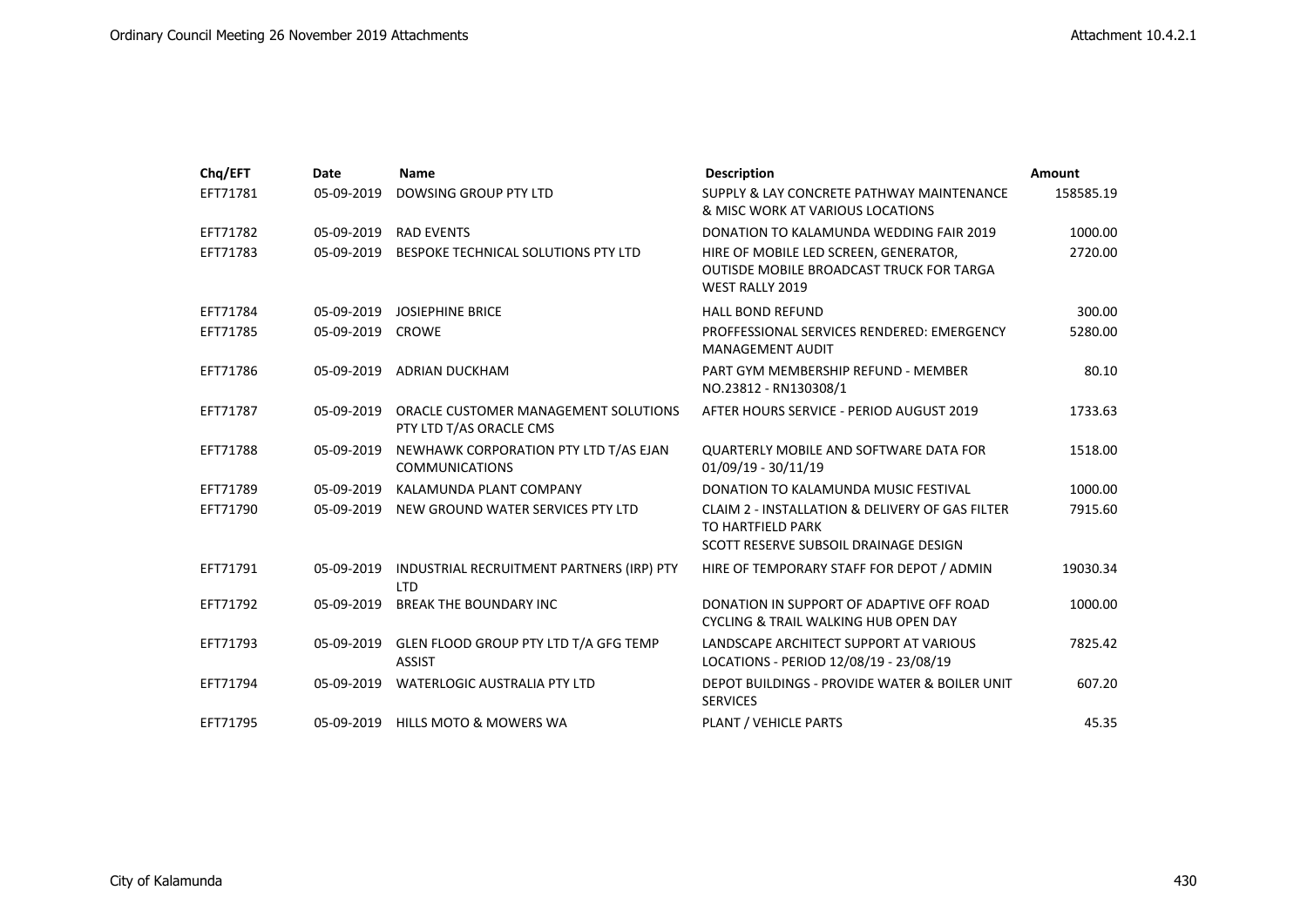| Chq/EFT  | Date       | <b>Name</b>                                                               | <b>Description</b>                                                                                                                                                             | Amount   |
|----------|------------|---------------------------------------------------------------------------|--------------------------------------------------------------------------------------------------------------------------------------------------------------------------------|----------|
| EFT71796 | 05-09-2019 | <b>JOSH LANGLEY</b>                                                       | 4 X 45 MINUTES CHILDREN'S BOOK WEEK SESSIONS<br><b>FOR THE VARIOUS LIBRARIES</b>                                                                                               | 650.00   |
| EFT71797 | 05-09-2019 | ASKA DOLINSKA                                                             | 3 X 60 MINUTES CHILDREN'S BOOK WEEK SESSIONS<br>FOR THE VARIOUS LIBRARIES                                                                                                      | 650.00   |
| EFT71798 | 05-09-2019 | <b>MATTHEW GREGORY LEWIS</b>                                              | SUPPLY INSTALL SPLIT SYSTEM AIR CONDITIONER<br>FOR BUSH FIRE BRIGADE                                                                                                           | 9200.00  |
| EFT71799 | 05-09-2019 | PROUD ENTERTAINMENT GROUP                                                 | TICKETING INCOME SHARE (80%) FOR PAYMENT OF<br>PERFORMANCE OF 'DIVAS' AUGUST 23, 2019                                                                                          | 2896.00  |
| EFT71800 |            | 05-09-2019 GETREAL ESTATE AGENTS                                          | REPLACEMENT OF LETTERBOX WHICH WAS<br><b>DAMAGED</b>                                                                                                                           | 300.00   |
| EFT71801 | 05-09-2019 | JEFFNA SCOTT                                                              | <b>KEY BOND REFUND</b>                                                                                                                                                         | 50.00    |
| EFT71802 |            | EFT PAYMENT CANCELLED                                                     |                                                                                                                                                                                |          |
| EFT71803 | 05-09-2019 | <b>MILLS &amp; HASSALL</b>                                                | <b>FOOTPATH DEPOSIT REFUND</b>                                                                                                                                                 | 700.00   |
| EFT71804 | 05-09-2019 | <b>ALPHA STUDIOS</b>                                                      | SALE OF ARTWORK - THE ARTIST EXHIBITION &<br>BOND REFUND FOR THE USE OF THE GALLERY AT<br>THE ZIG ZAG CULTURAL CENTRE                                                          | 1270.00  |
| EFT71805 | 19-09-2019 | <b>TOLL TRANSPORT PTY LTD</b>                                             | <b>COURIER FEES</b>                                                                                                                                                            | 13.84    |
| EFT71806 | 19-09-2019 | WEX AUSTRALIA PTY LTD - WRIGHT EXPRESS<br><b>FUEL CARDS AUSTRALIA LTD</b> | FUEL - PERIOD ENDING 16 SEPTEMBER 2019                                                                                                                                         | 1471.60  |
| EFT71807 | 19-09-2019 | NEVERFAIL SPRINGWATER LTD (KALA LIB)                                      | BOTTLED WATER SUPPLIES / MAINTENANCE FOR<br><b>KALAMUNDA LIBRARY</b>                                                                                                           | 37.75    |
| EFT71808 | 19-09-2019 | FIRE AND SAFETY WA                                                        | FIRE PROTECTION WEAR / SUPPLIES                                                                                                                                                | 702.56   |
| EFT71809 | 19-09-2019 | PERTH REGION TOURISM ORGANISATION INC<br>T/A DESTINATION PERTH            | PERTHNOW - SPRING ADVERTISING CAMPAIGN<br>2019                                                                                                                                 | 500.00   |
| EFT71810 | 19-09-2019 | CA TECHNOLOGY PTY LTD (CAMMS)                                             | ANNUAL LICENCE FEE - INTERPLAN/STRATEGY AND<br><b>WORKFORCE PLANNING CENTRE &amp; SOFTWARE</b><br>ANNUAL LICENCE FEES FOR PES & TRANSITION OF<br>CAMMS TO AZURE SINGLE SIGN ON | 40538.74 |
| EFT71811 |            | 19-09-2019 CABCHARGE AUSTRALIA LIMITED                                    | CABCHARGE FEES - PERIOD ENDING 08/09/19                                                                                                                                        | 6.00     |
|          |            |                                                                           |                                                                                                                                                                                |          |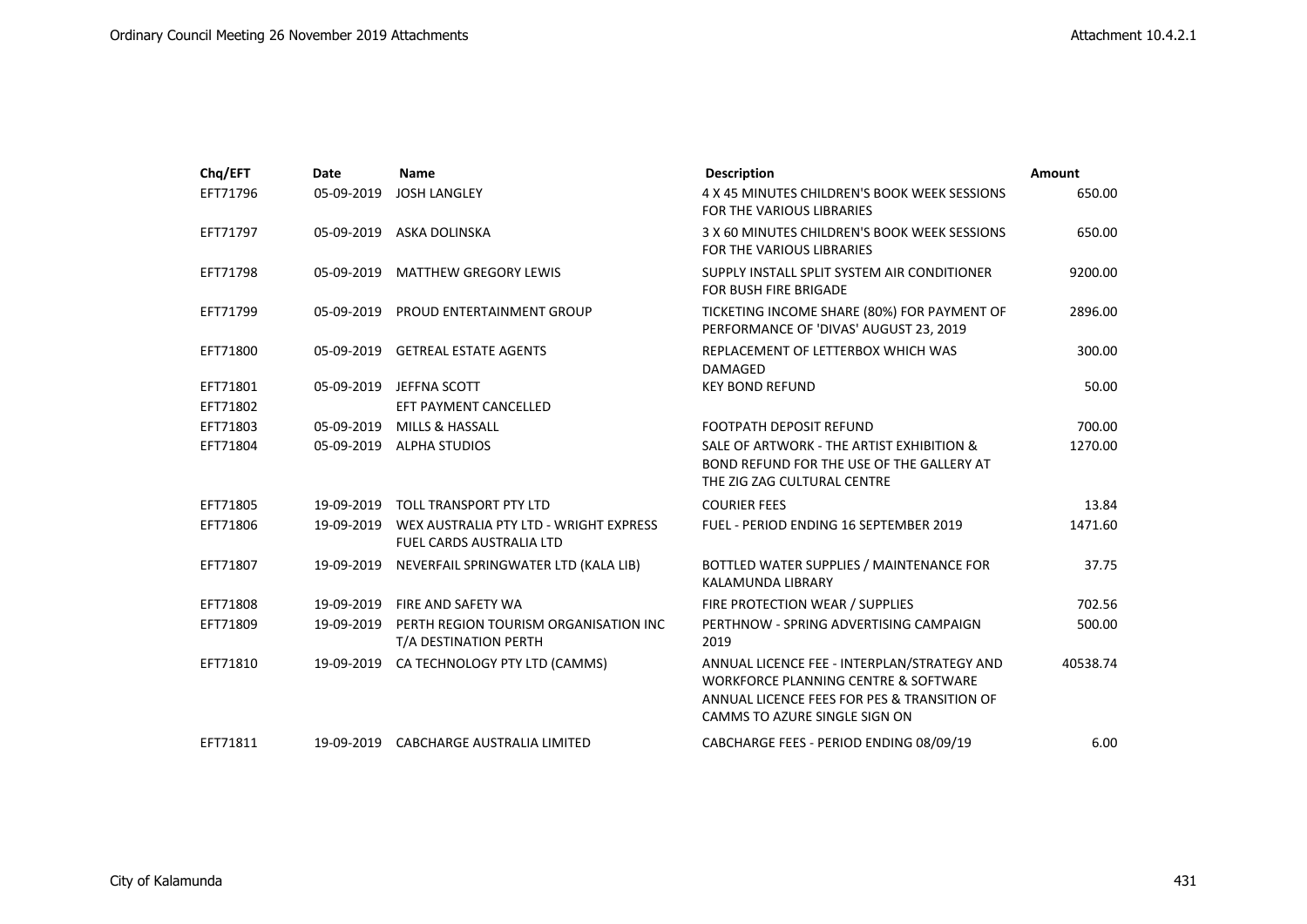| Chq/EFT  | Date       | <b>Name</b>                                                     | <b>Description</b>                                                                                                             | Amount  |
|----------|------------|-----------------------------------------------------------------|--------------------------------------------------------------------------------------------------------------------------------|---------|
| EFT71812 | 19-09-2019 | <b>COLLECTOR OF PUBLIC MONIES (CENTRELINK)</b>                  | <b>CENTREPAY TRANSACTION FEES</b>                                                                                              | 78.54   |
| EFT71813 | 19-09-2019 | OCLC (UK) LTD                                                   | SUBSCRIPTION FEES FOR CONTENTDM SYSTEM FOR<br>PICTURE KALAMUNDA 01/07/19 - 30/06/20                                            | 3350.60 |
| EFT71814 | 19-09-2019 | SYRINX ENVIRONMENTAL P/L                                        | SOIL INVESTIGATIONS AT WOODLUPINE LIVING<br><b>STREAM</b>                                                                      | 6699.00 |
| EFT71815 |            | 19-09-2019 O'BRIEN HARROP ACCESS PTY LTD                        | DISABILITY ACCESS CONSULTANCY SERVICE AT THE<br><b>FORRESTFIELD BOWLING CLUB</b>                                               | 396.00  |
| EFT71816 |            | 19-09-2019 VIP CARPET AND UPHOLSTERY CLEANING<br><b>SERVICE</b> | CARPET CLEANING AT VARIOUS LOCATIONS                                                                                           | 2113.00 |
| EFT71817 |            | 19-09-2019 THE JAFFA ROOM/ ARTISTRALIA                          | LICENSING APPROVAL FOR 2019 PHSF MOVIE NIGHT<br>- DIRTY DANCING - SATURDAY OCTOBER 12 -<br>SCREENING AT 20 HAYNES ST KALAMUNDA | 385.00  |
| EFT71818 | 19-09-2019 | <b>MARK LINDSAY WATSON</b>                                      | <b>RATES REFUND</b>                                                                                                            | 127.95  |
| EFT71819 | 19-09-2019 | <b>ROBYN BEARDSELL</b>                                          | CONSIGNMENT SUPPLIER - ZIG ZAG CULTURAL<br>CENTRE - 01/08/19 - 31/08/19                                                        | 114.10  |
| EFT71820 | 19-09-2019 | <b>CAROL A CRUTE</b>                                            | CONSIGNMENT SUPPLIER - ZIG ZAG CULTURAL<br>CENTRE - 01/08/19 - 31/08/19                                                        | 50.40   |
| EFT71821 | 19-09-2019 | <b>BETTY MARCIA SWAIN</b>                                       | <b>RATES REFUND</b>                                                                                                            | 651.03  |
| EFT71822 | 19-09-2019 | <b>ALLAN MORTON</b>                                             | COUNCILLOR ALLOWANCE - 01/09/19 - 30/09/19                                                                                     | 2290.00 |
| EFT71823 | 19-09-2019 | <b>LESLEY BOYD</b>                                              | COUNCILLOR ALLOWANCE - 01/09/19 - 30/09/19                                                                                     | 2290.00 |
| EFT71824 | 19-09-2019 | RODNEY JAMES & ANNE MAREE WHITBY                                | <b>RATES REFUND</b>                                                                                                            | 1045.95 |
| EFT71825 | 19-09-2019 | <b>DENNIS THORBURN</b>                                          | REFUND OF PARTIAL BUILDING APPLICATION FEE<br>DUE TO OVERPAYMENT - 20190706                                                    | 61.65   |
| EFT71826 | 19-09-2019 | KATHLEEN (KATHY) RITCHIE                                        | COUNCILLOR ALLOWANCE - 01/09/19 - 30/09/19                                                                                     | 2290.00 |
| EFT71827 | 19-09-2019 | <b>GILL BAXTER</b>                                              | CONSIGNMENT SUPPLIER - ZIG ZAG CULTURAL<br>CENTRE - 01/08/19 - 31/08/19                                                        | 51.10   |
| EFT71828 | 19-09-2019 | JURG KONRAD HUNZIKER                                            | DESIGN ADVISORY COMMITTEE CONSULTANT<br>SERVICE - FEE CLAIM - WORK COMPLETED 25/07/19                                          | 700.00  |
| EFT71829 | 19-09-2019 | <b>MARIELLEN PEARCE</b>                                         | DOG STERILIZATION REFUND                                                                                                       | 150.00  |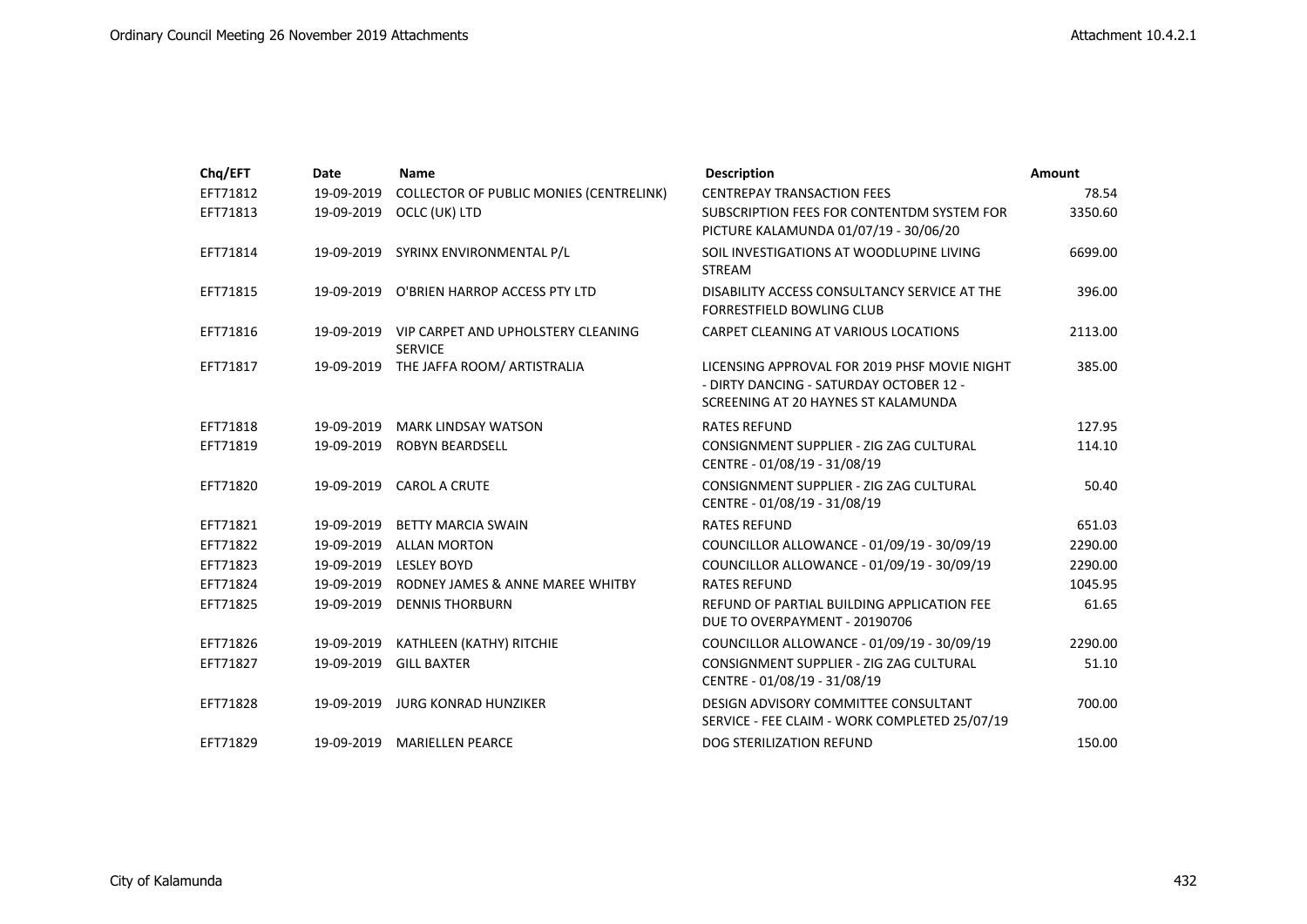| Chq/EFT  | Date               | <b>Name</b>                                     | <b>Description</b>                                                 | Amount    |
|----------|--------------------|-------------------------------------------------|--------------------------------------------------------------------|-----------|
| EFT71830 | 19-09-2019         | <b>AUSTRALIAN SERVICES UNION</b>                | PAYROLL DEDUCTIONS                                                 | 65.70     |
| EFT71831 | 19-09-2019         | CITY OF KALAMUNDA STAFF SOCIAL CLUB             | PAYROLL DEDUCTIONS                                                 | 715.00    |
| EFT71832 | 19-09-2019         | <b>CHILD SUPPORT AGENCY</b>                     | PAYROLL DEDUCTIONS                                                 | 750.85    |
| EFT71833 |                    | 19-09-2019 AUSTRALIA POST                       | POSTAL EXPENSES / COUNTER BILLPAY<br><b>TRANSACTION FEES</b>       | 9053.73   |
| EFT71834 | 19-09-2019         | <b>BUNNINGS BUILDING SUPPLIES</b>               | HARDWARE SUPPLIES FOR VARIOUS LOCATIONS                            | 518.43    |
| EFT71835 | 19-09-2019         | NAPA - A DIVISION OF GPC ASIA PACIFIC PTY LTD   | PLANT / VEHICLE PARTS                                              | 3850.13   |
| EFT71836 | 19-09-2019         | LANDGATE                                        | SLIP SUBSCRIPTION SERVICES 24/09/19 - 23/09/20                     | 4635.00   |
| EFT71837 | 19-09-2019         | KALAMUNDA AUTO ELECTRICS                        | <b>PLANT / VEHICLE PARTS</b>                                       | 1565.30   |
| EFT71838 | 19-09-2019         | <b>MCLEODS BARRISTERS &amp; SOLICITORS</b>      | <b>LEGAL EXPENSES</b>                                              | 8565.32   |
| EFT71839 | 19-09-2019         | CLEANAWAY                                       | WASTE / RECYCLING & BULK BIN DISPOSAL SERVICES<br><b>FEES</b>      | 115.67    |
| EFT71840 |                    | 19-09-2019 LANDGATE - VALUATIONS                | <b>GROSS RENTAL VALUATION FEES FOR VARIOUS</b><br><b>LOCATIONS</b> | 1243.24   |
| EFT71841 | 19-09-2019         | <b>WALKERS HARDWARE (MITRE 10)</b>              | <b>HARDWARE SUPPLIES</b>                                           | 367.81    |
| EFT71842 | 19-09-2019         | MCKAY EARTHMOVING PTY LTD                       | PLANT EQUIPMENT AND OPERATOR HIRE FOR<br><b>VARIOUS LOCATIONS</b>  | 22900.78  |
| EFT71843 | 19-09-2019         | <b>BORAL CONSTRUCTION MATERIALS GROUP</b>       | ROAD MATERIALS FOR VARIOUS LOCATIONS                               | 2010.81   |
| EFT71844 | 19-09-2019         | <b>FASTA COURIERS</b>                           | COURIER FEES - PERIOD ENDING 15/09/19                              | 91.18     |
| EFT71845 | 19-09-2019         | <b>BCITF</b>                                    | LEVY FEE - AUGUST 2019                                             | 10336.05  |
| EFT71846 | 19-09-2019         | THE WATERSHED WATER SYSTEMS                     | <b>RETICULATION PARTS FOR VARIOUS RESERVES</b>                     | 3632.27   |
| EFT71847 | 19-09-2019         | MAJOR MOTORS PTY LTD                            | PLANT / VEHICLE PARTS                                              | 1453.95   |
| EFT71848 |                    | 19-09-2019 ALSCO LINEN SERVICE                  | LINEN HIRE / LAUNDRY SERVICES / CLEANING<br><b>SUPPLIES</b>        | 970.47    |
| EFT71849 | 19-09-2019         | <b>BRADOCK PODIATRY SERVICES PTY LTD</b>        | PODIATRY SERVICES AT JACK HEALEY CENTRE                            | 1323.67   |
| EFT71850 | 19-09-2019         | KALA BOB KATS PTY LTD                           | PLANT EQUIPMENT AND OPERATOR HIRE FOR<br><b>VARIOUS LOCATIONS</b>  | 6985.00   |
| EFT71851 | 19-09-2019 SYNERGY |                                                 | <b>POWER CHARGES</b>                                               | 118024.31 |
| EFT71852 |                    | 19-09-2019 STEWART & HEATON CLOTHING CO PTY LTD | FIRE PROTECTION WEAR / SUPPLIES                                    | 30.32     |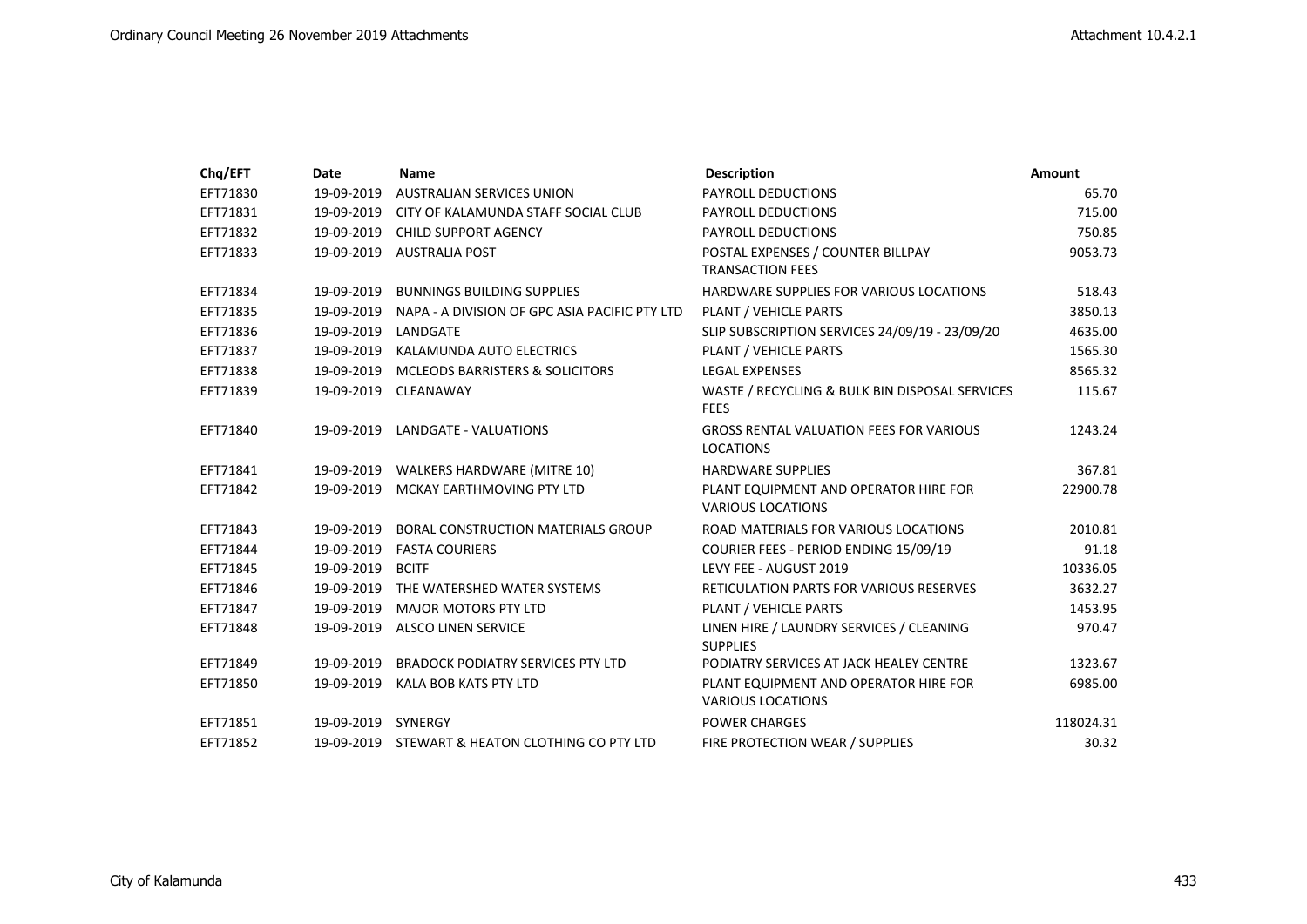| Chq/EFT  | Date       | <b>Name</b>                                                                            | <b>Description</b>                                                                       | Amount   |
|----------|------------|----------------------------------------------------------------------------------------|------------------------------------------------------------------------------------------|----------|
| EFT71853 | 19-09-2019 | <b>BGC ASPHALT</b>                                                                     | ROAD MATERIALS FOR VARIOUS LOCATIONS                                                     | 834.38   |
| EFT71854 | 19-09-2019 | <b>KENNEDYS TREE SERVICES</b>                                                          | TREE REMOVAL / UNDER POWERLINE PRUNING FOR<br><b>VARIOUS LOCATIONS</b>                   | 5643.00  |
| EFT71855 | 19-09-2019 | KALAMUNDA STATE EMERGENCY SERVICE (SES)                                                | REIMBURSEMENT - GOODS AND SERVICES                                                       | 1216.98  |
| EFT71856 | 19-09-2019 | <b>JOHN GIARDINA</b>                                                                   | COUNCILLOR ALLOWANCE - 01/09/19 - 30/09/19                                               | 8229.42  |
| EFT71857 | 19-09-2019 | <b>GEOFF STALLARD</b>                                                                  | COUNCILLOR ALLOWANCE - 01/09/19 - 30/09/19                                               | 2290.00  |
| EFT71858 |            | 19-09-2019 AUSTRALASIAN PERFORMING RIGHTS<br>ASSOCIATION (APRA) T/A ONEMUSIC AUSTRALIA | LICENCE FEE FOR THE USE OF COPYRIGHT MUSIC AT<br>VARIOUS LOCATIONS - 01/07/19 - 30/06/20 | 5092.58  |
| EFT71859 | 19-09-2019 | IT VISION AUSTRALIA PTY LTD                                                            | IT VISION ALTUS DEVELOPMENT & TECHNICAL<br><b>MANAGED SERVICES</b>                       | 41250.00 |
| EFT71860 | 19-09-2019 | <b>CANCER COUNCIL WA</b>                                                               | DAFFODIL DAY FUNDRAISING EVENT                                                           | 294.45   |
| EFT71861 | 19-09-2019 | CITY OF SWAN                                                                           | LONG SERVICE LEAVE LIABILITY EX STAFF MEMBER                                             | 226.33   |
| EFT71862 | 19-09-2019 | FREDERICK WILLIAM ATTWELL - C/O- PUBLIC<br>TRUSTEES PM33062713 TM12                    | <b>RATES REFUND</b>                                                                      | 493.08   |
| EFT71863 | 19-09-2019 | AIR LIQUIDE WA PTY LTD                                                                 | SUPPLY OF GAS CYLINDER REFILLS AND RENTAL FEES                                           | 178.12   |
| EFT71864 | 19-09-2019 | KALAMUNDA & DISTRICTS HISTORICAL SOCIETY                                               | CONSIGNMENT SUPPLIER - ZIG ZAG CULTURAL<br>CENTRE - 01/08/19 - 31/08/19                  | 180.95   |
| EFT71865 |            | 19-09-2019 CITY OF BELMONT                                                             | IFLMC PLANNING HARMONISATION DYNAMIC<br>PLANNING                                         | 4730.00  |
| EFT71866 |            | 19-09-2019 PICKERING BROOK SPORTS CLUB (INC)                                           | FUNDING FOR REFURBISHMENT OF THE ALAN<br><b>FERNIE PAVILION</b>                          | 40000.00 |
| EFT71867 |            | 19-09-2019 VENTURA HOMES PTY LTD                                                       | <b>FOOTPATH DEPOSIT REFUND</b>                                                           | 700.00   |
| EFT71868 |            | 19-09-2019 SSB PTY LTD T/A CONTENT LIVING PTY LTD                                      | <b>FOOTPATH DEPOSIT REFUND</b>                                                           | 700.00   |
| EFT71869 | 19-09-2019 | OCE CORPORATE PTY LTD - OFFICE CLEANING<br><b>EXPERTS</b>                              | CLEANING SERVICES / CONSUMABLES FOR VARIOUS<br><b>LOCATIONS</b>                          | 36422.51 |
| EFT71870 | 19-09-2019 | <b>LITTLE LOADS</b>                                                                    | <b>GARDEN / VERGE SUPPLIES FOR VARIOUS</b><br><b>LOCATIONS</b>                           | 729.00   |
| EFT71871 | 19-09-2019 | <b>GEM CAMERA CLUB INC</b>                                                             | ANNUAL FUNDING GEM - SPRING IN THE HILLS                                                 | 3500.00  |
| EFT71872 | 19-09-2019 | <b>RAC BUSINESS WISE</b>                                                               | ROADSIDE ASSISTANT                                                                       | 99.00    |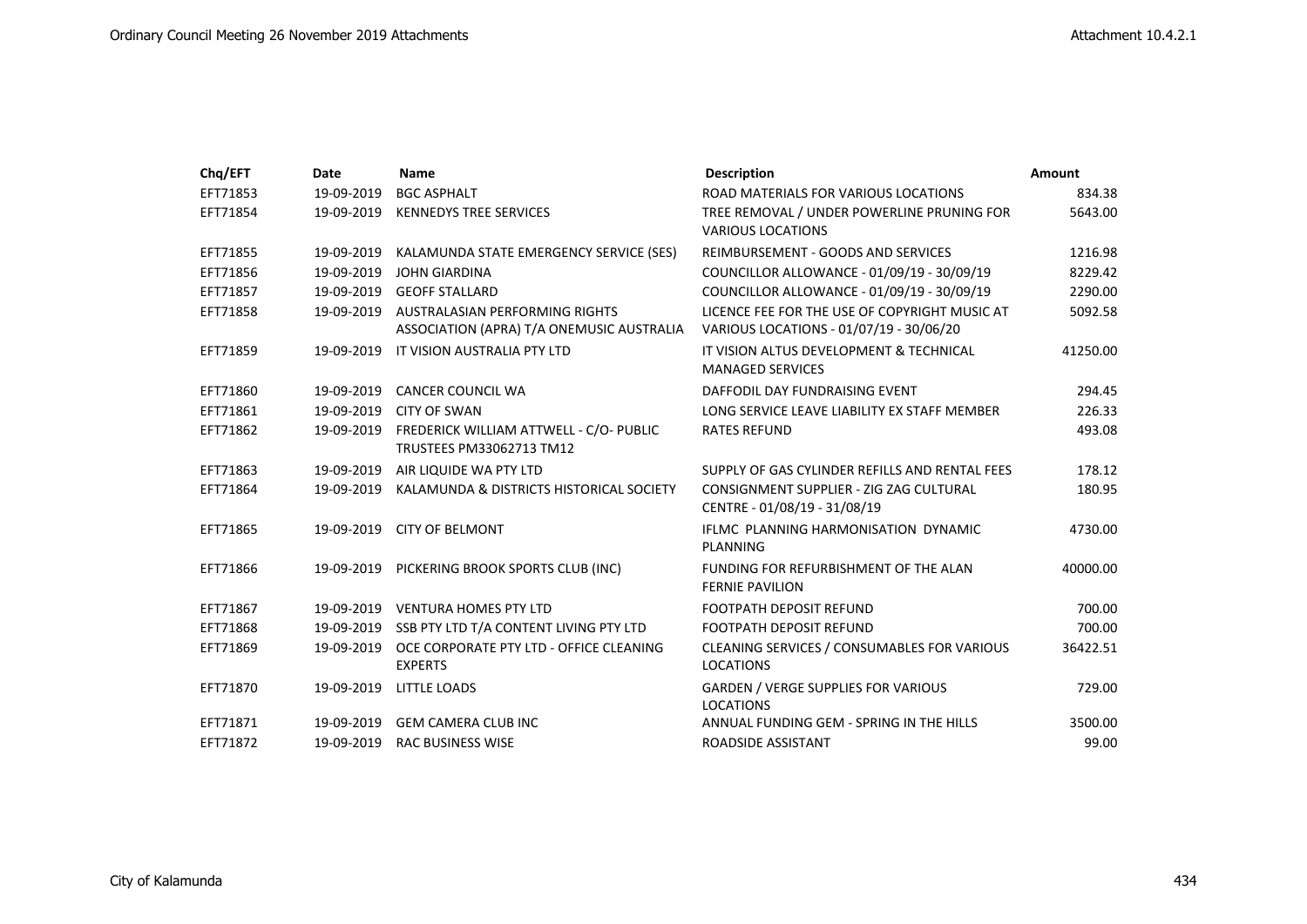| Chq/EFT  | Date       | <b>Name</b>                                                                       | <b>Description</b>                                                                                                                                 | Amount     |
|----------|------------|-----------------------------------------------------------------------------------|----------------------------------------------------------------------------------------------------------------------------------------------------|------------|
| EFT71873 | 19-09-2019 | HELEN ARMSTRONG & ASSOCIATES (T/AS<br>WAXING LYRICAL CANDLES)                     | CONSIGNMENT SUPPLIER - ZIG ZAG CULTURAL<br>CENTRE - 01/08/19 - 31/08/19                                                                            | 137.20     |
| EFT71874 | 19-09-2019 | KALAMUNDA PLUMBING & ELECTRICAL                                                   | PLUMBING REPAIRS / MAINTENANC FOR VARIOUS<br><b>LOCATIONS</b>                                                                                      | 5299.20    |
| EFT71875 | 19-09-2019 | <b>HAWLEY'S BOBCAT SERVICE</b>                                                    | PLANT EQUIPMENT AND OPERATOR HIRE FOR<br><b>VARIOUS LOCATIONS</b>                                                                                  | 6698.00    |
| EFT71876 | 19-09-2019 | LOCAL GOVERNMENT PROFESSIONALS<br>AUSTRALIA (WA DIVISION)                         | MEMBERSHIP FOR MANAGER FINANCIAL SERVICES<br>2019/20                                                                                               | 531.00     |
| EFT71877 | 19-09-2019 | DEPARTMENT OF FIRE AND EMERGENCY<br>SERVICES (DFES)                               | 2019/20 EMERGENCY SERVICE LEVY - QUARTER 1                                                                                                         | 2229745.18 |
| EFT71878 | 19-09-2019 | <b>ANNA HAMERSLEY</b>                                                             | CONSIGNMENT SUPPLIER - ZIG ZAG CULTURAL<br>CENTRE - 01/08/19 - 31/08/19                                                                            | 42.00      |
| EFT71879 | 19-09-2019 | AMEREX FIRE (WA) (E FIRE AND SAFETY)                                              | FIRE EQUIPMENT MAINTENANCE FOR VARIOUS<br><b>LOCATIONS</b>                                                                                         | 1798.50    |
| EFT71880 | 19-09-2019 | <b>HILL TOP GROUP PTY</b>                                                         | <b>CONTRACTOR BUILDING MAINTENANCE FOR</b><br><b>VARIOUS BUILDINGS</b>                                                                             | 5031.69    |
| EFT71881 | 19-09-2019 | <b>BUILDING COMMISSION - DEPARTMENT OF</b><br>MINES, INDUSTRY REGULATION & SAFETY | <b>BUILDING LEVY - AUGUST 2019</b>                                                                                                                 | 9950.35    |
| EFT71882 | 19-09-2019 | INSTITUTE OF PUBLIC WORKS ENGINEERING<br><b>AUSTRALIA WA</b>                      | <b>REGISTRATION FOR STAFF TO ATTEND -</b><br>CONTAMINATED LAND MANAGEMENT RISK<br><b>MANAGEMENT" CONSIDERATIONS &amp; COSTS</b><br><b>WORKSHOP</b> | 170.00     |
| EFT71883 | 19-09-2019 | <b>HEATHER M &amp; BRIAN J FITZGERALD</b>                                         | <b>RATES REFUND</b>                                                                                                                                | 455.10     |
| EFT71884 | 19-09-2019 | MOORE STEPHENS (WA) PTY LTD                                                       | CONSULTING SERVICES ON ACCOUNTING<br>TREATMENT FOR EXPENDITURE INCURRED ON<br><b>FORRESTFIELD NORTH PROJECT</b>                                    | 5500.00    |
| EFT71885 | 19-09-2019 | HAYS SPECIALIST RECRUITMENT (AUSTRALIA) PTY<br><b>LTD</b>                         | HIRE OF TEMPORARY STAFF FOR ADMIN / DEPOT                                                                                                          | 7140.22    |
| EFT71886 | 19-09-2019 | <b>RSPCA WA</b>                                                                   | <b>CUP CAKE DAY FUNDRAISING EVENT</b>                                                                                                              | 286.05     |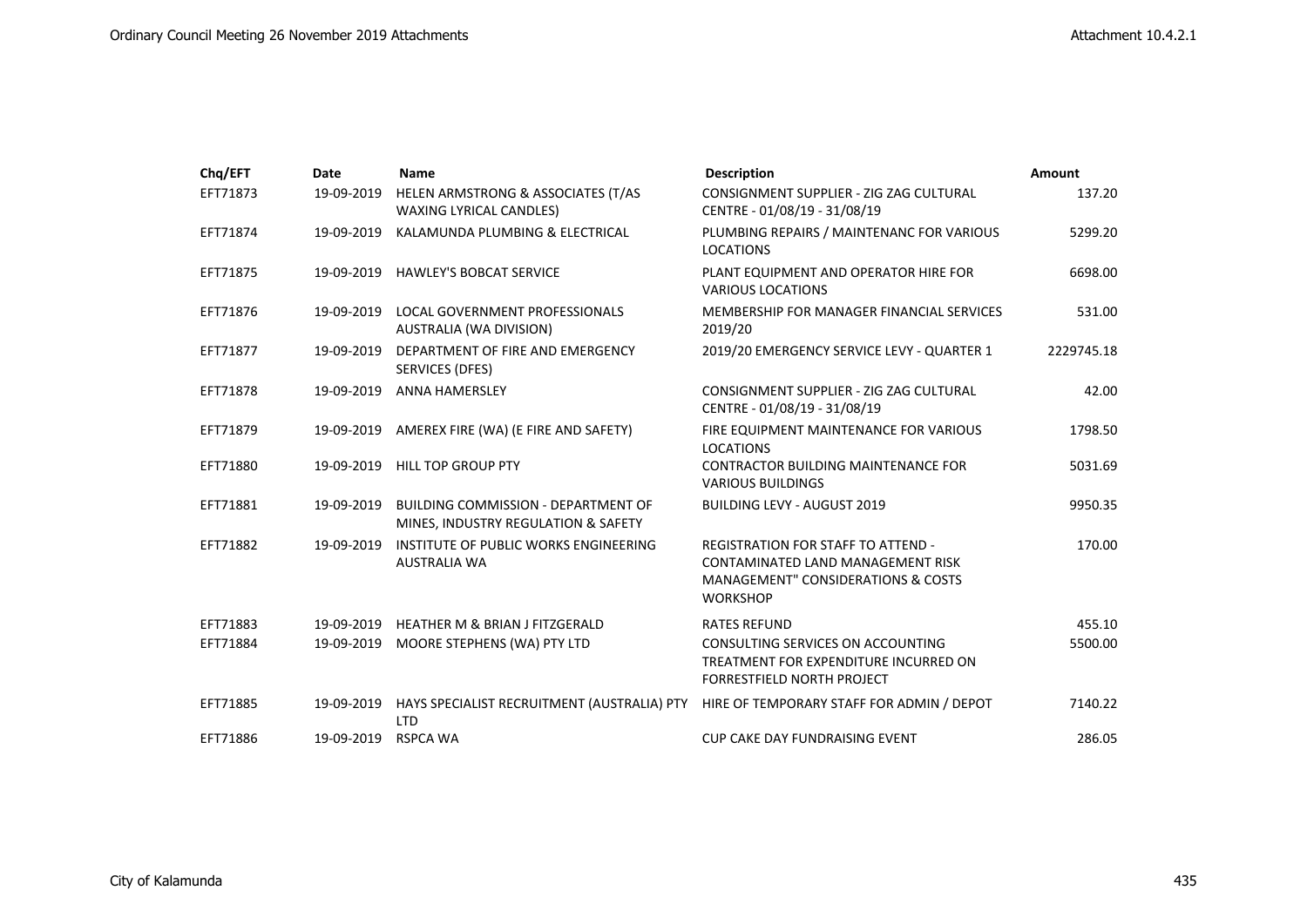| Chq/EFT  | Date       | <b>Name</b>                                           | <b>Description</b>                                                                                   | <b>Amount</b> |
|----------|------------|-------------------------------------------------------|------------------------------------------------------------------------------------------------------|---------------|
| EFT71887 | 19-09-2019 | ENGIE MECHANICAL SERVICES AUSTRALIA PTY<br><b>LTD</b> | AIRCONDITIONING MAINTENANCE / REPAIRS FOR<br><b>VARIOUS LOCATIONS</b>                                | 3018.88       |
| EFT71888 | 19-09-2019 | KANYANA WILDLIFE REHABILITION CENTRE INC              | CONSIGNMENT SUPPLIER - ZIG ZAG CULTURAL<br>CENTRE - 01/08/19 - 31/08/19                              | 604.00        |
| EFT71889 | 19-09-2019 | BIG W (AR W1.C3.U.07)                                 | <b>VARIOUS SUPPLIES FOR FORRESTFIELD LIBRARY</b>                                                     | 753.00        |
| EFT71890 | 19-09-2019 | STUART GLEN MCMORLAND                                 | <b>RATES REFUND</b>                                                                                  | 275.36        |
| EFT71891 | 19-09-2019 | <b>BROOKE O'DONNELL</b>                               | COUNCILLOR ALLOWANCE - 01/09/19 - 30/09/19                                                           | 2290.00       |
| EFT71892 | 19-09-2019 | UNDERGROUND POWER DEVELOPMENT                         | WESTERN POWER APPLICATION FOR STREETLIGHTS<br>AT HALE ROAD                                           | 2035.00       |
| EFT71893 | 19-09-2019 | <b>BGC RESIDENTIAL PTY LTD</b>                        | <b>FOOTPATH DEPOSIT REFUND</b>                                                                       | 550.86        |
| EFT71894 | 19-09-2019 | <b>MICHAEL ANDREW FERNIE</b>                          | COUNCILLOR ALLOWANCE - 01/09/19 - 30/09/19                                                           | 2290.00       |
| EFT71895 | 19-09-2019 | PICKERING BROOK HERITAGE GROUP                        | SPONSORSHIP FUNDING FOR 25 YEAR ANNIERSARY                                                           | 7000.00       |
| EFT71896 | 19-09-2019 | <b>FRANCES ROCK</b>                                   | <b>FOOTPATH DEPOSIT REFUND</b>                                                                       | 500.00        |
| EFT71897 | 19-09-2019 | PERTH AIRPORT PTY LTD                                 | <b>KEY BOND REFUND</b>                                                                               | 50.00         |
| EFT71898 | 19-09-2019 | <b>NATASHA SNARES</b>                                 | <b>HALL &amp; KEY BOND REFUND</b>                                                                    | 450.00        |
| EFT71899 | 19-09-2019 | <b>KATHRYN JOY MEHANIKOV</b>                          | FOOTPATH DEPOSIT REFUND                                                                              | 2500.00       |
| EFT71900 | 19-09-2019 | <b>MARGARET THOMAS</b>                                | COUNCILLOR ALLOWANCE - 01/09/19 - 30/09/19                                                           | 2290.00       |
| EFT71901 | 19-09-2019 | OFFICEWORKS SUPERSTORES PTY LTD                       | <b>OFFICE SUPPLIES / STATIONERY</b>                                                                  | 1388.09       |
| EFT71902 | 19-09-2019 | <b>SARA LOHMEYER</b>                                  | COUNCILLOR ALLOWANCE - 01/09/19 - 30/09/19                                                           | 2290.00       |
| EFT71903 | 19-09-2019 | ROSEBRIDGE HOUSE BED & BREAKFAST                      | ACCOMMODATION FOR 1 FOR PERFORMER OF 'THE<br><b>JUDY GARLAND STORY'</b>                              | 185.00        |
| EFT71904 | 19-09-2019 | <b>WOOLWORTHS GROUP LIMITED</b>                       | <b>GROCERY SUPPLIES FOR VARIOUS FUNCTIONS</b>                                                        | 1014.17       |
| EFT71905 | 19-09-2019 | FORRESTFIELD TENNIS CLUB (INC)                        | FORRESTFIELD TENNIS CLUB HIRE FEES FROM<br>HARTFIELD PARK RECREATION CENTRE - 01/08/19 -<br>31/08/19 | 28.00         |
| EFT71906 | 19-09-2019 | <b>HILLIANS NETBALL CLUB</b>                          | <b>HALL &amp; KEY BOND REFUND</b>                                                                    | 350.00        |
| EFT71907 | 19-09-2019 | <b>EASTERN REGION SECURITY</b>                        | SECURITY SERVICES TO VARIOUS LOCATIONS                                                               | 6109.75       |
| EFT71908 | 19-09-2019 | <b>GLENDA DAWN CHARLTON (PODIATRY)</b>                | PODIATRY SERVICES AT JACK HEALEY CENTRE                                                              | 875.16        |
| EFT71909 | 19-09-2019 | JACKSON MCDONALD LAWYERS                              | <b>LEGAL EXPENSES</b>                                                                                | 10158.74      |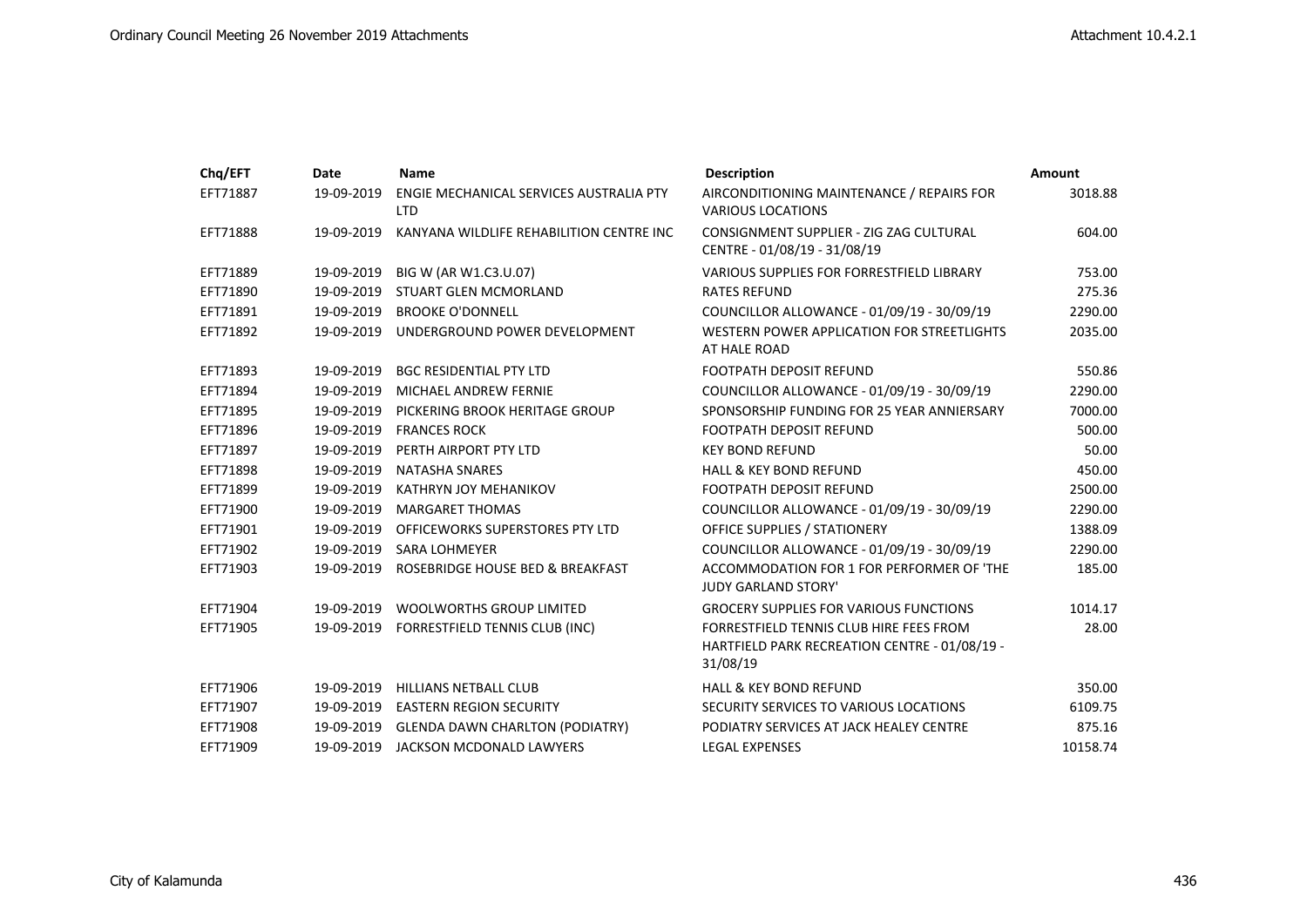| Chq/EFT  | <b>Date</b> | <b>Name</b>                                  | <b>Description</b>                                                      | <b>Amount</b> |
|----------|-------------|----------------------------------------------|-------------------------------------------------------------------------|---------------|
| EFT71910 | 19-09-2019  | <b>EASIFLEET MANAGEMENT</b>                  | STAFF CONTRIBUTIONS TO NOVATED / OPERATING<br><b>LEASES</b>             | 8055.29       |
| EFT71911 | 19-09-2019  | <b>HEAD 2 HEART FITNESS</b>                  | <b>KEY BOND REFUND</b>                                                  | 50.00         |
| EFT71912 | 19-09-2019  | <b>GANESHA NOMINEES PTY LTD</b>              | <b>FOOTPATH DEPOSIT REFUND</b>                                          | 700.00        |
| EFT71913 | 19-09-2019  | LIZA DEE STICKMAN                            | <b>RATES REFUND</b>                                                     | 706.29        |
| EFT71914 | 19-09-2019  | <b>TOM CAIRNS</b>                            | CONSIGNMENT SUPPLIER - ZIG ZAG CULTURAL<br>CENTRE - 01/08/19 - 31/08/19 | 9.80          |
| EFT71915 | 19-09-2019  | <b>SHIRLEY SPENCER</b>                       | CONSIGNMENT SUPPLIER - ZIG ZAG CULTURAL<br>CENTRE - 01/08/19 - 31/08/19 | 221.20        |
| EFT71916 |             | EFT PAYMENT CANCELLED                        |                                                                         |               |
| EFT71917 | 19-09-2019  | <b>KEENA HOLDINGS PTY LTD</b>                | <b>FOOTPATH DEPOSIT REFUND</b>                                          | 700.00        |
| EFT71918 | 19-09-2019  | VANESSA FORWARD                              | <b>FOOTPATH DEPOSIT REFUND</b>                                          | 750.00        |
| EFT71919 | 19-09-2019  | DAVID K ALMOND                               | COUNCILLOR ALLOWANCE - 01/09/19 - 30/09/19                              | 2290.00       |
| EFT71920 | 19-09-2019  | QP TRUCK AND MACHINERY SALES PTY LTD         | <b>FOOTPATH DEPOSIT REFUND</b>                                          | 700.00        |
| EFT71921 | 19-09-2019  | LESMURDIE ARTS & CRAFTS INC                  | <b>HALL &amp; KEY BOND REFUND</b>                                       | 455.00        |
| EFT71922 | 19-09-2019  | LIONEL TREVOR ROBERTS T/AS HEDLAND SIGNS     | <b>RATES REFUND</b>                                                     | 17996.83      |
| EFT71923 | 19-09-2019  | DRAINFLOW SERVICES PTY LTD                   | CLEANING / MAINTAINING STORM WATER DRAINS                               | 13347.40      |
| EFT71924 | 19-09-2019  | DARREN JONES                                 | REFUND OF EMPLOYMENT CONTRACT ALLOWANCE                                 | 210.00        |
| EFT71925 | 19-09-2019  | KIWALES NETBALL CLUB                         | <b>HALL &amp; KEY BOND REFUND</b>                                       | 450.00        |
| EFT71926 | 19-09-2019  | <b>FRANJACK PTY LTD &amp; AURJOE PTY LTD</b> | <b>RATES REFUND</b>                                                     | 10438.43      |
| EFT71927 | 19-09-2019  | DYLAN O'CONNOR                               | COUNCILLOR ALLOWANCE - 01/09/19 - 30/09/19                              | 3596.83       |
| EFT71928 | 19-09-2019  | <b>GUMNUTS &amp; LAVENDER</b>                | CONSIGNMENT SUPPLIER - ZIG ZAG CULTURAL<br>CENTRE - 01/08/19 - 31/08/19 | 8.40          |
| EFT71929 | 19-09-2019  | KOTT GUNNING LAWYERS                         | <b>LEGAL EXPENSES</b>                                                   | 3404.94       |
| EFT71930 | 19-09-2019  | PETA SANDS                                   | <b>HALL BOND REFUND</b>                                                 | 200.00        |
| EFT71931 | 19-09-2019  | <b>OFFICEWORKS MIDLAND</b>                   | <b>OFFICE / STATIONERY SUPPLIES</b>                                     | 269.88        |
| EFT71932 | 19-09-2019  | <b>CHRISTINE VITLER</b>                      | CONSIGNMENT SUPPLIER - ZIG ZAG CULTURAL<br>CENTRE - 01/08/19 - 31/08/19 | 12.60         |
| EFT71933 | 19-09-2019  | <b>BARBARA RUTH MARRION</b>                  | <b>KEY BOND REFUND</b>                                                  | 50.00         |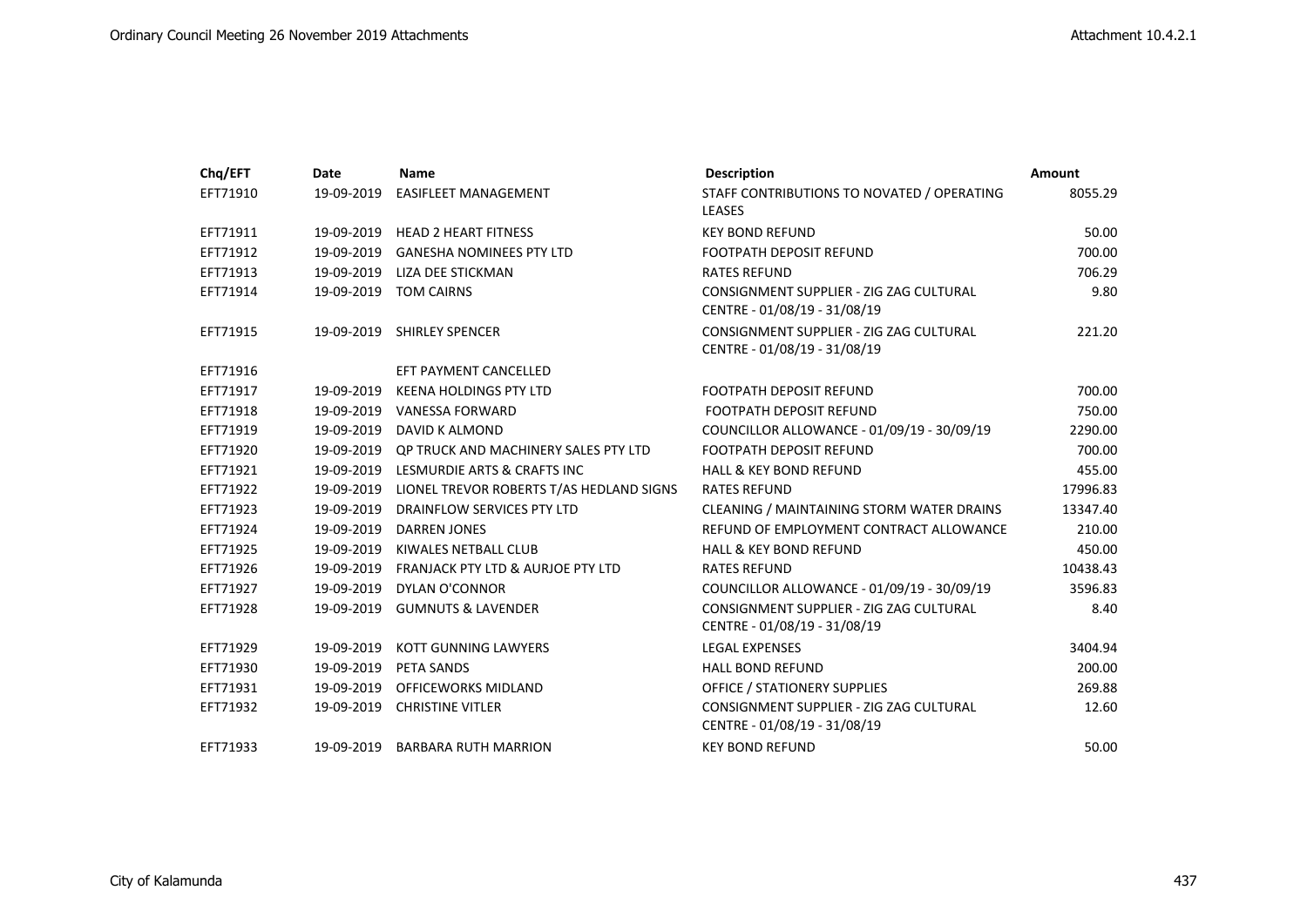| Chq/EFT  | Date              | Name                                            | <b>Description</b>                                                      | Amount  |
|----------|-------------------|-------------------------------------------------|-------------------------------------------------------------------------|---------|
| EFT71934 | 19-09-2019        | WEST-SURE GROUP PTY LTD                         | CASH IN TRANSIT - AUGUST 2019                                           | 1550.78 |
| EFT71935 | 19-09-2019        | ALISON MULCAHY                                  | CONSIGNMENT SUPPLIER - ZIG ZAG CULTURAL<br>CENTRE - 01/08/19 - 31/08/19 | 14.70   |
| EFT71936 | 19-09-2019        | THE GOOD GUYS                                   | <b>ELECTRICAL SUPPLIES</b>                                              | 168.00  |
| EFT71937 | 19-09-2019        | THE PETAL PRESS                                 | CONSIGNMENT SUPPLIER - ZIG ZAG CULTURAL<br>CENTRE - 01/08/19 - 31/08/19 | 41.02   |
| EFT71938 |                   | 19-09-2019 CLAIRE O'NEILL - CLAIRE'S EMBROIDERY | CONSIGNMENT SUPPLIER - ZIG ZAG CULTURAL<br>CENTRE - 01/08/19 - 31/08/19 | 267.05  |
| EFT71939 |                   | 19-09-2019 LINDA STONES                         | CONSIGNMENT SUPPLIER - ZIG ZAG CULTURAL<br>CENTRE - 01/08/19 - 31/08/19 | 245.35  |
| EFT71940 | 19-09-2019        | PETER FALCONER                                  | CONSIGNMENT SUPPLIER - ZIG ZAG CULTURAL<br>CENTRE - 01/08/19 - 31/08/19 | 72.10   |
| EFT71941 |                   | 19-09-2019 JANICE PITTMAN                       | CONSIGNMENT SUPPLIER - ZIG ZAG CULTURAL<br>CENTRE - 01/08/19 - 31/08/19 | 50.05   |
| EFT71942 | 19-09-2019        | <b>KAREN APPEL</b>                              | REFUND FOR AUDIO RECORDING OF COUNCIL<br><b>MEETING</b>                 | 15.00   |
| EFT71943 | 19-09-2019        | <b>MARY FORWARD</b>                             | CONSIGNMENT SUPPLIER - ZIG ZAG CULTURAL<br>CENTRE - 01/08/19 - 31/08/19 | 165.20  |
| EFT71944 | 19-09-2019 FOXTEL |                                                 | <b>MONTHLY SUBSCRIPTION FEE</b>                                         | 210.00  |
| EFT71945 |                   | 19-09-2019 KALAMUNDA ELECTRICS                  | ELECTRICAL REPAIRS / MAINTENANCE FOR VARIOUS<br><b>LOCATIONS</b>        | 9925.96 |
| EFT71946 |                   | 19-09-2019 THE ARTFUL FLOWE - FELICIA LOWE      | CONSIGNMENT SUPPLIER - ZIG ZAG CULTURAL<br>CENTRE - 01/08/19 - 31/08/19 | 56.00   |
| EFT71947 |                   | 19-09-2019 AAAC TOWING PTY LTD                  | <b>TOWING SERVICES FEES</b>                                             | 715.00  |
| EFT71948 | 19-09-2019        | DAVID GREEN                                     | CONSIGNMENT SUPPLIER - ZIG ZAG CULTURAL<br>CENTRE - 01/08/19 - 31/08/19 | 57.96   |
| EFT71949 | 19-09-2019        | KP FINANCIAL PLANNING                           | <b>HALL BOND REFUND</b>                                                 | 300.00  |
| EFT71950 | 19-09-2019        | SILK ON SILK (ROSEMARY LONSDALE)                | CONSIGNMENT SUPPLIER - ZIG ZAG CULTURAL<br>CENTRE - 01/08/19 - 31/08/19 | 294.00  |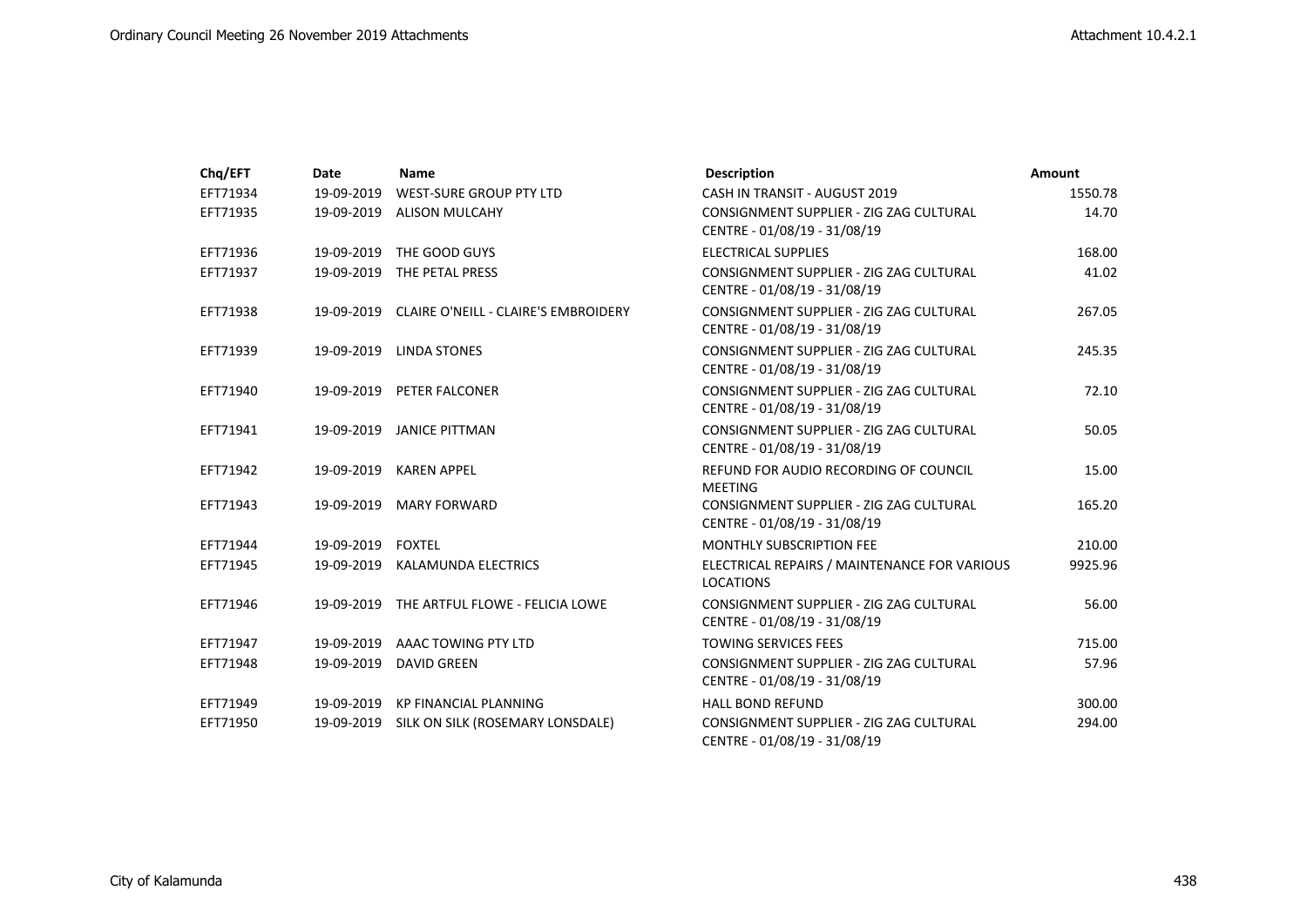| Chq/EFT  | <b>Date</b> | <b>Name</b>                                            | <b>Description</b>                                                                                          | <b>Amount</b> |
|----------|-------------|--------------------------------------------------------|-------------------------------------------------------------------------------------------------------------|---------------|
| EFT71951 | 19-09-2019  | ASHJAD PTY LTD T/A CUROST MILK SUPPLY                  | MILK SUPPLY FOR ADMINISTRATION CENTRE AND<br><b>OPERATIONS CENTRE</b>                                       | 485.96        |
| EFT71952 | 19-09-2019  | <b>HAS EARTHMOVING</b>                                 | MUNDARING WEIR ROAD WIDENING &<br>FORRESTFIELD INDUSTRIAL AREA INTERSECTION<br><b>UPGRADES</b>              | 560955.55     |
| EFT71953 | 19-09-2019  | MAVIS PASKULICH                                        | CONSIGNMENT SUPPLIER - ZIG ZAG CULTURAL<br>CENTRE - 01/08/19 - 31/08/19                                     | 177.10        |
| EFT71954 |             | 19-09-2019 NICHOLAS ROUND                              | REIMBURSEMENT OF COSTS RELATING TO SHANDY -<br><b>GRAFFITI WORKING DOG</b>                                  | 651.80        |
| EFT71955 | 19-09-2019  | <b>CAMERON BLAIR</b>                                   | COUNCILLOR ALLOWANCE - 01/09/19 - 30/09/19                                                                  | 2290.00       |
| EFT71956 | 19-09-2019  | <b>COB DESIGNS</b>                                     | CONSIGNMENT SUPPLIER - ZIG ZAG CULTURAL<br>CENTRE - 01/08/19 - 31/08/19                                     | 15.40         |
| EFT71957 | 19-09-2019  | A1 TROJAN PEST CONTROL                                 | PEST CONTROL SERVICES FOR VARIOUS LOCATIONS                                                                 | 748.00        |
| EFT71958 | 19-09-2019  | SPARKS REFRIGERATION AND AIRCONDITIONING               | DEGASSING OF FRIDGES, FREEZERS AND AIR<br><b>CONDITIONING UNITS AT WALLISTON TRANSFER</b><br><b>STATION</b> | 1505.35       |
| EFT71959 | 19-09-2019  | LORM PTY LTD T/A SCORPION TRAINING<br><b>SOLUTIONS</b> | <b>REGISTRATION FOR A STAFF MEMBER TO ATTEND:</b><br>SAFETY & HEALTH REPRESENTATIVES (5 DAY<br>WORKSAFE)    | 880.00        |
| EFT71960 | 19-09-2019  | OFF PEN PUBLISHING - BETH BAKER                        | CONSIGNMENT SUPPLIER - ZIG ZAG CULTURAL<br>CENTRE - 01/08/19 - 31/08/19                                     | 35.42         |
| EFT71961 |             | 19-09-2019 STAN THE TYRE MAN (STAN'S TYRE SERVICE WA   | PLANT / VEHICLE PARTS                                                                                       | 742.50        |
| EFT71962 | 19-09-2019  | <b>SARAH MCKIE</b>                                     | <b>BUILDING APPLICATION FEE REFUND</b>                                                                      | 180.15        |
| EFT71963 | 19-09-2019  | <b>GRAHAM STIMSON</b>                                  | CONSIGNMENT SUPPLIER - ZIG ZAG CULTURAL<br>CENTRE - 01/08/19 - 31/08/19                                     | 157.50        |
| EFT71964 | 19-09-2019  | <b>BALLIGART - HELEN LOCK</b>                          | CONSIGNMENT SUPPLIER - ZIG ZAG CULTURAL<br>CENTRE - 01/08/19 - 31/08/19                                     | 35.00         |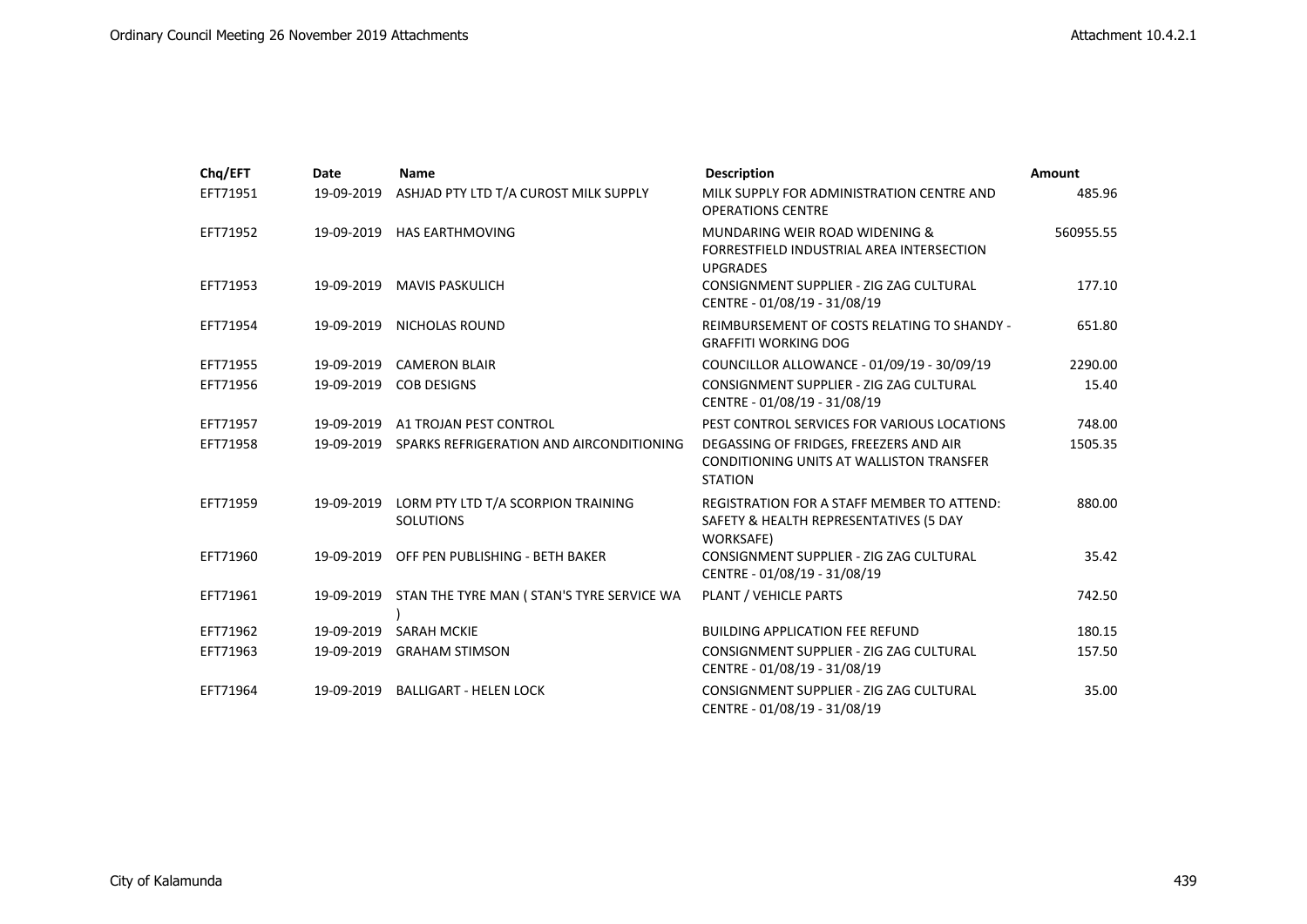| Chq/EFT  | Date       | Name                                      | <b>Description</b>                                                                    | Amount  |
|----------|------------|-------------------------------------------|---------------------------------------------------------------------------------------|---------|
| EFT71965 | 19-09-2019 | PETER WEBB                                | CONSIGNMENT SUPPLIER - ZIG ZAG CULTURAL<br>CENTRE - 01/08/19 - 31/08/19               | 13.93   |
| EFT71966 | 19-09-2019 | <b>BRENDAS CLAY CRAFT</b>                 | CONSIGNMENT SUPPLIER - ZIG ZAG CULTURAL<br>CENTRE - 01/08/19 - 31/08/19               | 10.22   |
| EFT71967 | 19-09-2019 | <b>IRENE YOUNG</b>                        | CONSIGNMENT SUPPLIER - ZIG ZAG CULTURAL<br>CENTRE - 01/08/19 - 31/08/19               | 54.60   |
| EFT71968 | 19-09-2019 | LINDA RAPHAEL                             | CONSIGNMENT SUPPLIER - ZIG ZAG CULTURAL<br>CENTRE - 01/08/19 - 31/08/19               | 8.75    |
| EFT71969 | 19-09-2019 | AMAZING CLEAN BLINDS LESMURDIE            | WINDOW BLIND CLEANING REPAIRS FOR<br><b>OPERATIONS CENTRE</b>                         | 160.00  |
| EFT71970 | 19-09-2019 | NICKY WINTER - KASZAZZ IN KALAMUNDA       | CONSIGNMENT SUPPLIER - ZIG ZAG CULTURAL<br>CENTRE - 01/08/19 - 31/08/19               | 54.25   |
| EFT71971 |            | 19-09-2019 THE LUCKY CHARM                | NEWSPAPERS / MAGAZINES SUPPLIES FOR VARIOUS<br><b>LOCATIONS</b>                       | 53.49   |
| EFT71972 | 19-09-2019 | <b>HERB &amp; ESSENCE</b>                 | CONSIGNMENT SUPPLIER - ZIG ZAG CULTURAL<br>CENTRE - 01/08/19 - 31/08/19               | 43.40   |
| EFT71973 |            | 19-09-2019 FRAMES OF THE FOREST           | CONSIGNMENT SUPPLIER - ZIG ZAG CULTURAL<br>CENTRE - 01/08/19 - 31/08/19               | 27.30   |
| EFT71974 | 19-09-2019 | ALTUS PLANNING & APPEALS                  | PLANNING APPEALS CONSULTANCY SERVICES                                                 | 4004.00 |
| EFT71975 | 19-09-2019 | PETER ANDRE NICKOLAI                      | <b>RATES REFUND</b>                                                                   | 1942.43 |
| EFT71976 | 19-09-2019 | <b>ELEMENT PLASTERING</b>                 | RENDER RETAINING WALL IN SAND FINISH AND<br>INSTALL MESH. MATERIALS AT KALAMUNDA CLUB | 3000.00 |
| EFT71977 |            | 19-09-2019 SAPIO PTY LTD                  | SECURITY MONITORING, EQUIPMENT AND REPAIRS<br>TO VARIOUS LOCATIONS                    | 374.00  |
| EFT71978 | 19-09-2019 | NEXTRA PAPER PLACE                        | SUPPLY OF VARIOUS MAGAZINES AND COMICS                                                | 4.70    |
| EFT71979 | 19-09-2019 | AUS CHILL TECHNICAL SERVICES PTY LTD      | SUPPLY AIR CONDITIONING REPAIRS AND<br>INSTALLATION TO HIGH WYCOMBE LIBRARY           | 247.50  |
| EFT71980 | 19-09-2019 | RIVERLORD HOLDINGS PTY LTD T/A IRDI LEGAL | <b>LEGAL EXPENSES</b>                                                                 | 1379.20 |
|          |            |                                           |                                                                                       |         |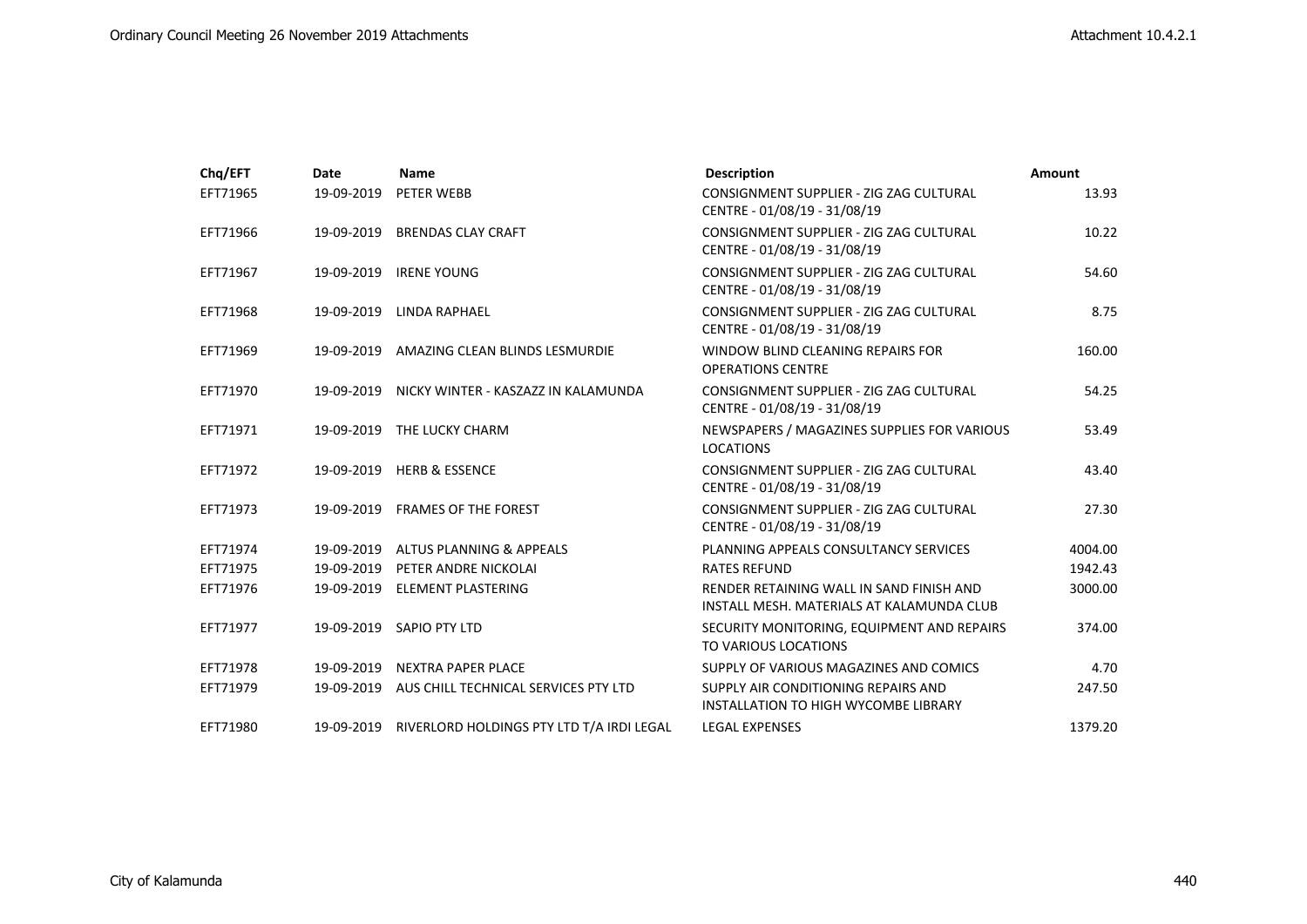| Chq/EFT  | Date       | <b>Name</b>                              | <b>Description</b>                                                                        | Amount   |
|----------|------------|------------------------------------------|-------------------------------------------------------------------------------------------|----------|
| EFT71981 | 19-09-2019 | FREEDOM FAIRIES PTY LTD                  | FUNDING FOR ANNUAL FAIRIES PICNIC AT STIRK<br><b>PARK</b>                                 | 10000.00 |
| EFT71982 | 19-09-2019 | <b>HELLO PERTH</b>                       | QUARTERLY ADVERTISING IN MAGAZINE SEPT-NOV<br>19                                          | 1800.00  |
| EFT71983 | 19-09-2019 | <b>HOUSE OF TICKETS PTY LTD</b>          | DELIVERY OF TICKET STOCK                                                                  | 215.00   |
| EFT71984 | 19-09-2019 | ACACIA CONNECTION PTY LTD                | <b>EMPLOYMENT ASSISTANCE PROGRAM SESSIONS</b>                                             | 170.50   |
| EFT71985 | 19-09-2019 | UNWINED T/A POSSUM CREEK LODGE           | CONSIGNMENT SUPPLIER - ZIG ZAG CULTURAL<br>CENTRE - 01/08/19 - 31/08/19                   | 309.40   |
| EFT71986 | 19-09-2019 | <b>TREASURES OF AUSTRALIA</b>            | CONSIGNMENT SUPPLIER - ZIG ZAG CULTURAL<br>CENTRE - 01/08/19 - 31/08/19                   | 94.29    |
| EFT71987 |            | 19-09-2019 ALLCREDIT PTY LTD             | STAFF CONTRIBUTIONS TO NOVATED / OPERATING<br><b>LEASES</b>                               | 490.00   |
| EFT71988 |            | 19-09-2019 KERB DIRECT KERBING PTY LTD   | SUPPLY AND LAY EXTRUDED CONCRETE KERB FOR<br>VARIOUS LOCATIONS THROUGH OUT THE CITY       | 1945.55  |
| EFT71989 | 19-09-2019 | HADEMA UNIT TR T/A CLUB HQ PERTH         | <b>BUILDING APPLICATION FEE REFUND</b>                                                    | 287.55   |
| EFT71990 | 19-09-2019 | <b>SUZANNE SABAN-SMITHERS</b>            | <b>HALL &amp; KEY BOND REFUND</b>                                                         | 450.00   |
| EFT71991 | 19-09-2019 | WESTERN AUSTRALIAN KANNADA SANGHA        | <b>HALL BOND REFUND</b>                                                                   | 400.00   |
| EFT71992 | 19-09-2019 | <b>ENTIRE FIRE MANAGEMENT</b>            | FIREBREAK MAINTENANCE AT VARIOUS LOCATIONS                                                | 4992.24  |
| EFT71993 | 19-09-2019 | DAVID & CHELSEY LYNCH                    | <b>RATES REFUND</b>                                                                       | 528.67   |
| EFT71994 | 19-09-2019 | BENGALI ASSOCIATION OF WA                | <b>HALL BOND REFUND</b>                                                                   | 400.00   |
| EFT71995 | 19-09-2019 | <b>SALLY EDMONDS ART</b>                 | CONSIGNMENT SUPPLIER - ZIG ZAG CULTURAL<br>CENTRE - 01/08/19 - 31/08/19                   | 78.40    |
| EFT71996 | 19-09-2019 | NATURES ART FINE CRAFTS                  | CONSIGNMENT SUPPLIER - ZIG ZAG CULTURAL<br>CENTRE - 01/08/19 - 31/08/19                   | 54.60    |
| EFT71997 | 19-09-2019 | DOWSING GROUP PTY LTD                    | SUPPLY & LAY FOR CONCRETE PATHWAY<br>MAINTENANCE & MISC. WORKS AS DIRECTED BY<br>THE CITY | 18209.21 |
| EFT71998 |            | 19-09-2019 CAPITAL FINANCE AUSTRALIA LTD | PHOTOCOPIER AND PRINTER FLEET - 1/10/19 -<br>31/12/19 QUARTER                             | 13533.82 |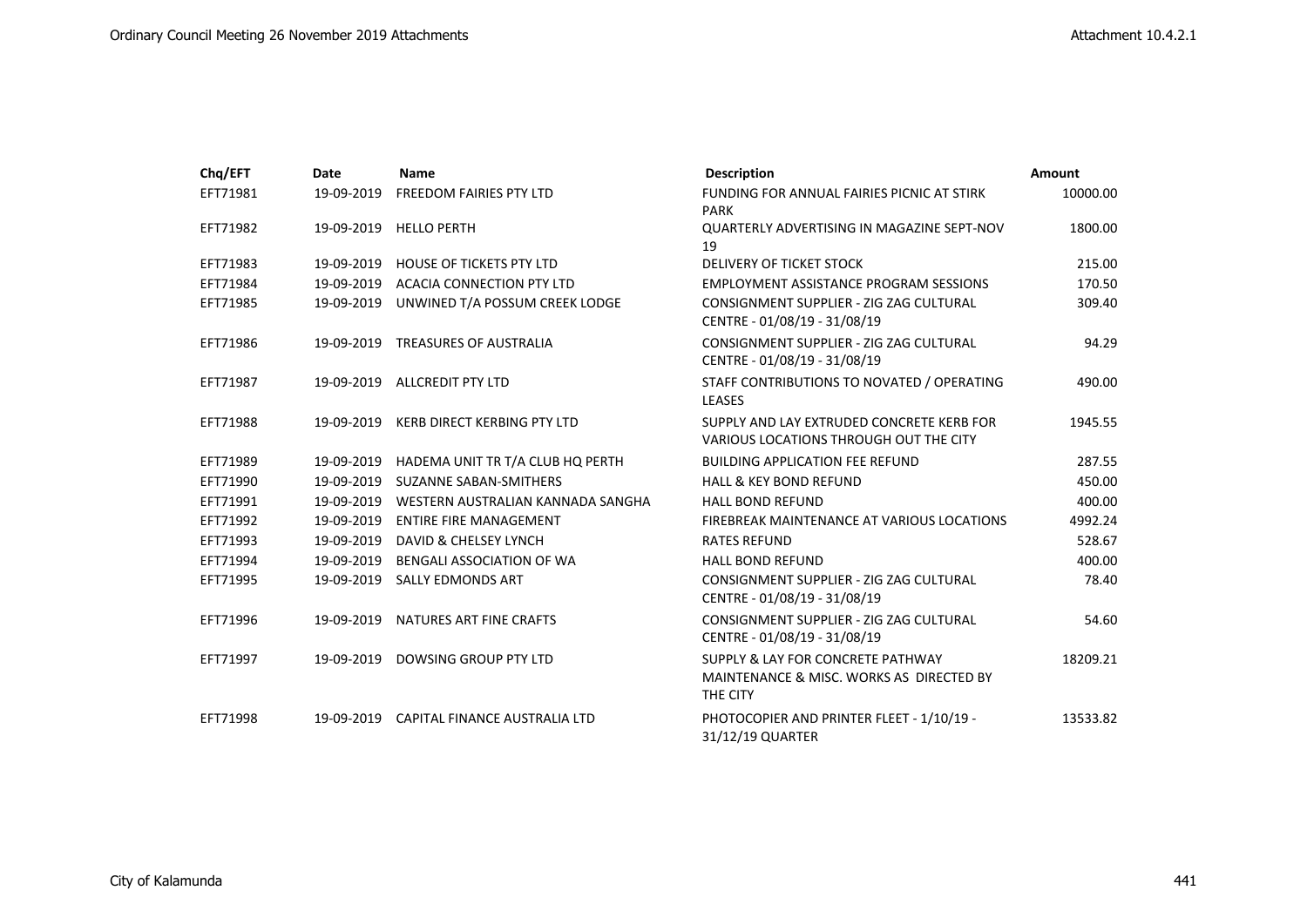| Chq/EFT  | Date       | <b>Name</b>                                             | <b>Description</b>                                                               | Amount   |
|----------|------------|---------------------------------------------------------|----------------------------------------------------------------------------------|----------|
| EFT71999 | 19-09-2019 | <b>JACKIE WHITEHEAD</b>                                 | CONSIGNMENT SUPPLIER - ZIG ZAG CULTURAL<br>CENTRE - 01/08/19 - 31/08/19          | 10.50    |
| EFT72000 | 19-09-2019 | <b>ALASTAIR TAYLOR</b>                                  | CONSIGNMENT SUPPLIER - ZIG ZAG CULTURAL<br>CENTRE - 01/08/19 - 31/08/19          | 4.06     |
| EFT72001 |            | 19-09-2019 SYLVANA DOUGLAS                              | CONSIGNMENT SUPPLIER - ZIG ZAG CULTURAL<br>CENTRE - 01/08/19 - 31/08/19          | 2.80     |
| EFT72002 | 19-09-2019 | <b>PGV ENVIRONMENTAL</b>                                | CAMBRIDGE RESERVE ENVIRONMENTAL REPORT                                           | 418.00   |
| EFT72003 | 19-09-2019 | WIGMAN HOLDINGS PTY LTD                                 | <b>RATES REFUND</b>                                                              | 357.41   |
| EFT72004 | 19-09-2019 | BELGRAVIA HEALTH & LEISURE GROUP PTY LTD                | ANNUAL CONTRIBUTION TO KALAMUNDA WATER<br>PARK AUSTRALIA DAY EVENT               | 8000.00  |
| EFT72005 | 19-09-2019 | A PROUD LANDMARK PTY LTD                                | RESTAKING OF TREES AT SORENSEN AND MARSHALL<br>ROAD, HIGH WYCOMBE                | 330.00   |
| EFT72006 | 19-09-2019 | <b>EMPLOYEECONNECT PTY LTD</b>                          | <b>JULY MONTHLY SOFTWARE AND SERVICES &amp;</b><br><b>RECRUITMENT MODULE</b>     | 2835.94  |
| EFT72007 | 19-09-2019 | SERPENTINE SPRING WATER                                 | SPRING WATER SUPPLIES FOR ZIG ZAG CULTURAL<br><b>CENTRE</b>                      | 10.50    |
| EFT72008 | 19-09-2019 | ANTONIO M MANO                                          | <b>CROSSOVER CONTRIBUTION</b>                                                    | 451.00   |
| EFT72009 | 19-09-2019 | TYRE STORAGE AND RECOVERY WA (TSR WA)                   | COLLECTION AND RECYCLING OF TYRES FROM<br><b>WALLISTON TRANSFER STATION</b>      | 551.28   |
| EFT72010 | 19-09-2019 | EXAMINER NEWSPAPER / THE VAN RONGEN<br><b>TRUST</b>     | GLOSSY LIFTOUT SENIORS QUARTER PAGE 29/8/19                                      | 330.00   |
| EFT72011 | 19-09-2019 | WALKINGTWOBYTWO                                         | CONSIGNMENT SUPPLIER - ZIG ZAG CULTURAL<br>CENTRE - 01/08/19 - 31/08/19          | 27.86    |
| EFT72012 | 19-09-2019 | INDUSTRIAL RECRUITMENT PARTNERS (IRP) PTY<br><b>LTD</b> | HIRE OF TEMPORARY STAFF FOR DEPOT / ADMIN                                        | 23924.33 |
| EFT72013 | 19-09-2019 | AVANTGARDE TECHNOLOGIES PTY LTD                         | CONSULTING SERVICES FOR IT DEPARTMENT                                            | 9020.00  |
| EFT72014 | 19-09-2019 | N DIGITAL PTY LTD T/A RUGGED COMPUTING                  | SUPPLY OF PANASONIC TOUGHPAD TABLETS WITH<br><b>4G AND GPS FOR IT DEPARTMENT</b> | 4440.70  |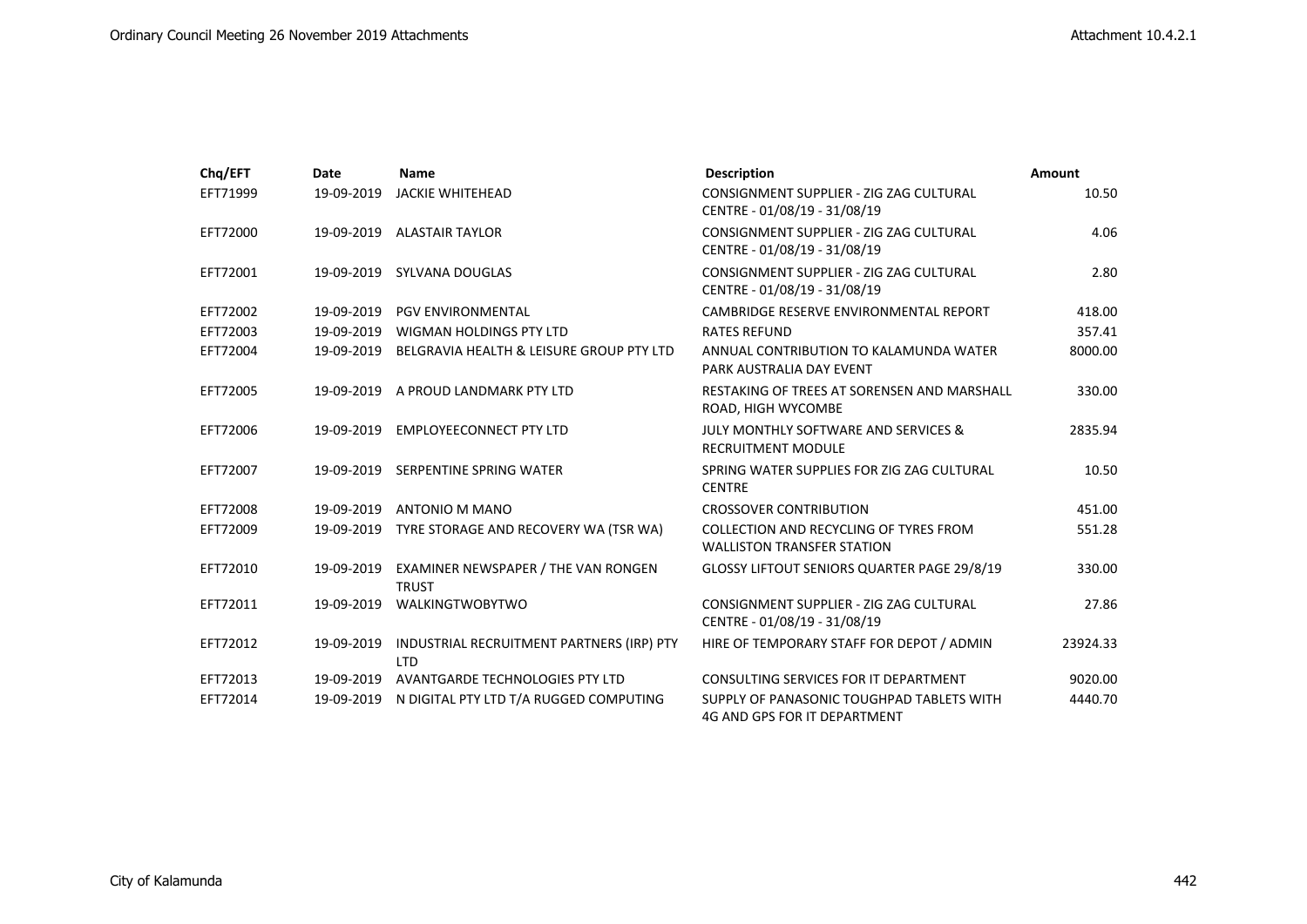| Chq/EFT  | Date       | <b>Name</b>                                            | <b>Description</b>                                                                     | Amount  |
|----------|------------|--------------------------------------------------------|----------------------------------------------------------------------------------------|---------|
| EFT72015 | 19-09-2019 | <b>BATSHEVA BERNSTEIN</b>                              | CONSIGNMENT SUPPLIER - ZIG ZAG CULTURAL<br>CENTRE - 01/08/19 - 31/08/19                | 63.70   |
| EFT72016 | 19-09-2019 | GLEN FLOOD GROUP PTY LTD T/A GFG TEMP<br><b>ASSIST</b> | LANDSCAPE ARCHITECT SUPPORT AT VARIOUS<br><b>LOCATIONS -</b>                           | 5927.55 |
| EFT72017 | 19-09-2019 | <b>PAULINE NICE PHOTOGRAPHY</b>                        | CONSIGNMENT SUPPLIER - ZIG ZAG CULTURAL<br>CENTRE - 01/08/19 - 31/08/19                | 58.80   |
| EFT72018 | 19-09-2019 | <b>SARAH CARLTON ART</b>                               | CONSIGNMENT SUPPLIER - ZIG ZAG CULTURAL<br>CENTRE - 01/08/19 - 31/08/19                | 7.00    |
| EFT72019 | 19-09-2019 | <b>KAREN BLAIR</b>                                     | 3 X 60 MINUTES CHILDREN'S BOOK WEEK SESSIONS<br>AT VARIOUS LIBRAIES                    | 650.00  |
| EFT72020 | 19-09-2019 | NATURE PHOTOGRAPHY BY NATHAN                           | CONSIGNMENT SUPPLIER - ZIG ZAG CULTURAL<br>CENTRE - 01/08/19 - 31/08/19                | 192.15  |
| EFT72021 | 19-09-2019 | HIRE INTELLIGENCE INTERNATIONAL LTD                    | HIRE OF GIANT ITAB 42 TABLET WITH FLOOR STAND<br><b>FOR FRONT COUNTER</b>              | 1785.96 |
| EFT72022 | 19-09-2019 | SREENARAYANA MISSION PERTH                             | REIMBURSEMENT HALL HIRE CHARGES & HALL &<br><b>KEY BOND REFUND</b>                     | 1010.00 |
| EFT72023 |            | 19-09-2019 FLAT-OUT ARTISTS PTY LTD                    | <b>RUPERT GUENTHER PERFORMANCE OF 'WIPEOUT'</b><br><b>MORNING MUSIC SEPTEMBER 2019</b> | 1500.00 |
| EFT72024 | 19-09-2019 | <b>WIMMITY'S WOODEN TOYS</b>                           | CONSIGNMENT SUPPLIER - ZIG ZAG CULTURAL<br>CENTRE - 01/08/19 - 31/08/19                | 35.00   |
| EFT72025 | 19-09-2019 | ANGELINE PANG-BIGGIN                                   | <b>HALL &amp; KEY BOND REFUND</b>                                                      | 350.00  |
| EFT72026 | 19-09-2019 | JOE & CHIU (JOSI) HILL                                 | <b>CROSSOVER CONTRIBUTION</b>                                                          | 451.00  |
| EFT72027 | 19-09-2019 | ANU MANUEL                                             | PART GROUP FITNESS MULTIPASS REFUND                                                    | 53.60   |
| EFT72028 | 19-09-2019 | <b>JESSICA HOLLIDAY</b>                                | <b>HALL BOND REFUND</b>                                                                | 500.00  |
| EFT72029 | 27-09-2019 | THE WORKWEAR GROUP PTY LTD                             | SUPPLY OF UNIFORM FOR VARIOUS STAFF<br><b>MEMBERS</b>                                  | 1524.63 |
| EFT72030 | 27-09-2019 | SALMAT MEDIAFORCE PTY LTD                              | DISTRIBUTION OF FLYERS FOR EVENTS WITHIN THE<br><b>CITY</b>                            | 1134.89 |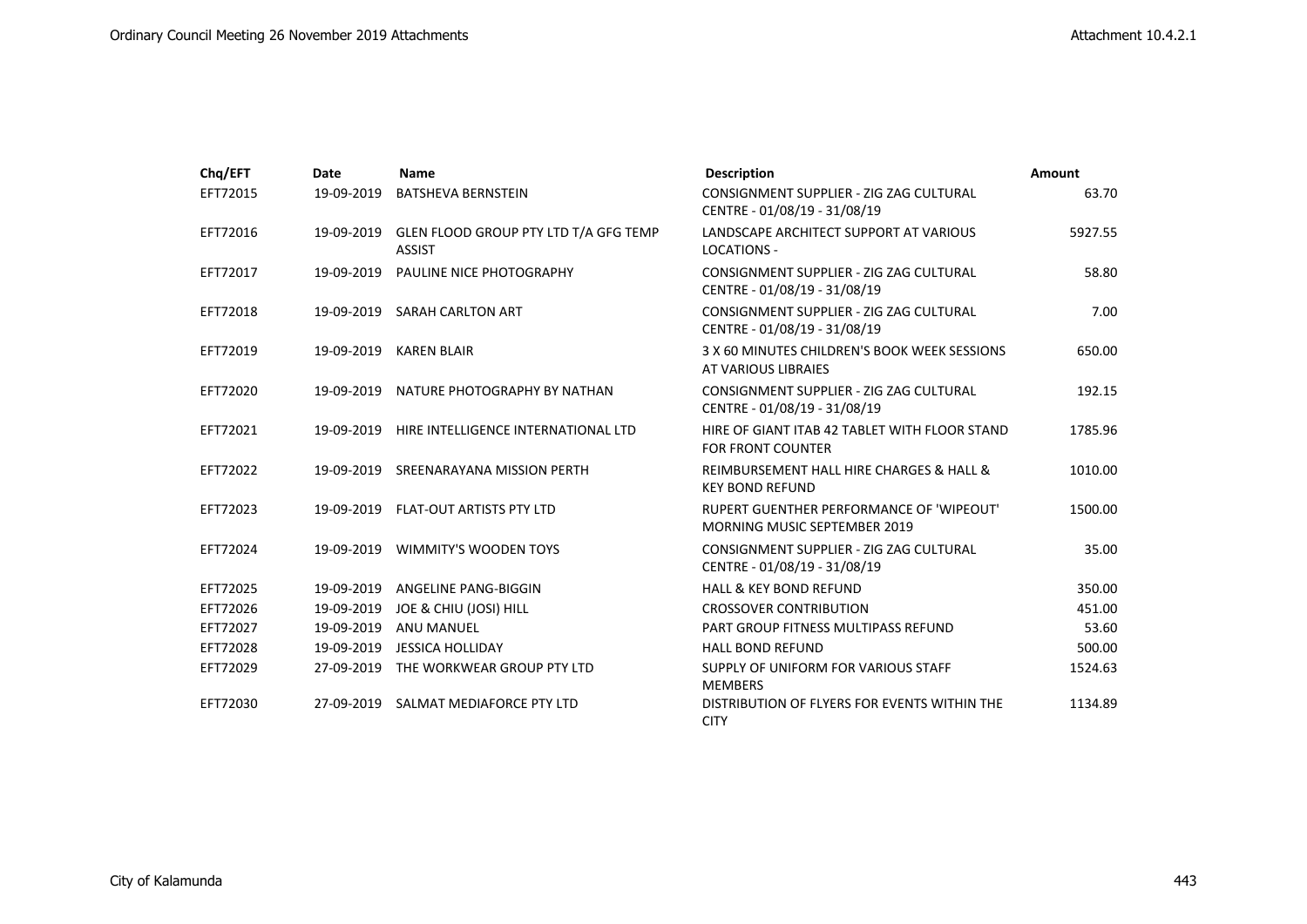| Chq/EFT  | Date       | <b>Name</b>                                              | <b>Description</b>                                                                     | Amount    |
|----------|------------|----------------------------------------------------------|----------------------------------------------------------------------------------------|-----------|
| EFT72031 | 27-09-2019 | RICOH AUSTRALIA PTY LTD                                  | PHOTOCOPYING CHARGES FOR VARIOUS                                                       | 6970.45   |
| EFT72032 | 27-09-2019 | PLANT FORCE INVESTMENTS PTY LTD T/AS<br><b>PLANTRITE</b> | <b>LOCATIONS</b><br>PLANT SUPPLIES                                                     | 1815.22   |
| EFT72033 | 27-09-2019 | <b>IMAGE EMBROIDERY</b>                                  | SUPPLY OF UNIFORM FOR VARIOUS STAFF<br><b>MEMBERS</b>                                  | 364.76    |
| EFT72034 | 27-09-2019 | JOHN HUGHES GROUP                                        | PARTS AS SELECTED FOR CITY VEHICLE AS REQUIRED                                         | 263.07    |
| EFT72035 | 27-09-2019 | AFGRI EQUIPMENT AUSTRALIA PTY LTD                        | PLANT / VEHICLE PARTS                                                                  | 286.63    |
| EFT72036 | 27-09-2019 | ELEMENT ADVISORY PTY LTD                                 | PROFESSIONAL PLANNING SERVICES FOR VARIOUS<br><b>LOCATIONS</b>                         | 660.00    |
| EFT72037 | 27-09-2019 | <b>TOTALLY WORKWEAR</b>                                  | SUPPLY OF PROTECTIVE CLOTHING                                                          | 569.26    |
| EFT72038 | 27-09-2019 | <b>COATES HIRE OPERATIONS PTY LTD</b>                    | PLANT / EQUIPMENT HIRE                                                                 | 575.45    |
| EFT72039 | 27-09-2019 | <b>CROMMELINS MACHINERY</b>                              | PLANT / VEHICLE PARTS                                                                  | 4241.60   |
| EFT72040 | 27-09-2019 | WA LOCAL GOVERNMENT ASSOCIATION                          | DEVELOPER CONTRIBUTIONS PROJECT                                                        | 2395.80   |
| EFT72041 | 27-09-2019 | <b>ECHO NEWSPAPER</b>                                    | ADVERTISING FOR VARIOUS JOBS / EVENTS                                                  | 3355.00   |
| EFT72042 | 27-09-2019 | EASTERN METROPOLITAN REGIONAL COUNCIL<br>(EMRC)          | DOMESTIC / WASTE CHARGES - RED HILL TIP,<br><b>MATTRESS &amp; TIMBER DISPOSAL FEES</b> | 398856.96 |
| EFT72043 | 27-09-2019 | SONIC HEALTHPLUS (KINETIC HEALTH GROUP<br>LTD)           | PREPLACEMENT MEDICALS / BASELINE HEARING<br><b>TESTS</b>                               | 479.60    |
| EFT72044 | 27-09-2019 | <b>SYNERGY</b>                                           | <b>POWER CHARGES</b>                                                                   | 4546.99   |
| EFT72045 | 27-09-2019 | HANSON CONSTRUCTION MATERIALS PTY LTD                    | ROAD MATERIAL SUPPLIES                                                                 | 971.15    |
| EFT72046 | 27-09-2019 | <b>COCKBURN CEMENT</b>                                   | ROAD / FOOTPATH MATERIALS                                                              | 516.12    |
| EFT72047 |            | 27-09-2019 WINC AUSTRALIA PTY LTD                        | STATIONERY / OFFICE SUPPLIES                                                           | 489.07    |
| EFT72048 | 27-09-2019 | FULTON HOGAN INDUSTRIES PTY LTD                          | ROAD MATERIALS FOR VARIOUS LOCATIONS                                                   | 1840.28   |
| EFT72049 | 27-09-2019 | <b>BUCHER MUNICIPAL PTY LTD</b>                          | PLANT / VEHICLE PARTS                                                                  | 418.85    |
| EFT72050 | 27-09-2019 | <b>BRIDGESTONE AUSTRALIA LTD</b>                         | PLANT / VEHICLE PARTS                                                                  | 1672.40   |
| EFT72051 | 27-09-2019 | WORK CLOBBER (MIDLAND)                                   | PROTECTIVE CLOTHING SUPPLIES                                                           | 179.69    |
| EFT72052 | 27-09-2019 | <b>J BLACKWOOD &amp; SON LIMITED</b>                     | PROTECTIVE WEAR / SUPPLIES                                                             | 2270.50   |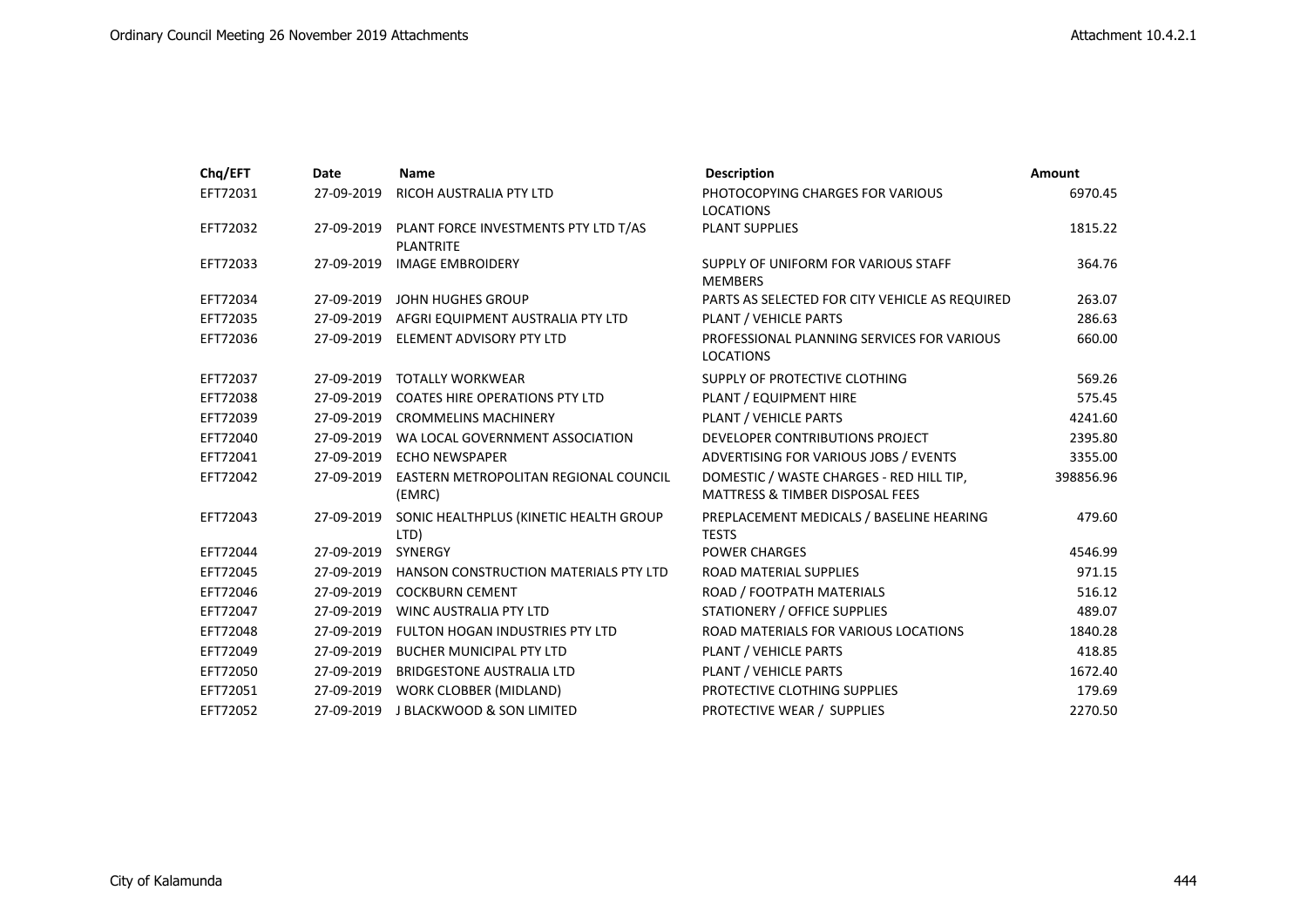| Chq/EFT  | Date              | <b>Name</b>                                                       | <b>Description</b>                                                                  | Amount   |
|----------|-------------------|-------------------------------------------------------------------|-------------------------------------------------------------------------------------|----------|
| EFT72053 |                   | 27-09-2019 SLATER GARTRELL SPORTS                                 | SUPPLY AND DELIVERY OF ONE BASKETBALL HOOP<br><b>CHAIN NET AT OPERATIONS CENTRE</b> | 17.60    |
| EFT72054 |                   | 27-09-2019 CAT WELFARE SOCIETY INC                                | AT HAVEN REHOMING OF UNCLAIMED CATS FROM<br>THE CITYS POUND                         | 88.00    |
| EFT72055 |                   | 27-09-2019 MARTIN'S TRAILER PARTS                                 | PLANT / VEHICLE PARTS                                                               | 61.29    |
| EFT72056 | 27-09-2019        | LANDMARK OPERATIONS LTD                                           | <b>CHEMICALS &amp; SUPPLIES</b>                                                     | 1138.72  |
| EFT72057 | 27-09-2019        | THE HONDA SHOP                                                    | PLANT / VEHICLE PARTS                                                               | 765.00   |
| EFT72058 | 27-09-2019        | AUSTRALIAN MANUFACTURERS CORP P/T T/A<br>PARK MOTOR BODY BUILDERS | PLANT / VEHICLE PARTS                                                               | 191.84   |
| EFT72059 | 27-09-2019        | <b>CAI FENCES</b>                                                 | FENCING SUPPLIES / REPAIRS                                                          | 1485.00  |
| EFT72060 | 27-09-2019        | TOTAL PACKAGING (WA) PTY LTD                                      | SUPPLY OF DOG LITTER BAGS                                                           | 858.00   |
| EFT72061 | 27-09-2019        | <b>WURTH AUSTRALIA PTY LTD</b>                                    | PLANT / VEHICLE PARTS                                                               | 507.02   |
| EFT72062 |                   | 27-09-2019 AABEL LINE MARKING                                     | LINE MARKING FOR VARIOUS LOCATIONS                                                  | 713.24   |
| EFT72063 |                   | 27-09-2019 ACCESS ICON PTY LTD T/A CASCADA                        | DRAINAGE SUPPLIES FOR VARIOUS LOCATIONS                                             | 12540.00 |
| EFT72064 | 27-09-2019        | LIFTING BY DESIGN PTY LTD                                         | PLANT / VEHICLE PARTS                                                               | 2345.20  |
| EFT72065 |                   | 27-09-2019 QUICK CORPORATE AUST PTY LTD                           | STATIONERY & OFFICE SUPPLIES                                                        | 1977.26  |
| EFT72066 | 27-09-2019        | <b>WREN OIL</b>                                                   | WASTE OIL RECYCLING - DISPOSAL FEES                                                 | 16.50    |
| EFT72067 | 27-09-2019        | LOCK, STOCK & FARRELL LOCKSMITH PTY LTD                           | PADLOCKS / KEYS SUPPLIES                                                            | 1349.05  |
| EFT72068 | 27-09-2019        | PARKERS YELLOWMETAL PTY LTD T/A METAL<br><b>WORKS PERTH</b>       | <b>BOLLARD REPAIRS / MAINTENANCE</b>                                                | 412.50   |
| EFT72069 | 27-09-2019        | PAV SALES & INSTALLATION                                          | HIRE & OPERATION OF VIDEO EQUIPMENT                                                 | 670.30   |
| EFT72070 | 27-09-2019        | COCA-COLA AMATIL (AUST) PTY LTD                                   | KIOSK SUPPLIES FOR HARTFIELD RECREATION<br><b>CENTRE</b>                            | 618.00   |
| EFT72071 | 27-09-2019 T-QUIP |                                                                   | PLANT / VEHICLE PARTS                                                               | 234.10   |
| EFT72072 | 27-09-2019        | HOSECO                                                            | PLANT / VEHICLE PARTS                                                               | 163.51   |
| EFT72073 |                   | 27-09-2019 HYDROQUIP PUMPS                                        | REPORT AND REPAIRS FOR THE MAR WELL PUMP<br>AND BORE PUMP AT VARIOUS LOCATIONS      | 27324.00 |
| EFT72074 | 27-09-2019        | DIRECT TRADES SUPPLY PTY LTD                                      | <b>HARDWARE SUPPLIES</b>                                                            | 1555.39  |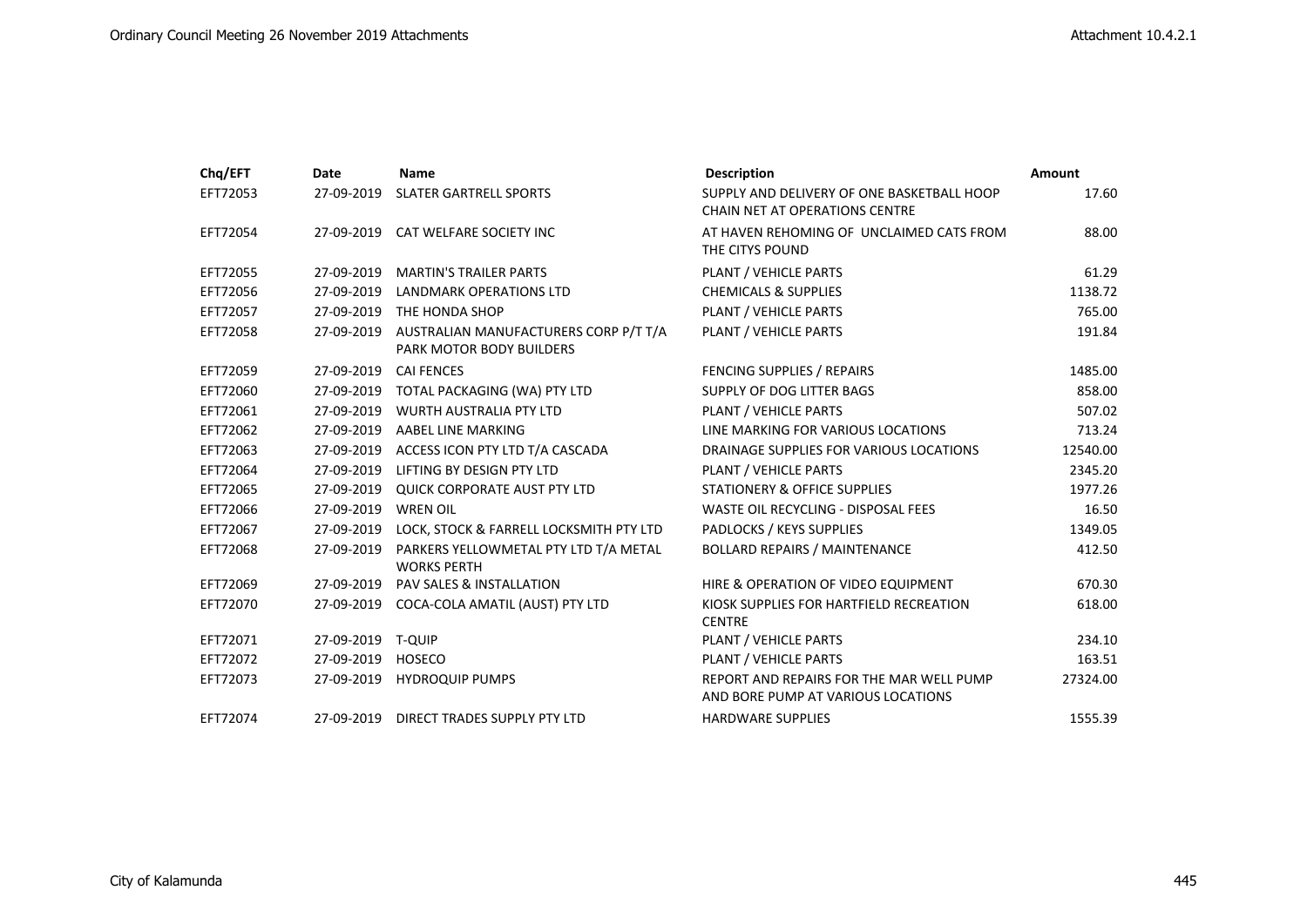| Chq/EFT  | <b>Date</b> | <b>Name</b>                                                   | <b>Description</b>                                                              | <b>Amount</b> |
|----------|-------------|---------------------------------------------------------------|---------------------------------------------------------------------------------|---------------|
| EFT72075 | 27-09-2019  | <b>SHRED-X PTY LTD</b>                                        | SECURE DOCUMENT DISPOSAL BIN REMOVAL AND<br>REPLACEMENT                         | 55.00         |
| EFT72076 | 27-09-2019  | DEPARTMENT OF BIODIVERSITY, CONSERVATION                      | MERCHANDISE SUPPLIES FOR RESALE AT THE ZIG                                      | 1720.65       |
|          |             | AND ATTRACTIONS                                               | ZAG CULTURAL CENTRE                                                             |               |
| EFT72077 | 27-09-2019  | <b>MAYDAY EARTHMOVING</b>                                     | PLANT AND EQUIPMENT HIRE                                                        | 6292.00       |
| EFT72078 | 27-09-2019  | WEBSITE WEED & PEST PTY LTD                                   | WEED CONTROL AT VARIOUS LOCATIONS                                               | 990.00        |
| EFT72079 | 27-09-2019  | <b>LEIGHTON J COURTLEY</b>                                    | <b>KEY BOND REFUND</b>                                                          | 50.00         |
| EFT72080 | 27-09-2019  | <b>HUMES</b>                                                  | DRAINAGE SUPPLIES FOR VARIOUS LOCATIONS                                         | 1232.00       |
| EFT72081 | 27-09-2019  | <b>BOYA EQUIPMENT PTY LTD</b>                                 | PLANT / VEHICLE PARTS                                                           | 436.58        |
| EFT72082 | 27-09-2019  | PAUL ANDREW CAMPBELL & OAKLEAF                                | FOOTPATH DEPOSIT REFUND                                                         | 1000.00       |
|          |             | INVESTMENTS PTY LTD & SAMELLIE                                |                                                                                 |               |
|          |             | <b>INVESTMENTS PTY LTD</b>                                    |                                                                                 |               |
| EFT72083 | 27-09-2019  | LOCHNESS LANDSCAPE SERVICES                                   | <b>MOWING OF VARIOUS RESERVES</b>                                               | 29859.70      |
| EFT72084 | 27-09-2019  | <b>BOWDEN TREE CONSULTANCY</b>                                | ARBORICULTURAL CONSULTANCY / ASSESSMENT                                         | 1001.00       |
| EFT72085 | 27-09-2019  | CONTRAFLOW                                                    | TRAFFIC MANAGEMENT FOR VARIOUS LOCATIONS                                        | 52237.99      |
| EFT72086 | 27-09-2019  | <b>DELL AUSTRALIA</b>                                         | COMPUTER PARTS / ACCESSORY SUPPLIES                                             | 1370.60       |
| EFT72087 | 27-09-2019  | <b>CENTURION TEMPORARY FENCING</b>                            | <b>TEMPORARY FENCING HIRE</b>                                                   | 2506.63       |
| EFT72088 | 27-09-2019  | <b>ACCESS OFFICE INDUSTRIES</b>                               | SUPPLY & DELIVERY OF SUPPLIES FOR THE VARIOUS<br><b>LIBRARIES</b>               | 1164.02       |
| EFT72089 | 27-09-2019  | FUJI XEROX AUSTRALIA PTY LTD                                  | PHOTOCOPYING CHARGES                                                            | 713.25        |
| EFT72090 | 27-09-2019  | REMONDIS AUSTRALIA PTY LTD                                    | COLLECTION AND RECYCLING OF CARDBOARD AT<br><b>WALLISTON TRANSFER STATION</b>   | 2285.40       |
| EFT72091 | 27-09-2019  | <b>ASPHALTECH PTY LTD</b>                                     | ROAD MATERIALS FOR VARIOUS LOCATIONS                                            | 177707.14     |
| EFT72092 | 27-09-2019  | <b>DAIMLER TRUCKS PERTH</b>                                   | PLANT / VEHICLE PARTS                                                           | 392.41        |
| EFT72093 | 27-09-2019  | PERTH BRAKE PARTS                                             | PLANT / VEHICLE PARTS                                                           | 1247.00       |
| EFT72094 | 27-09-2019  | SITE ENVIRONMENTAL AND REMEDIATION<br><b>SERVICES PTY LTD</b> | AIR MONITORING DURING COURT REPAIR WORKS<br>AT FORRESTFIELD TENNIS CLUB         | 550.00        |
| EFT72095 | 27-09-2019  | DATATEL COMMUNICATIONS PTY LTD T/A ETTIS                      | ANNUAL TAGGING AND TESTING OF ELECTIRICAL<br>APPLIANCES AT FORRESTFIELD LIBRARY | 513.15        |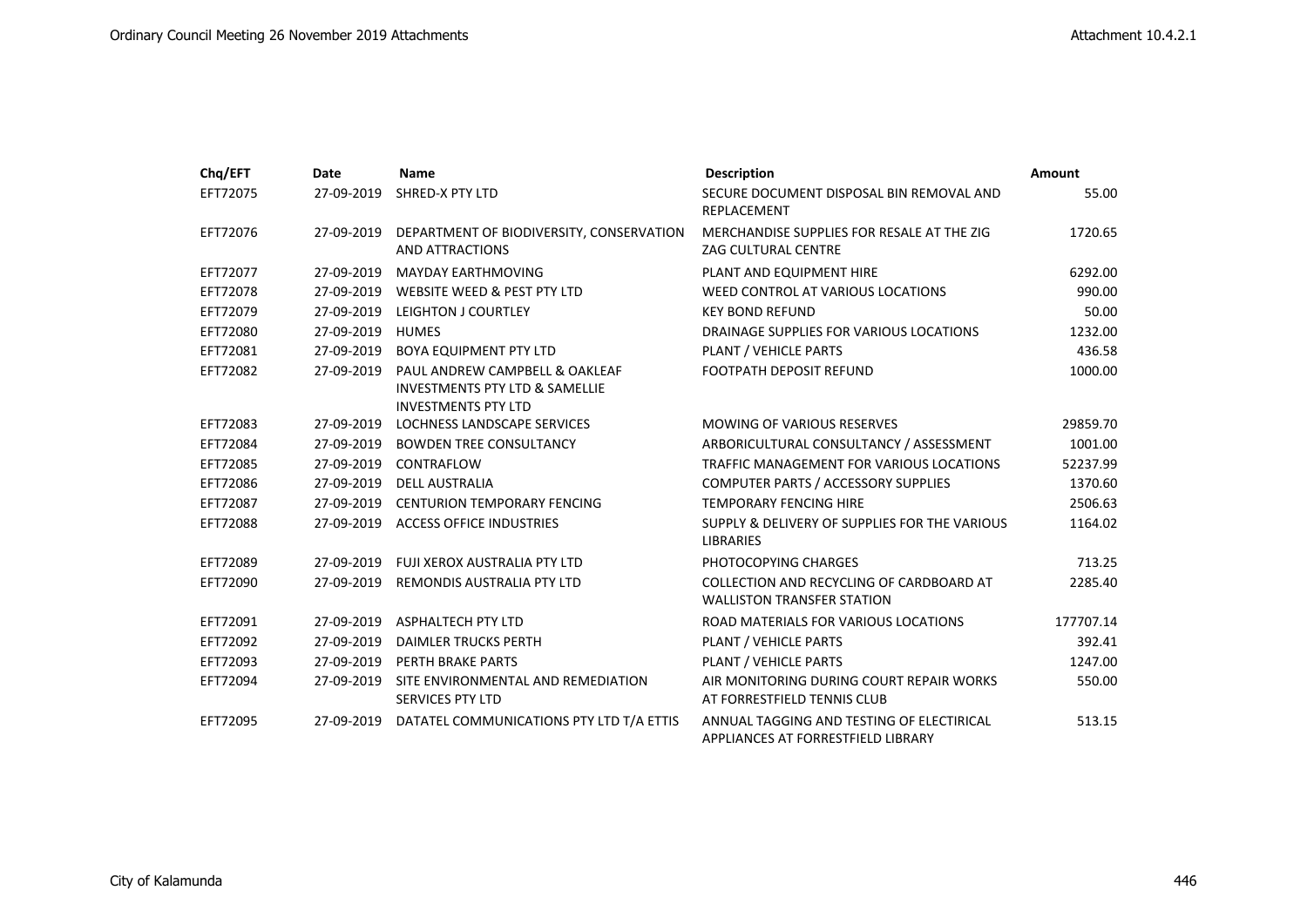| Chq/EFT  | Date       | <b>Name</b>                                                             | <b>Description</b>                                                                                                 | <b>Amount</b> |
|----------|------------|-------------------------------------------------------------------------|--------------------------------------------------------------------------------------------------------------------|---------------|
| EFT72096 | 27-09-2019 | <b>JOSIE DE GASPERIS</b>                                                | HALL & KEY BOND REFUND                                                                                             | 550.00        |
| EFT72097 | 27-09-2019 | SUEZ RECYCLING & RECOVERY (PERTH) PTY LTD                               | BULK BIN SERVICES FOR GREEN AND MIXED WASTE<br><b>COLLECTIONS AND DISPOSAL</b>                                     | 1367.84       |
| EFT72098 |            | 27-09-2019 DAYTONE PRINTING PTY LTD                                     | PRINTING OF BROCHURES / INVITES FOR VARIOUS<br><b>LOCATIONS</b>                                                    | 514.80        |
| EFT72099 | 27-09-2019 | WEST TIP WASTE CONTROL PTY LTD                                          | REMOVAL & PROCESSING OF SWEEPINGS                                                                                  | 39167.92      |
| EFT72100 | 27-09-2019 | BUSHFIRE PRONE PLANNING (BPP GROUP PTY<br>LTD)                          | <b>REVIEW AND REPORTING REQUIREMENTS</b><br>ASSOCIATED WITH PREPARATION OF<br>ENVIRONMENTAL AND MITIGATION REPORTS | 4735.50       |
| EFT72101 | 27-09-2019 | <b>ROSS BROWN SALES PTY LTD</b>                                         | VARIOUS SUPPLIES FOR ENVIRONMENTAL HEALTH<br><b>DEPARTMENT</b>                                                     | 97.90         |
| EFT72102 | 27-09-2019 | BLUE STEEL ENTERPRISES PTY LTD T/A<br>FRONTLINE FIRE & RESCUE EQUIPMENT | SUPPLY OF FIRE AND RESCUE EQUIPMENT                                                                                | 3793.36       |
| EFT72103 | 27-09-2019 | <b>INSTANT WASTE MANAGEMENT</b>                                         | WASTE TRANSPORTATION SERVICES, HOOK LIFT<br><b>BINS - WALLISTON TRANSFER STATION</b>                               | 10890.00      |
| EFT72104 |            | 27-09-2019 BLUE FORCE PTY LTD                                           | MAINTAINENCE OF SECURITY SERVICES AT<br><b>OPERATIONS CENTRE</b>                                                   | 563.20        |
| EFT72105 | 27-09-2019 | AMIAD WATER SYSTEMS                                                     | SATGE 2 WATER SUPPLY PROJECT AT HARTFIELD<br><b>PARK</b>                                                           | 13575.10      |
| EFT72106 | 27-09-2019 | <b>SLIMLINE WAREHOUSE</b>                                               | OFFICE DISPLAY SUPPLIES                                                                                            | 97.86         |
| EFT72107 | 27-09-2019 | ER CONSULTANTS PTY LTD AS TRUSTEE FOR ERC<br><b>UNIT TRUST</b>          | REVISION OF ASBESTOS MANAGEMENT PLAN AT<br><b>ALAN ANDERSON RESERVE</b>                                            | 3270.10       |
| EFT72108 |            | 27-09-2019 S STONE & ASSOCIATES PTY LTD                                 | ENGINEER TO INSPECT WATER SLIDES AT THE<br>KALAMUNDA WATER PARK FOR SAFE USE IN THE<br><b>OPEN SEASON</b>          | 800.00        |
| EFT72109 |            | 27-09-2019 WESTERN TREE RECYCLERS                                       | <b>GREEN WASTE PROCESSING SERVICES AT</b><br><b>WALLISTON TRANSFER STATION</b>                                     | 11448.80      |
| EFT72110 | 27-09-2019 | <b>DEFIBTECH AUSTRALIA</b>                                              | <b>SUPPLY OF DEFIBTECH DEFIBRILLATORS &amp;</b><br><b>ACCESSORIES</b>                                              | 222.12        |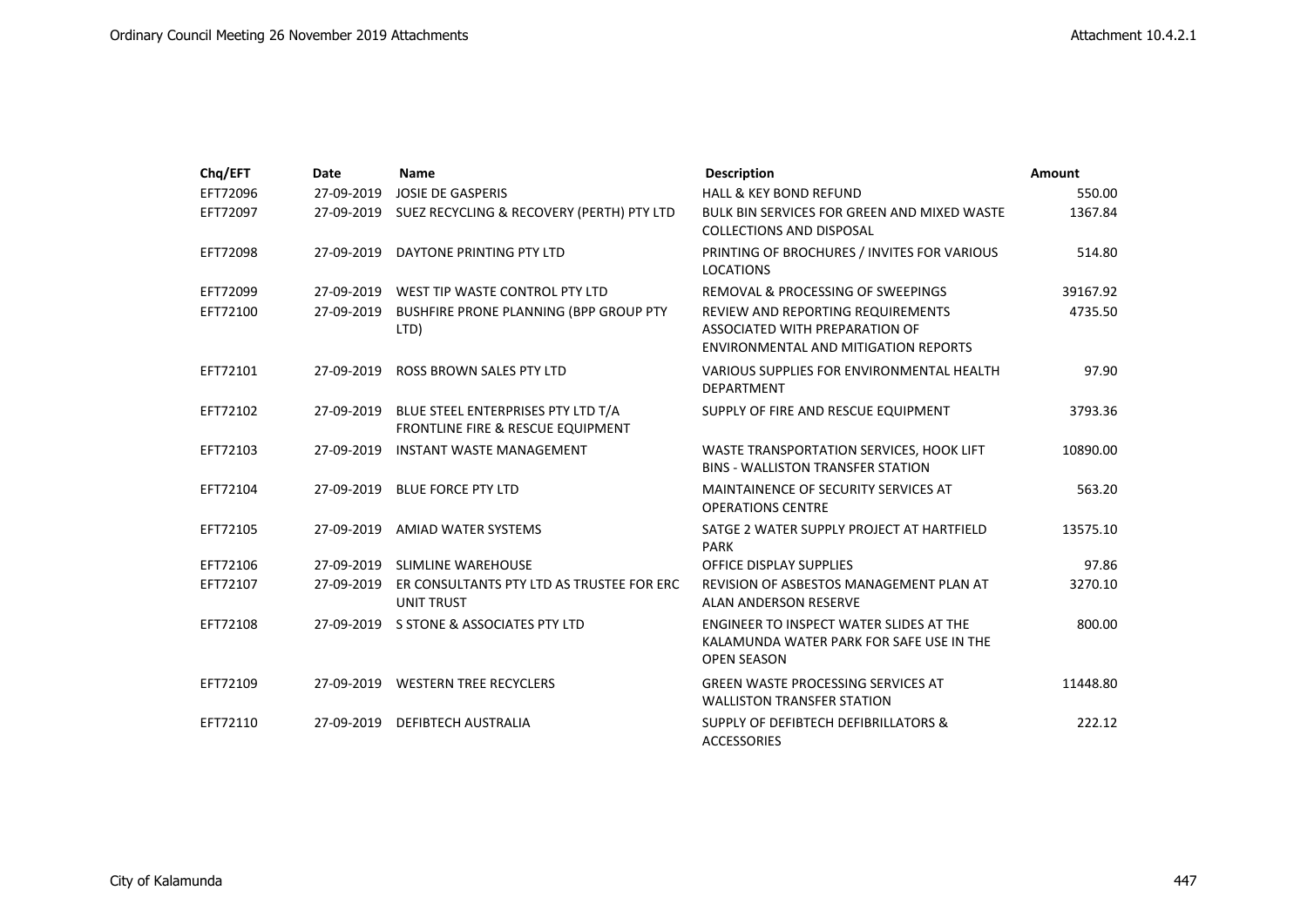| Chq/EFT  | Date                | <b>Name</b>                                                      | <b>Description</b>                                                               | Amount   |
|----------|---------------------|------------------------------------------------------------------|----------------------------------------------------------------------------------|----------|
| EFT72111 | 27-09-2019          | CORSIGN WA PTY LTD                                               | SUPPLIES OF SIGNAGE AND RELATED EQUIPMENT                                        | 281.60   |
| EFT72112 | 27-09-2019          | URBAQUA LTD                                                      | WATER MONITORING AT WATTLE GROVE SOUTH &<br><b>CAMBRIDGE RESERVE</b>             | 10450.00 |
| EFT72113 | 27-09-2019          | <b>MARSH PTY LTD</b>                                             | INSURANCE - WORKERS COMPENSATION WA -<br>PERIOD 31/10/17 TO 30/06/18             | 23406.81 |
| EFT72114 | 27-09-2019 VIZSTONE |                                                                  | HOSTED MANAGE ENGINE RENEWAL, EXPIRY<br>30/09/19                                 | 2915.00  |
| EFT72115 | 27-09-2019          | <b>HORIZON WEST LANDSCAPE &amp; IRRIGATION PTY</b><br><b>LTD</b> | BIBBULMUN MAINTENANCE WORKS & HALES ROAD<br><b>VERGE WORKS &amp; PLANTING</b>    | 4621.43  |
| EFT72116 | 27-09-2019          | <b>BRENTON SEE VISUAL ARTIST</b>                                 | <b>BUS SHELTER MURAL AT KALAMUNDA ROAD HIGH</b><br><b>WYCOMBE</b>                | 2409.00  |
| EFT72117 |                     | 27-09-2019 PLAY CHECK                                            | INSPECTION OF THE ROUNDABOUTS AT STIRK PARK                                      | 330.00   |
| EFT72118 | 27-09-2019          | <b>GYMMASTER SOFTWARE - TRESHNA</b><br><b>ENTERPRISES LTD</b>    | HIGH WYCOMBE STUDIO PACKAGE FOR THE 24/7<br><b>GYM MONTHLY CHARGE</b>            | 80.00    |
| EFT72119 | 27-09-2019          | <b>FOCUS AUDIOVISUAL PTY LTD</b>                                 | SUPPLY & MAINTENANCE OF AUDIO EQUIPMENT AT<br>THE COUNCIL CHAMBERS               | 4000.70  |
| EFT72120 | 27-09-2019          | <b>ES2 PTY LTD</b>                                               | TECHNICAL REVIEW OF THE SYNERGYSOFT SYSTEM                                       | 2640.00  |
| EFT72121 | 27-09-2019          | <b>DONEGAN ENTERPRISES</b>                                       | MAINTENANCE WORKS ON SEATS AT JACARANDA<br><b>SPRINGS</b>                        | 1540.00  |
| EFT72122 | 27-09-2019          | LYCOPODIUM INFRASTRUCTURE PTY LTD                                | PTA BUS UPGRADES TO HALE ROAD DESIGN<br><b>WIDENING</b>                          | 2194.50  |
| EFT72123 | 27-09-2019          | <b>TREE WATERING SERVICES</b>                                    | WATER AND FERTILISE TURF AT 52 WEST TERRACE<br>KALAMUNDA                         | 768.00   |
| EFT72124 | 27-09-2019          | <b>PROTEK 247 BUILDING</b>                                       | GUTTER CLEANING AND ROOF MAINTENANCE AT<br><b>VARIOUS LOCATIONS</b>              | 18697.36 |
| EFT72125 | 27-09-2019          | <b>ACTION GLASS &amp; ALUMINIUM</b>                              | <b>GENERAL GLAZING, REPAIRS AND INSTALATION</b><br>SERVICES AT VARIOUS LOCATIONS | 2556.58  |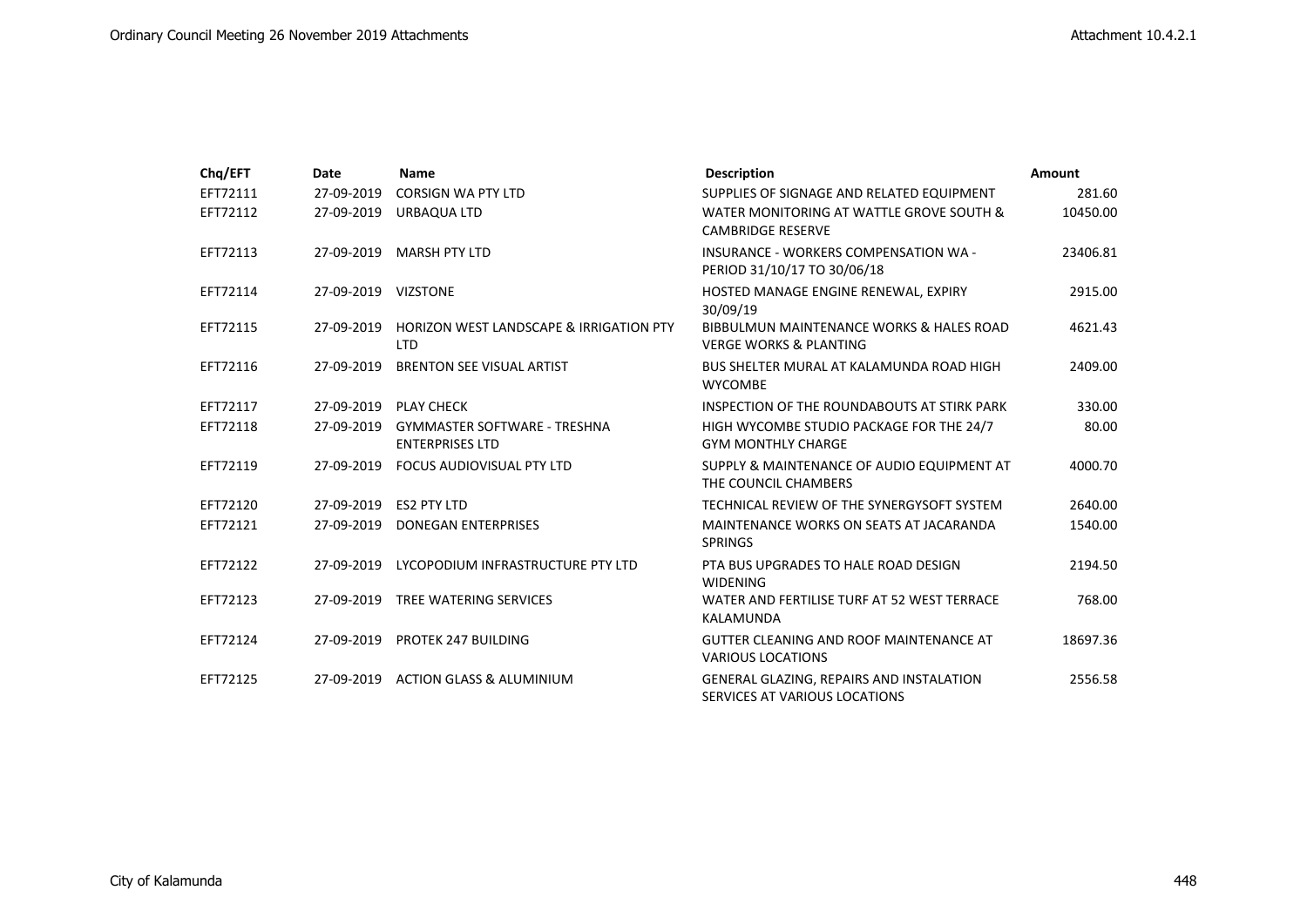| Chq/EFT   | Date       | <b>Name</b>                                              | <b>Description</b>                                                                                        | Amount   |
|-----------|------------|----------------------------------------------------------|-----------------------------------------------------------------------------------------------------------|----------|
| EFT72126  | 27-09-2019 | NS PROJECTS PTY LTD                                      | PROJECT MANAGEMENT SERVICES UNDERTAKEN IN<br>RELATION TO THE KALAMUNDA COMMUNITY<br><b>CENTRE PROJECT</b> | 12650.00 |
| EFT72127  | 27-09-2019 | <b>WA TREEWORKS</b>                                      | <b>INSTALLATION OF ROOT BARRIER</b>                                                                       | 1210.00  |
| EFT72128  | 27-09-2019 | PAPERBARK TECHNOLOGIES PTY LTD                           | TREE SURVEY REPORT X 42 TREES ON WELSHPOOL<br><b>ROAD WATTLE GROVE</b>                                    | 4710.00  |
| EFT72129  | 27-09-2019 | VALVOLINE (AUSTRALIA) PTY LTD                            | PLANT / VEHICLE PARTS                                                                                     | 1075.38  |
| EFT72130  |            | 27-09-2019 PLANMATE SYSTEMS PTY LTD                      | OFFICE SUPPLIES / STATIONERY FOR HARTFIELD<br><b>PARK RECREATION CENTRE</b>                               | 86.90    |
| EFT72131  | 27-09-2019 | ALLWEST PLANT HIRE AUSTRALIA PTY LTD                     | PLANT EQUIPMENT HIRE FOR VARIOUS LOCATIONS                                                                | 9075.00  |
| EFT72132  | 27-09-2019 | ROAD RAIL & MINE PRODUCTS PTY LTD                        | REPLACE DAMAGED WIRE ROPE POSTS AT<br><b>ABERNETHY ROAD</b>                                               | 3256.00  |
| EFT72133  | 27-09-2019 | DOAK-SMITH ARCHITECTURE                                  | ENERGY EFFICIENCY REPORT ON PROPOSED<br>REROOFING WORKS AT THE KALAMUNDA LIBRARY                          | 275.00   |
| 72539     | 04-09-2019 | MUNICIPAL EMPLOYEES UNION                                | <b>PAYROLL DEDUCTIONS</b>                                                                                 | 912.26   |
| 72540     | 04-09-2019 | <b>TELSTRA CORPORATION</b>                               | <b>TELEPHONE EXPENSES</b>                                                                                 | 29325.28 |
| 72541     | 04-09-2019 | <b>WATER CORPORATION</b>                                 | WATER USE AND SERVICE CHARGE FEES                                                                         | 4807.35  |
| 72542     | 04-09-2019 | <b>CASH - HARTFIELD PARK</b>                             | PETTY CASH REIMBURSEMENT                                                                                  | 83.78    |
| 72543     | 04-09-2019 | <b>CASH - LESMURDIE LIBRARY</b>                          | PETTY CASH REIMBURSEMENT                                                                                  | 99.99    |
| 72544     | 04-09-2019 | CASH - KPAC                                              | PETTY CASH REIMBURSEMENT                                                                                  | 157.17   |
| 72545     | 18-09-2019 | MUNICIPAL EMPLOYEES UNION                                | <b>PAYROLL DEDUCTIONS</b>                                                                                 | 912.26   |
| 72546     | 18-09-2019 | <b>TELSTRA CORPORATION</b>                               | <b>TELEPHONE EXPENSES</b>                                                                                 | 686.42   |
| 72547     | 18-09-2019 | <b>WATER CORPORATION</b>                                 | WATER USE AND SERVICE CHARGE FEES                                                                         | 3134.48  |
| DD42167.1 | 03-09-2019 | WA LOCAL GOVERNMENT SUPERANNUATION<br><b>PLAN</b>        | SUPERANNUATION CONTRIBUTIONS                                                                              | 99413.30 |
| DD42167.2 | 03-09-2019 | AUSTRALIAN ETHICAL SUPERANNUATION                        | SUPERANNUATION CONTRIBUTIONS                                                                              | 59.89    |
| DD42167.3 | 03-09-2019 | <b>IOOF PORTFOLIO SERVICE PERSONAL</b><br>SUPERANNUATION | SUPERANNUATION CONTRIBUTIONS                                                                              | 192.76   |
| DD42167.4 | 03-09-2019 | <b>ESSENTIAL SUPER</b>                                   | SUPERANNUATION CONTRIBUTIONS                                                                              | 276.89   |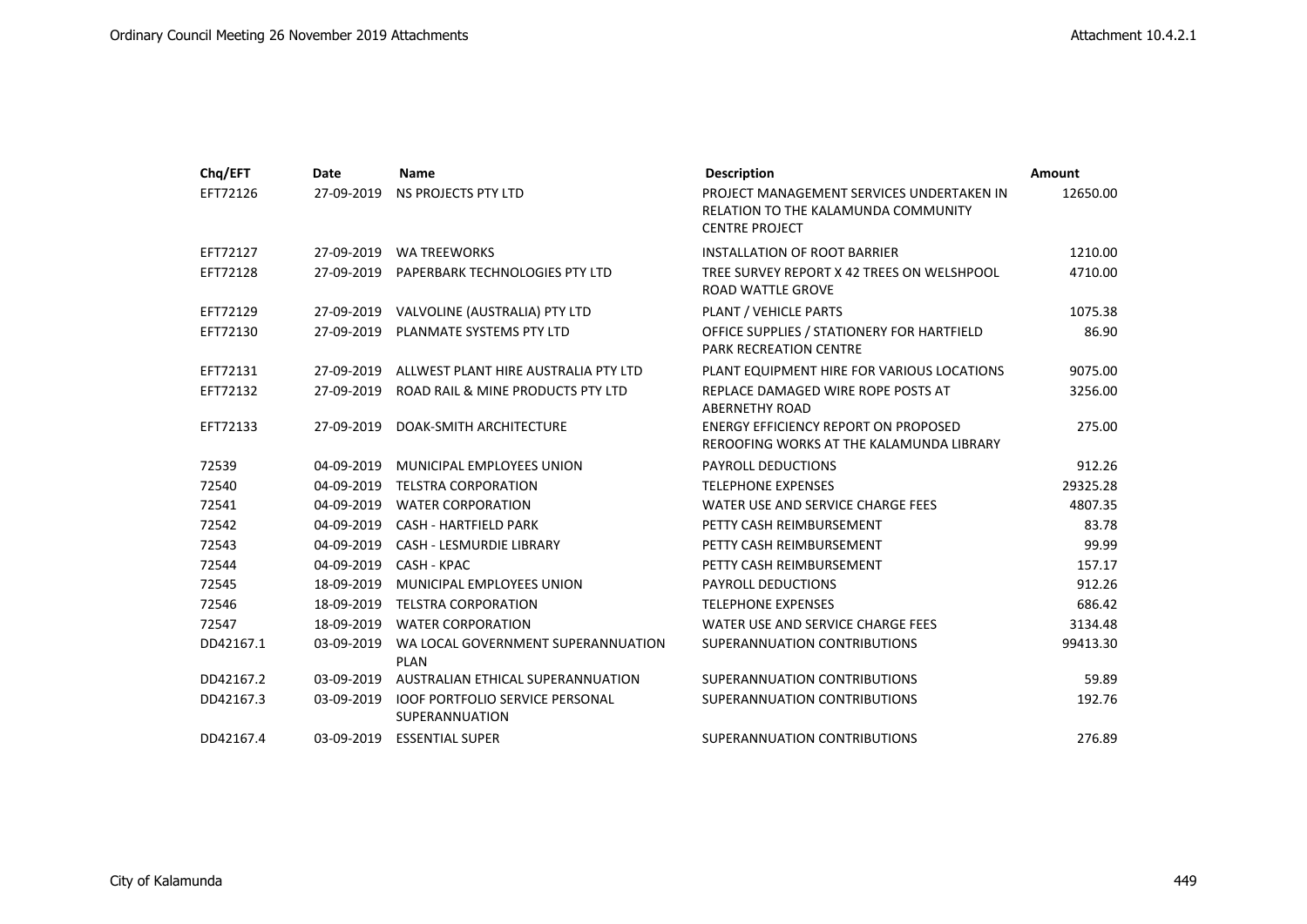| Chq/EFT    | Date       | <b>Name</b>                                                     | <b>Description</b>           | Amount    |
|------------|------------|-----------------------------------------------------------------|------------------------------|-----------|
| DD42167.5  | 03-09-2019 | JOHNSON FAMILY SUPERANNUATION                                   | SUPERANNUATION CONTRIBUTIONS | 275.97    |
| DD42167.6  | 03-09-2019 | ANZ SMART CHOICE SUPER                                          | SUPERANNUATION CONTRIBUTIONS | 422.19    |
| DD42167.7  | 03-09-2019 | MLC MASTERKEY SUPER GOLD STAR VERSION<br><b>ACCOUNT</b>         | SUPERANNUATION CONTRIBUTIONS | 113.33    |
| DD42167.8  | 03-09-2019 | <b>HOSTPLUS PTY LTD</b>                                         | SUPERANNUATION CONTRIBUTIONS | 651.66    |
| DD42167.9  | 03-09-2019 | AUSTRALIAN CATHOLIC SUPERANNUATION &<br>RETIREMENT FUND (ACSRF) | SUPERANNUATION CONTRIBUTIONS | 271.25    |
| DD42253.1  | 17-09-2019 | WA LOCAL GOVERNMENT SUPERANNUATION<br><b>PLAN</b>               | SUPERANNUATION CONTRIBUTIONS | 120203.34 |
| DD42253.2  | 17-09-2019 | NETWEALTH SUPERANNUATION MASTER FUND                            | SUPERANNUATION CONTRIBUTIONS | 139.15    |
| DD42253.3  | 17-09-2019 | AUSTRALIAN ETHICAL SUPERANNUATION                               | SUPERANNUATION CONTRIBUTIONS | 84.55     |
| DD42253.4  | 17-09-2019 | PERPETUALS SELECT SUPERANNUATION FUND                           | SUPERANNUATION CONTRIBUTIONS | 184.94    |
| DD42253.5  | 17-09-2019 | <b>MACQUARIE SUPER ACCUMULATOR</b>                              | SUPERANNUATION CONTRIBUTIONS | 100.40    |
| DD42253.6  | 17-09-2019 | <b>IOOF PORTFOLIO SERVICE PERSONAL</b><br><b>SUPERANNUATION</b> | SUPERANNUATION CONTRIBUTIONS | 193.43    |
| DD42253.7  | 17-09-2019 | <b>ESSENTIAL SUPER</b>                                          | SUPERANNUATION CONTRIBUTIONS | 276.89    |
| DD42253.8  | 17-09-2019 | JOHNSON FAMILY SUPERANNUATION                                   | SUPERANNUATION CONTRIBUTIONS | 275.97    |
| DD42253.9  | 17-09-2019 | ANZ SMART CHOICE SUPER                                          | SUPERANNUATION CONTRIBUTIONS | 411.23    |
| DD42279.1  | 17-09-2019 | <b>BWMT SUPERANNUATION FUND</b>                                 | SUPERANNUATION CONTRIBUTIONS | 603.63    |
| DD42279.2  | 17-09-2019 | WA LOCAL GOVERNMENT SUPERANNUATION<br><b>PLAN</b>               | SUPERANNUATION CONTRIBUTIONS | 323.54    |
| DD42279.3  | 20-09-2019 | WA LOCAL GOVERNMENT SUPERANNUATION<br><b>PLAN</b>               | SUPERANNUATION CONTRIBUTIONS | 323.54    |
| DD42167.10 | 03-09-2019 | BURDON GROUP PTY LTD ATF M G BURDON<br><b>SMSF</b>              | SUPERANNUATION CONTRIBUTIONS | 208.67    |
| DD42167.11 | 03-09-2019 | <b>ONEPATH MASTERFUND</b>                                       | SUPERANNUATION CONTRIBUTIONS | 247.03    |
| DD42167.12 | 03-09-2019 | PETER TUCATS SUPERANNUATION FUND                                | SUPERANNUATION CONTRIBUTIONS | 296.80    |
| DD42167.13 | 03-09-2019 | THE TRUSTEE FOR DK ALWAYS<br><b>SUPERANNUATION FUND</b>         | SUPERANNUATION CONTRIBUTIONS | 505.52    |
| DD42167.14 | 03-09-2019 | STATEWIDE SUPERANNUATION TRUST                                  | SUPERANNUATION CONTRIBUTIONS | 336.60    |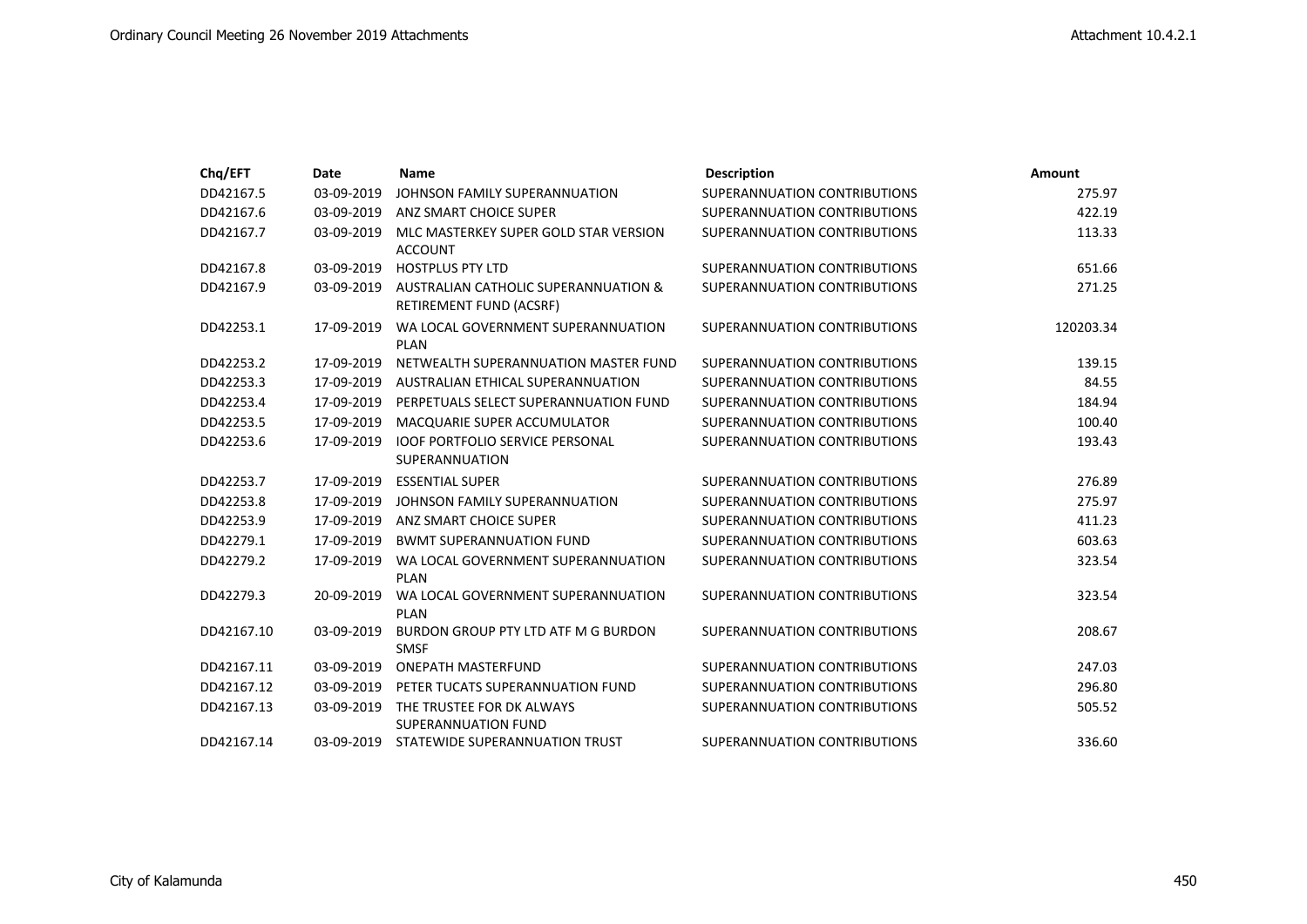| Chq/EFT    | Date       | <b>Name</b>                                                     | <b>Description</b>           | <b>Amount</b> |
|------------|------------|-----------------------------------------------------------------|------------------------------|---------------|
| DD42167.15 | 03-09-2019 | <b>BWMT SUPERANNUATION FUND</b>                                 | SUPERANNUATION CONTRIBUTIONS | 295.34        |
| DD42167.16 | 03-09-2019 | <b>HESTA SUPER FUND</b>                                         | SUPERANNUATION CONTRIBUTIONS | 141.64        |
| DD42167.17 | 03-09-2019 | <b>REST SUPERANNUATION</b>                                      | SUPERANNUATION CONTRIBUTIONS | 2585.29       |
| DD42167.18 | 03-09-2019 | COLONIAL 1ST STATE SUPERANNUATION                               | SUPERANNUATION CONTRIBUTIONS | 1132.09       |
| DD42167.19 | 03-09-2019 | AUSTRALIAN SUPERANNUATION                                       | SUPERANNUATION CONTRIBUTIONS | 4427.04       |
| DD42167.20 | 03-09-2019 | <b>BT SUPER FOR LIFE</b>                                        | SUPERANNUATION CONTRIBUTIONS | 20.00         |
| DD42167.21 | 03-09-2019 | <b>AMPLIFE LIMITED</b>                                          | SUPERANNUATION CONTRIBUTIONS | 1000.01       |
| DD42167.22 | 03-09-2019 | AMP SUPER LEADER                                                | SUPERANNUATION CONTRIBUTIONS | 127.58        |
| DD42167.23 | 03-09-2019 | <b>MERCER SUPER TRUST</b>                                       | SUPERANNUATION CONTRIBUTION  | 317.62        |
| DD42167.24 | 03-09-2019 | <b>UNISUPER</b>                                                 | SUPERANNUATION CONTRIBUTIONS | 169.48        |
| DD42253.10 | 17-09-2019 | MLC MASTERKEY SUPER GOLD STAR VERSION                           | SUPERANNUATION CONTRIBUTIONS | 139.46        |
|            |            | <b>ACCOUNT</b>                                                  |                              |               |
| DD42253.11 | 17-09-2019 | <b>HOSTPLUS PTY LTD</b>                                         | SUPERANNUATION CONTRIBUTIONS | 767.27        |
| DD42253.12 | 17-09-2019 | PETER TUCATS SUPERANNUATION FUND                                | SUPERANNUATION CONTRIBUTIONS | 59.36         |
| DD42253.13 | 17-09-2019 | AUSTRALIAN CATHOLIC SUPERANNUATION &<br>RETIREMENT FUND (ACSRF) | SUPERANNUATION CONTRIBUTIONS | 271.25        |
| DD42253.14 | 17-09-2019 | <b>AMP SUPER</b>                                                | SUPERANNUATION CONTRIBUTIONS | 82.05         |
| DD42253.15 | 17-09-2019 | BURDON GROUP PTY LTD ATF M G BURDON<br><b>SMSF</b>              | SUPERANNUATION CONTRIBUTIONS | 208.67        |
| DD42253.16 | 17-09-2019 | <b>ONEPATH MASTERFUND</b>                                       | SUPERANNUATION CONTRIBUTIONS | 247.03        |
| DD42253.17 | 17-09-2019 | THE TRUSTEE FOR DK ALWAYS                                       | SUPERANNUATION CONTRIBUTIONS | 505.53        |
|            |            | SUPERANNUATION FUND                                             |                              |               |
| DD42253.18 | 17-09-2019 | STATEWIDE SUPERANNUATION TRUST                                  | SUPERANNUATION CONTRIBUTIONS | 336.60        |
| DD42253.19 | 17-09-2019 | <b>BWMT SUPERANNUATION FUND</b>                                 | SUPERANNUATION CONTRIBUTIONS | 295.95        |
| DD42253.20 | 17-09-2019 | <b>HESTA SUPER FUND</b>                                         | SUPERANNUATION CONTRIBUTIONS | 161.94        |
| DD42253.21 | 17-09-2019 | MLC NOMINEES PTY LTD                                            | SUPERANNUATION CONTRIBUTIONS | 49.74         |
| DD42253.22 | 17-09-2019 | <b>REST SUPERANNUATION</b>                                      | SUPERANNUATION CONTRIBUTIONS | 2646.15       |
| DD42253.23 | 17-09-2019 | <b>COLONIAL 1ST STATE SUPERANNUATION</b>                        | SUPERANNUATION CONTRIBUTIONS | 1177.04       |
| DD42253.24 | 17-09-2019 | AUSTRALIAN SUPERANNUATION                                       | SUPERANNUATION CONTRIBUTIONS | 4398.04       |